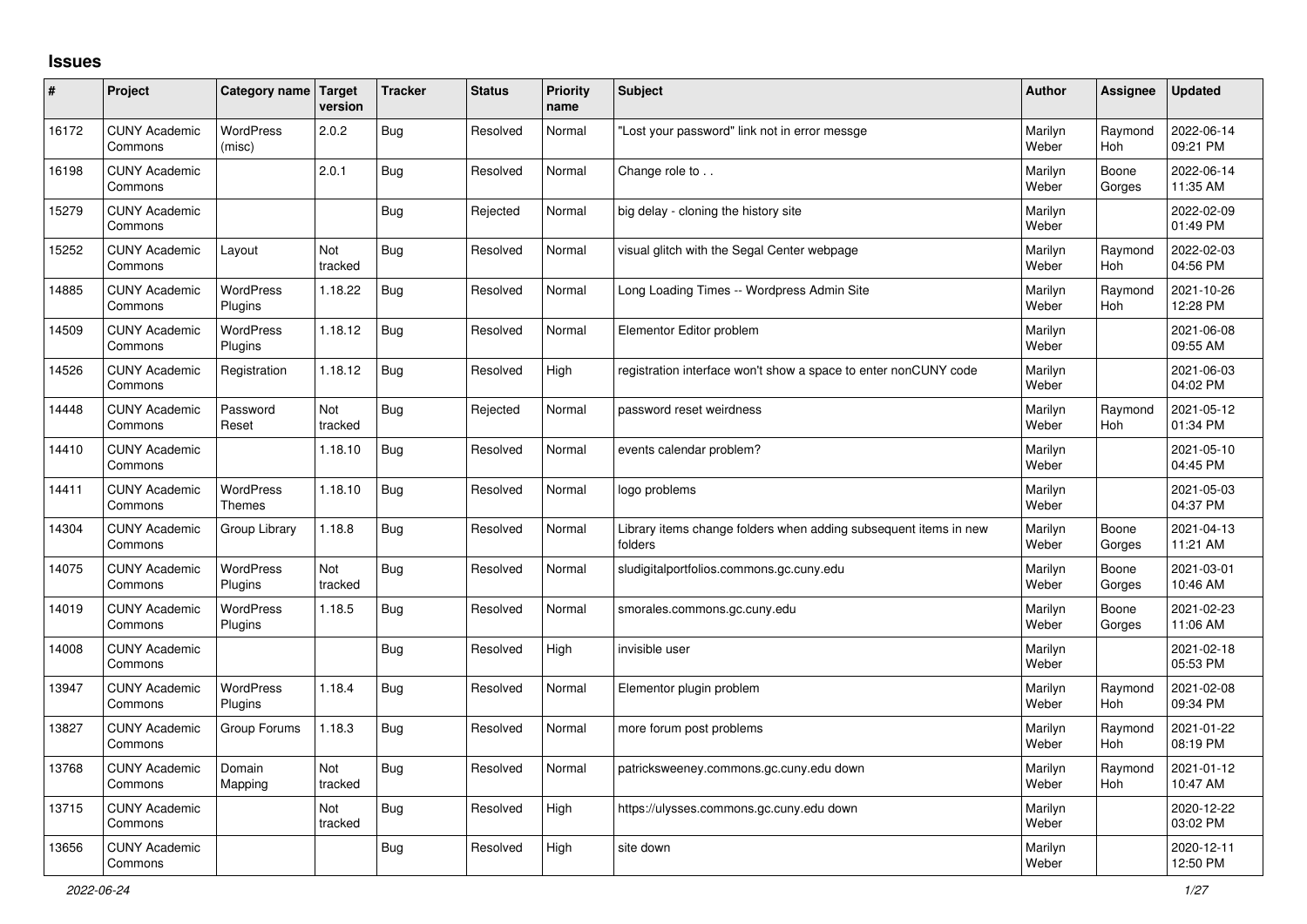| #     | Project                         | Category name   Target        | version           | <b>Tracker</b> | <b>Status</b>        | <b>Priority</b><br>name | <b>Subject</b>                                                                             | <b>Author</b>    | Assignee              | <b>Updated</b>         |
|-------|---------------------------------|-------------------------------|-------------------|----------------|----------------------|-------------------------|--------------------------------------------------------------------------------------------|------------------|-----------------------|------------------------|
| 13675 | <b>CUNY Academic</b><br>Commons | Group Library                 | 1.18.1            | Bug            | Resolved             | High                    | broken Library                                                                             | Marilyn<br>Weber |                       | 2020-12-09<br>05:02 PM |
| 13633 | <b>CUNY Academic</b><br>Commons |                               | Not<br>tracked    | Bug            | Resolved             | High                    | PublicsLab site down                                                                       | Marilyn<br>Weber |                       | 2020-11-30<br>02:01 PM |
| 13378 | <b>CUNY Academic</b><br>Commons |                               | 1.17.5            | Bug            | Resolved             | Normal                  | problem on one of my sites                                                                 | Marilyn<br>Weber |                       | 2020-09-24<br>05:27 PM |
| 13341 | <b>CUNY Academic</b><br>Commons | Group Forums                  | 1.17.4            | Bug            | Resolved             | Normal                  | Forum reply problems                                                                       | Marilyn<br>Weber | Raymond<br><b>Hoh</b> | 2020-09-22<br>12:08 PM |
| 13328 | <b>CUNY Academic</b><br>Commons | Group Forums                  | Not<br>tracked    | Bug            | Reporter<br>Feedback | Normal                  | cross-posting in two related groups                                                        | Marilyn<br>Weber | Raymond<br><b>Hoh</b> | 2020-09-15<br>10:39 PM |
| 13227 | <b>CUNY Academic</b><br>Commons | Group Library                 | 1.17.2            | Bug            | Resolved             | High                    | folder not appearing in library                                                            | Marilyn<br>Weber |                       | 2020-08-21<br>04:22 PM |
| 13013 | <b>CUNY Academic</b><br>Commons |                               | Not<br>tracked    | Bug            | Resolved             | Normal                  | an invite to Group Admins from Brian Foote?!                                               | Marilyn<br>Weber |                       | 2020-07-07<br>02:36 PM |
| 12584 | <b>CUNY Academic</b><br>Commons |                               | Not<br>tracked    | Bug            | Resolved             | Urgent                  | No way to register                                                                         | Marilyn<br>Weber |                       | 2020-03-27<br>02:38 PM |
| 12363 | <b>CUNY Academic</b><br>Commons | <b>WordPress</b><br>Plugins   | 1.16.5            | <b>Bug</b>     | Resolved             | Urgent                  | more bbPress problems - now students unable to post either a new<br>thread or a comment    | Marilyn<br>Weber | Raymond<br>Hoh        | 2020-03-17<br>03:07 PM |
| 12487 | <b>CUNY Academic</b><br>Commons | Group Forums                  | 1.16.7            | Bug            | Resolved             | Normal                  | group posting problems?                                                                    | Marilyn<br>Weber | Raymond<br><b>Hoh</b> | 2020-03-10<br>11:40 AM |
| 12483 | <b>CUNY Academic</b><br>Commons |                               | 1.16.7            | Bug            | Resolved             | High                    | post error                                                                                 | Marilyn<br>Weber |                       | 2020-02-28<br>02:44 PM |
| 12360 | <b>CUNY Academic</b><br>Commons | <b>WordPress</b><br>Themes    | Not<br>tracked    | Bug            | Reporter<br>Feedback | Normal                  | site just says "DANTE We are currently in maintenance mode, please<br>check back shortly." | Marilyn<br>Weber |                       | 2020-02-04<br>12:13 PM |
| 12354 | <b>CUNY Academic</b><br>Commons | <b>WordPress</b><br>Plugins   | 1.16.5            | Bug            | Resolved             | Urgent                  | sites (including Net-Art) are reporting critical issues                                    | Marilyn<br>Weber | Raymond<br>Hoh        | 2020-02-02<br>03:16 PM |
| 11971 | <b>CUNY Academic</b><br>Commons | Email<br><b>Notifications</b> | Future<br>release | Bug            | Reporter<br>Feedback | Low                     | Pictures obscured in emailed post notifications                                            | Marilyn<br>Weber | Raymond<br>Hoh        | 2019-11-21<br>01:14 PM |
| 12038 | <b>CUNY Academic</b><br>Commons |                               | 1.15.13           | Bug            | Resolved             | Normal                  | admin visibility problem at careerplan.commons.gc.cuny.edu                                 | Marilyn<br>Weber |                       | 2019-11-12<br>10:20 AM |
| 12006 | <b>CUNY Academic</b><br>Commons | Group<br>Invitations          | 1.15.13           | Bug            | Resolved             | Immediate               | Invite system is broken.                                                                   | Marilyn<br>Weber | Boone<br>Gorges       | 2019-10-23<br>10:16 AM |
| 11964 | <b>CUNY Academic</b><br>Commons | Layout                        | 1.15.12           | Bug            | Resolved             | Normal                  | https://commons.gc.cuny.edu/create/ not displaying correctly in Edge                       | Marilyn<br>Weber | Raymond<br>Hoh        | 2019-10-22<br>11:54 AM |
| 11865 | <b>CUNY Academic</b><br>Commons | Onboarding                    | 1.15.10           | Bug            | Resolved             | Normal                  | Site name not appearing in "Membership" lists of Invitation modal                          | Marilyn<br>Weber | Boone<br>Gorges       | 2019-09-24<br>11:09 AM |
| 11634 | <b>CUNY Academic</b><br>Commons | <b>WordPress</b><br>(misc)    | Not<br>tracked    | Bug            | Rejected             | Normal                  | 'Insert Read More Tag" working oddly                                                       | Marilyn<br>Weber | Raymond<br>Hoh        | 2019-07-15<br>11:48 PM |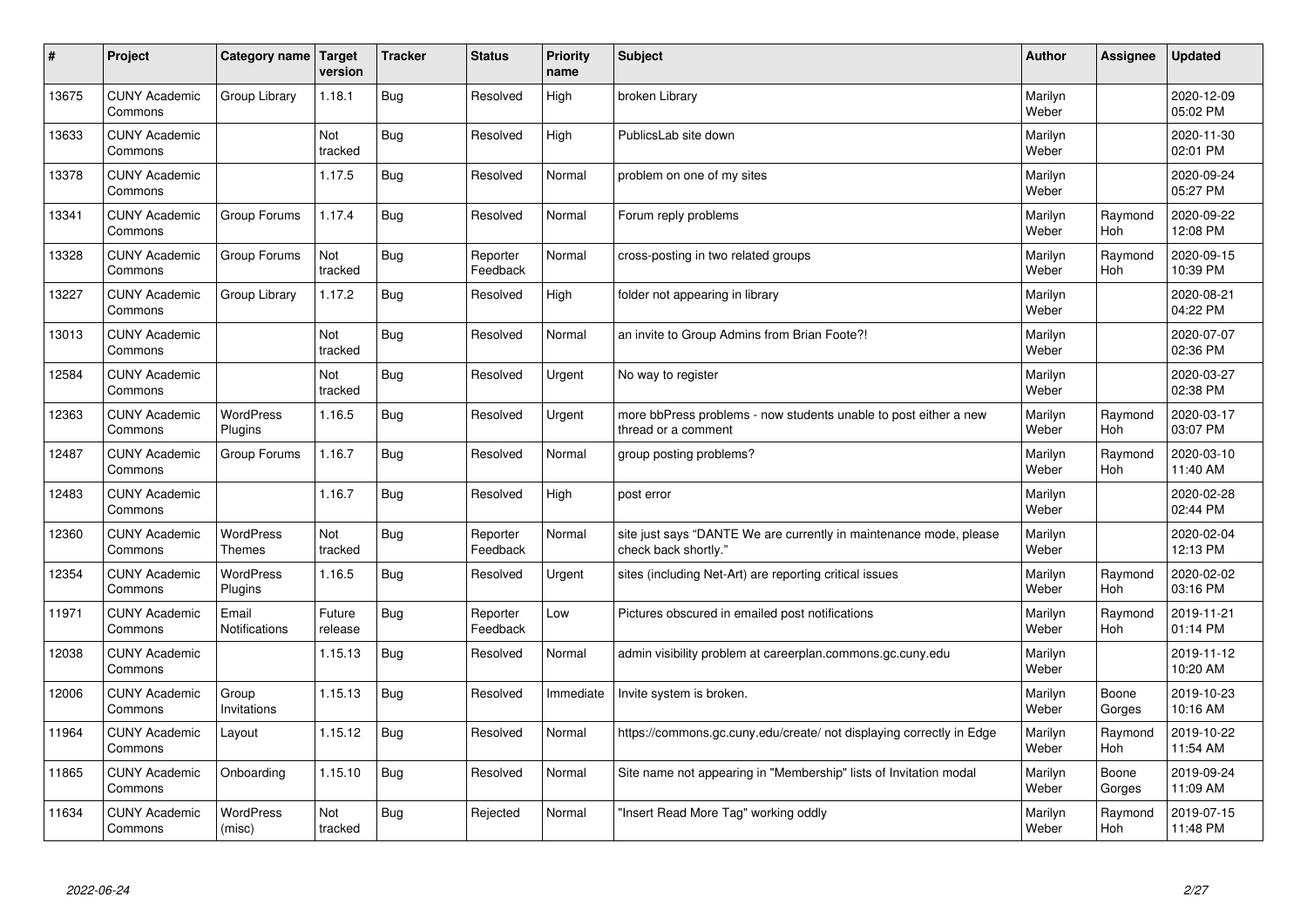| $\sharp$ | Project                         | Category name   Target     | version           | <b>Tracker</b> | <b>Status</b> | <b>Priority</b><br>name | <b>Subject</b>                                          | <b>Author</b>    | Assignee              | <b>Updated</b>         |
|----------|---------------------------------|----------------------------|-------------------|----------------|---------------|-------------------------|---------------------------------------------------------|------------------|-----------------------|------------------------|
| 11567    | <b>CUNY Academic</b><br>Commons | Group Files                | 1.15.4            | Bug            | Resolved      | Normal                  | Group files pagination doesn't work properly in folders | Marilyn<br>Weber | Boone<br>Gorges       | 2019-06-25<br>04:22 PM |
| 11453    | <b>CUNY Academic</b><br>Commons | <b>WordPress</b><br>(misc) | 1.15.2            | Bug            | Resolved      | Normal                  | 403 error on Firefox                                    | Marilyn<br>Weber | Raymond<br><b>Hoh</b> | 2019-05-28<br>11:46 AM |
| 11483    | <b>CUNY Academic</b><br>Commons |                            | 1.15.2            | Bug            | Resolved      | Normal                  | "Add New user" not working                              | Marilyn<br>Weber |                       | 2019-05-21<br>02:26 PM |
| 11088    | <b>CUNY Academic</b><br>Commons | Group Blogs                | Not<br>tracked    | Bug            | Resolved      | Normal                  | no notification for comments                            | Marilyn<br>Weber |                       | 2019-02-15<br>03:30 PM |
| 10810    | <b>CUNY Academic</b><br>Commons | <b>WordPress</b><br>(misc) | 1.14.2            | Bug            | Resolved      | Normal                  | Sites set as public are becoming private                | Marilyn<br>Weber |                       | 2018-12-11<br>10:15 AM |
| 10772    | <b>CUNY Academic</b><br>Commons | Groups (misc)              | 1.14.2            | Bug            | Resolved      | Normal                  | can't create groups                                     | Marilyn<br>Weber |                       | 2018-12-04<br>10:42 AM |
| 10537    | <b>CUNY Academic</b><br>Commons |                            | Not<br>tracked    | Bug            | Resolved      | Normal                  | jpegs not showing                                       | Marilyn<br>Weber |                       | 2018-10-23<br>10:51 AM |
| 10562    | <b>CUNY Academic</b><br>Commons |                            |                   | Bug            | Rejected      | Normal                  | Commons is down                                         | Marilyn<br>Weber |                       | 2018-10-23<br>10:49 AM |
| 10361    | <b>CUNY Academic</b><br>Commons | Group Forums               | 1.13.10           | Bug            | Resolved      | Normal                  | forum post pending oddity                               | Marilyn<br>Weber |                       | 2018-09-25<br>10:45 AM |
| 10260    | <b>CUNY Academic</b><br>Commons |                            |                   | Bug            | Rejected      | Normal                  | bad activation email                                    | Marilyn<br>Weber |                       | 2018-08-30<br>01:25 PM |
| 10176    | <b>CUNY Academic</b><br>Commons | Documentation              | Not<br>tracked    | Bug            | Resolved      | Normal                  | domain mapping requests                                 | Marilyn<br>Weber | scott voth            | 2018-08-29<br>05:30 PM |
| 10101    | <b>CUNY Academic</b><br>Commons |                            | 1.13.7            | <b>Bug</b>     | Resolved      | Normal                  | URL changes within Manage section of groups             | Marilyn<br>Weber |                       | 2018-08-03<br>01:54 PM |
| 10035    | <b>CUNY Academic</b><br>Commons |                            | Not<br>tracked    | Bug            | Resolved      | Normal                  | Reconnecting user to site                               | Marilyn<br>Weber |                       | 2018-07-23<br>11:55 AM |
| 9992     | <b>CUNY Academic</b><br>Commons |                            | 1.13.6            | Bug            | Resolved      | Normal                  | ACERT website down again                                | Marilyn<br>Weber |                       | 2018-07-10<br>12:15 PM |
| 9919     | <b>CUNY Academic</b><br>Commons |                            | Not<br>tracked    | Bug            | Resolved      | Normal                  | admin of https://sphcurriculum.commons.gc.cuny.edu      | Marilyn<br>Weber |                       | 2018-06-12<br>09:37 PM |
| 9835     | <b>CUNY Academic</b><br>Commons | Group Forums               | Future<br>release | Bug            | Assigned      | Normal                  | add a "like" function?                                  | Marilyn<br>Weber | Erik<br>Trainer       | 2018-06-05<br>01:49 PM |
| 9828     | <b>CUNY Academic</b><br>Commons | Domain<br>Mapping          | 1.13.3            | Bug            | Resolved      | High                    | redirecting problem                                     | Marilyn<br>Weber | Raymond<br><b>Hoh</b> | 2018-05-24<br>02:39 PM |
| 9768     | <b>CUNY Academic</b><br>Commons |                            | 1.13.2            | <b>Bug</b>     | Resolved      | High                    | search function on the Directory page                   | Marilyn<br>Weber | Boone<br>Gorges       | 2018-05-14<br>08:45 PM |
| 9470     | <b>CUNY Academic</b><br>Commons |                            |                   | Bug            | Resolved      | Normal                  | Users not appearing via "Add New"                       | Marilyn<br>Weber |                       | 2018-03-22<br>07:44 PM |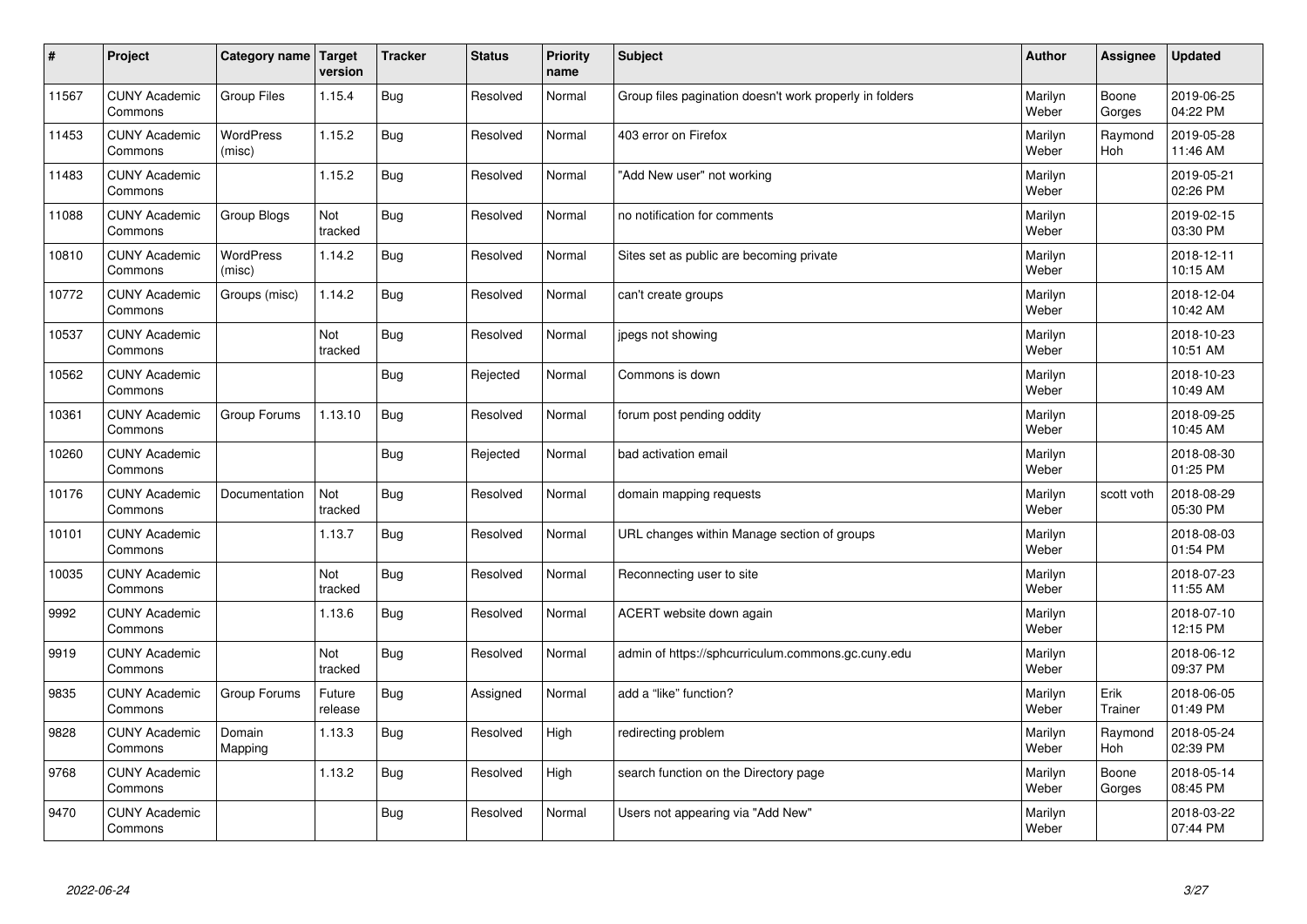| #    | Project                         | Category name   Target            | version        | <b>Tracker</b> | <b>Status</b> | Priority<br>name | <b>Subject</b>                                       | <b>Author</b>    | <b>Assignee</b>       | <b>Updated</b>         |
|------|---------------------------------|-----------------------------------|----------------|----------------|---------------|------------------|------------------------------------------------------|------------------|-----------------------|------------------------|
| 9335 | <b>CUNY Academic</b><br>Commons | <b>WordPress</b><br><b>Themes</b> | 1.12.10        | Bug            | Resolved      | Normal           | clone http://digitalscholarship.ccny.cuny.edu site?  | Marilyn<br>Weber | Boone<br>Gorges       | 2018-03-14<br>12:43 PM |
| 9340 | <b>CUNY Academic</b><br>Commons | <b>WordPress</b><br>Plugins       | 1.12.10        | Bug            | Resolved      | Normal           | change the web preview?                              | Marilyn<br>Weber | Raymond<br>Hoh        | 2018-03-13<br>11:50 AM |
| 9330 | <b>CUNY Academic</b><br>Commons | <b>WordPress</b><br>Plugins       | 1.12.10        | Bug            | Resolved      | Normal           | part 2 of problems with the Leaflet plug-in          | Marilyn<br>Weber |                       | 2018-03-04<br>05:58 PM |
| 9282 | <b>CUNY Academic</b><br>Commons | Group Forums                      | 1.12.9         | Bug            | Resolved      | Normal           | 'Forum ID is missing" error?                         | Marilyn<br>Weber |                       | 2018-02-27<br>10:32 AM |
| 9276 | <b>CUNY Academic</b><br>Commons |                                   |                | Bug            | Resolved      | High             | problem adding a member to a group - wrong username? | Marilyn<br>Weber |                       | 2018-02-25<br>12:47 PM |
| 9192 | <b>CUNY Academic</b><br>Commons | <b>WordPress</b><br>Plugins       | 1.12.8         | Bug            | Resolved      | Normal           | problems with the Leaflet plug -in                   | Marilyn<br>Weber | Boone<br>Gorges       | 2018-02-13<br>11:07 AM |
| 9154 | <b>CUNY Academic</b><br>Commons | Events                            | 1.12.8         | Bug            | Resolved      | Normal           | problem with group calendar                          | Marilyn<br>Weber | Raymond<br><b>Hoh</b> | 2018-02-13<br>10:49 AM |
| 9130 | <b>CUNY Academic</b><br>Commons | Homepage<br>Slides                | Not<br>tracked | Bug            | Resolved      | Normal           | too many redirects                                   | Marilyn<br>Weber |                       | 2018-01-29<br>10:27 AM |
| 9062 | <b>CUNY Academic</b><br>Commons |                                   | Not<br>tracked | Bug            | Resolved      | Normal           | re-add me as admin of https://commons.gc.cuny.edu/   | Marilyn<br>Weber |                       | 2018-01-08<br>12:03 PM |
| 8924 | <b>CUNY Academic</b><br>Commons | <b>WordPress</b><br>Plugins       | 1.12.4         | <b>Bug</b>     | Resolved      | Normal           | auto-remove feature on http://pcp.gc.cuny.edu        | Marilyn<br>Weber | Matt Gold             | 2017-12-04<br>10:18 AM |
| 8937 | <b>CUNY Academic</b><br>Commons |                                   | Not<br>tracked | Bug            | Resolved      | Normal           | videos gone                                          | Marilyn<br>Weber |                       | 2017-12-01<br>11:27 AM |
| 8917 | <b>CUNY Academic</b><br>Commons | <b>Group Files</b>                | 1.12.3         | Bug            | Resolved      | High             | Files not downloading from Groups properly           | Marilyn<br>Weber | Boone<br>Gorges       | 2017-11-29<br>10:04 PM |
| 5684 | <b>CUNY Academic</b><br>Commons | <b>Group Files</b>                | Not<br>tracked | Bug            | Resolved      | Normal           | Making Group files appear as Blog entries            | Marilyn<br>Weber | Boone<br>Gorges       | 2017-11-20<br>03:28 PM |
| 7328 | <b>CUNY Academic</b><br>Commons | WordPress<br>Plugins              | Not<br>tracked | Bug            | Resolved      | Normal           | technical issue with the Events Manager plugin       | Marilyn<br>Weber | Raymond<br><b>Hoh</b> | 2017-11-15<br>06:19 PM |
| 5968 | <b>CUNY Academic</b><br>Commons | Membership                        | Not<br>tracked | Bug            | Resolved      | Normal           | Deleting account without knowing password            | Marilyn<br>Weber | Matt Gold             | 2017-11-15<br>06:19 PM |
| 5319 | <b>CUNY Academic</b><br>Commons |                                   | Not<br>tracked | Bug            | Resolved      | Normal           | <b>Broken URL</b>                                    | Marilyn<br>Weber | Marilyn<br>Weber      | 2017-11-15<br>05:46 PM |
| 5875 | <b>CUNY Academic</b><br>Commons | WordPress<br>Plugins              | Not<br>tracked | Bug            | Resolved      | Normal           | Events Calendar garbled in IE                        | Marilyn<br>Weber | Marilyn<br>Weber      | 2017-11-15<br>05:45 PM |
| 7226 | <b>CUNY Academic</b><br>Commons | Registration                      | Not<br>tracked | Bug            | Abandoned     | Normal           | Community college student cannot register?           | Marilyn<br>Weber |                       | 2017-11-15<br>01:55 PM |
| 6106 | <b>CUNY Academic</b><br>Commons | Server                            | Not<br>tracked | Bug            | Resolved      | Normal           | 504 error                                            | Marilyn<br>Weber |                       | 2017-11-15<br>01:55 PM |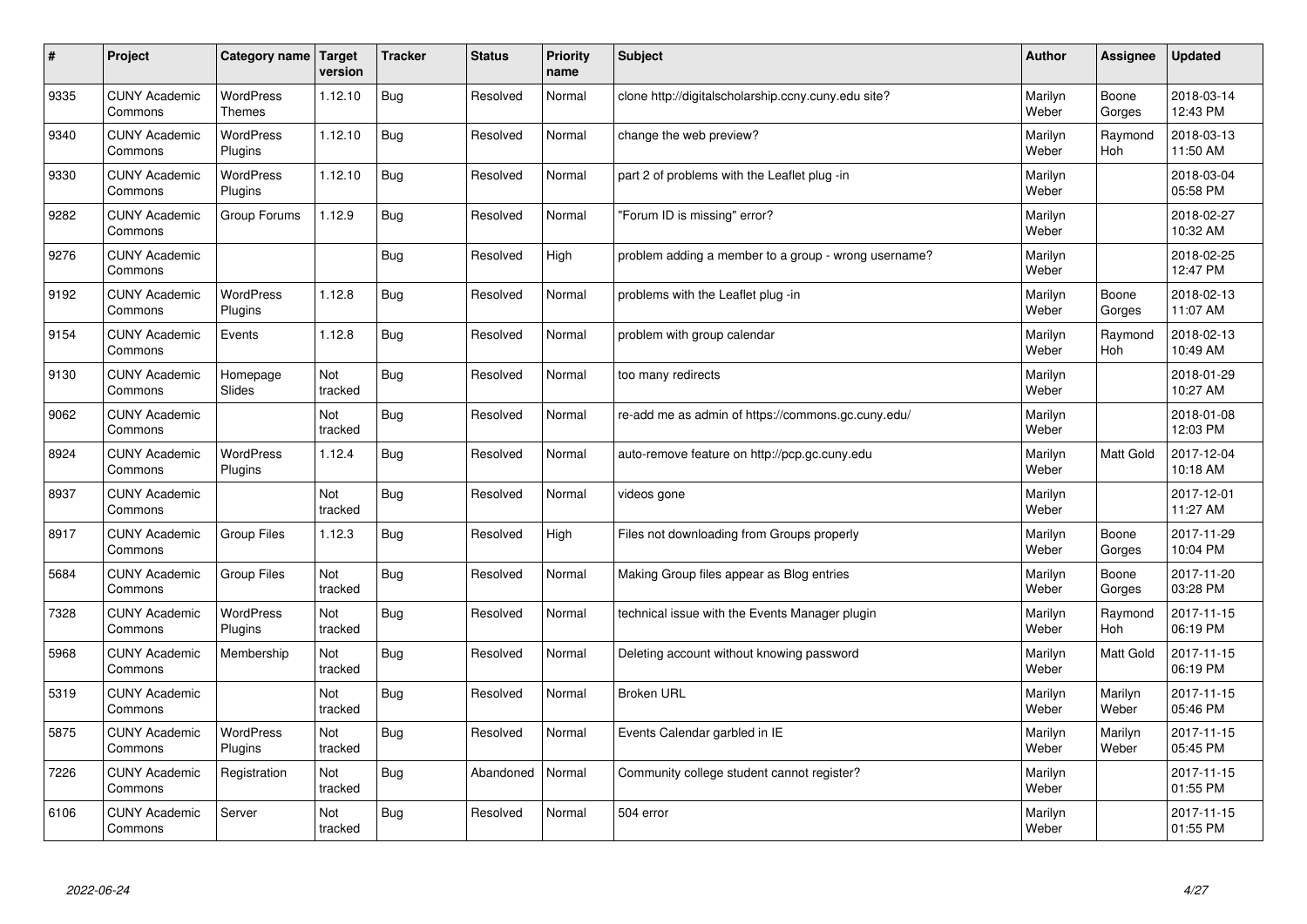| #    | Project                         | Category name   Target            | version        | <b>Tracker</b> | <b>Status</b> | Priority<br>name | <b>Subject</b>                                                                          | <b>Author</b>    | <b>Assignee</b>       | <b>Updated</b>         |
|------|---------------------------------|-----------------------------------|----------------|----------------|---------------|------------------|-----------------------------------------------------------------------------------------|------------------|-----------------------|------------------------|
| 7770 | <b>CUNY Academic</b><br>Commons | <b>WordPress</b><br>Plugins       | Not<br>tracked | Bug            | Abandoned     | Normal           | Timeline.js problem                                                                     | Marilyn<br>Weber |                       | 2017-11-15<br>01:43 PM |
| 8098 | <b>CUNY Academic</b><br>Commons | <b>Public Portfolio</b>           | Not<br>tracked | Bug            | Abandoned     | Normal           | Widget in profile not working                                                           | Marilyn<br>Weber |                       | 2017-11-15<br>01:28 PM |
| 8259 | <b>CUNY Academic</b><br>Commons |                                   | Not<br>tracked | Bug            | Resolved      | Normal           | missing dashboard                                                                       | Marilyn<br>Weber |                       | 2017-11-15<br>01:28 PM |
| 8661 | <b>CUNY Academic</b><br>Commons | Group Blogs                       | Not<br>tracked | Bug            | Resolved      | Normal           | new group, old site, can't link?                                                        | Marilyn<br>Weber |                       | 2017-11-15<br>01:26 PM |
| 5713 | <b>CUNY Academic</b><br>Commons | <b>WordPress</b><br>(misc)        | Not<br>tracked | Bug            | Abandoned     | High             | Site freezing                                                                           | Marilyn<br>Weber | Boone<br>Gorges       | 2017-11-15<br>10:58 AM |
| 6286 | <b>CUNY Academic</b><br>Commons | Groups (misc)                     | Not<br>tracked | Bug            | Resolved      | Immediate        | Groups pages not displaying at all!                                                     | Marilyn<br>Weber | Boone<br>Gorges       | 2017-11-15<br>10:57 AM |
| 8878 | <b>CUNY Academic</b><br>Commons | cuny.is                           | Not<br>tracked | Bug            | Resolved      | Urgent           | cuny is site link won't work                                                            | Marilyn<br>Weber | Boone<br>Gorges       | 2017-11-01<br>03:06 PM |
| 6860 | <b>CUNY Academic</b><br>Commons | User<br>Onboarding                | 1.12           | Bug            | Resolved      | Normal           | Invitation to join a group is appearing as an invitiation to join the site!             | Marilyn<br>Weber | Boone<br>Gorges       | 2017-10-30<br>10:03 AM |
| 8721 | <b>CUNY Academic</b><br>Commons | <b>WordPress</b><br>Plugins       | 1.11.13        | Bug            | Resolved      | Normal           | more problems with Events calendar                                                      | Marilyn<br>Weber |                       | 2017-09-21<br>10:35 AM |
| 8638 | <b>CUNY Academic</b><br>Commons | Group Blogs                       | 1.11.11        | Bug            | Resolved      | Normal           | members not syncing from group to site                                                  | Marilyn<br>Weber |                       | 2017-09-01<br>03:50 PM |
| 8620 | <b>CUNY Academic</b><br>Commons | ZenDesk                           | 1.11.11        | Bug            | Resolved      | High             | 'Send us a message" not working                                                         | Marilyn<br>Weber | Raymond<br><b>Hoh</b> | 2017-08-29<br>04:13 PM |
| 8552 | <b>CUNY Academic</b><br>Commons | <b>WordPress</b><br>Plugins       | 1.11.10        | Bug            | Resolved      | Normal           | Events Calendar problem                                                                 | Marilyn<br>Weber |                       | 2017-08-18<br>04:36 PM |
| 8125 | <b>CUNY Academic</b><br>Commons | <b>WordPress</b><br><b>Themes</b> | 1.10.19        | Bug            | Resolved      | High             | careerplan admin page failing to load with "currently unable to handle<br>this request" | Marilyn<br>Weber |                       | 2017-07-13<br>12:54 PM |
| 8200 | <b>CUNY Academic</b><br>Commons | Groups (misc)                     | Not<br>tracked | Bug            | Resolved      | Normal           | Announcements has disappeared                                                           | Marilyn<br>Weber | Boone<br>Gorges       | 2017-05-26<br>04:04 PM |
| 8131 | <b>CUNY Academic</b><br>Commons | <b>WordPress</b><br>Plugins       | 1.11           | Bug            | Resolved      | Normal           | Newsletters plug-in                                                                     | Marilyn<br>Weber | Boone<br>Gorges       | 2017-05-11<br>09:42 PM |
| 7376 | <b>CUNY Academic</b><br>Commons | Email<br><b>Notifications</b>     |                | Bug            | Rejected      | Normal           | automatic forwarding of blog posts not working                                          | Marilyn<br>Weber | Boone<br>Gorges       | 2017-05-01<br>10:36 PM |
| 7995 | <b>CUNY Academic</b><br>Commons | Domain<br>Mapping                 | Not<br>tracked | Bug            | Resolved      | Urgent           | http://on.socialpaper.gc.cuny.edu down?                                                 | Marilyn<br>Weber |                       | 2017-04-21<br>11:07 AM |
| 7994 | <b>CUNY Academic</b><br>Commons | WordPress<br>(misc)               | 1.10.17        | Bug            | Resolved      | Urgent           | Comments not appearing                                                                  | Marilyn<br>Weber |                       | 2017-04-20<br>11:16 AM |
| 7767 | <b>CUNY Academic</b><br>Commons |                                   | Not<br>tracked | Bug            | Resolved      | Normal           | Site loading problems                                                                   | Marilyn<br>Weber |                       | 2017-03-21<br>09:57 PM |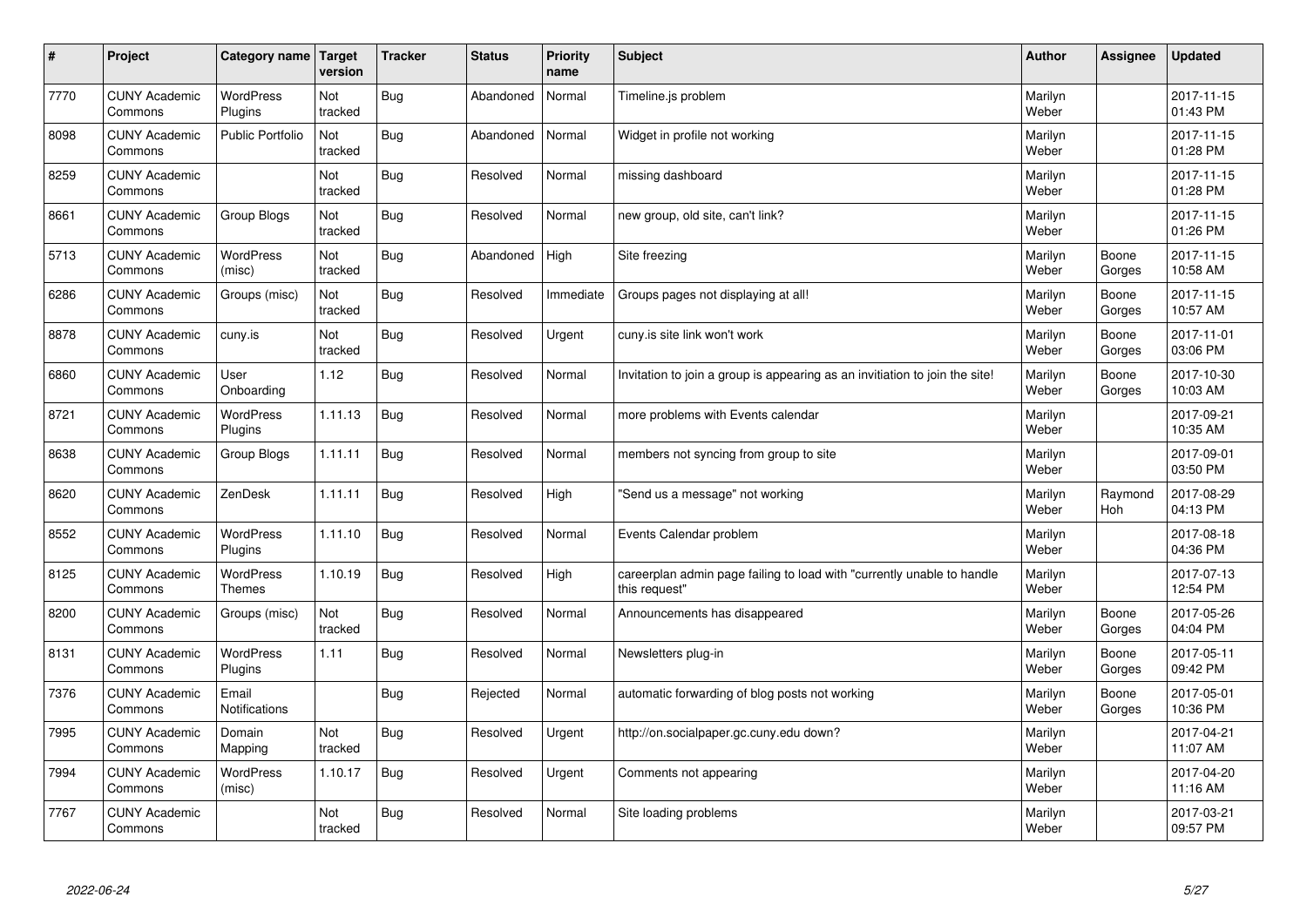| #    | Project                         | Category name   Target      | version        | <b>Tracker</b> | <b>Status</b> | <b>Priority</b><br>name | <b>Subject</b>                                    | <b>Author</b>    | Assignee        | <b>Updated</b>         |
|------|---------------------------------|-----------------------------|----------------|----------------|---------------|-------------------------|---------------------------------------------------|------------------|-----------------|------------------------|
| 7803 | <b>CUNY Academic</b><br>Commons |                             |                | Bug            | Resolved      | Normal                  | user email change                                 | Marilyn<br>Weber |                 | 2017-03-16<br>11:58 AM |
| 7684 | <b>CUNY Academic</b><br>Commons | Reply By Email              | 1.10.12        | Bug            | Resolved      | High                    | trying to post too often error                    | Marilyn<br>Weber | Raymond<br>Hoh  | 2017-02-28<br>12:43 PM |
| 7349 | <b>CUNY Academic</b><br>Commons | Membership                  | Not<br>tracked | <b>Bug</b>     | Resolved      | Normal                  | <b>LACUNY Institute website</b>                   | Marilyn<br>Weber | Boone<br>Gorges | 2017-01-11<br>04:26 PM |
| 7223 | <b>CUNY Academic</b><br>Commons | Membership                  | Not<br>tracked | <b>Bug</b>     | Resolved      | Normal                  | User with two profiles would like to merge them   | Marilyn<br>Weber | Boone<br>Gorges | 2017-01-10<br>02:07 PM |
| 7337 | <b>CUNY Academic</b><br>Commons | Membership                  | Not<br>tracked | Bug            | Resolved      | Normal                  | User with new email                               | Marilyn<br>Weber |                 | 2017-01-06<br>11:05 AM |
| 7310 | <b>CUNY Academic</b><br>Commons |                             | 1.10.7         | Bug            | Resolved      | Normal                  | Friendship request mystery.                       | Marilyn<br>Weber | Boone<br>Gorges | 2017-01-05<br>03:12 PM |
| 7100 | <b>CUNY Academic</b><br>Commons | <b>WordPress</b><br>Plugins | 1.10.5         | <b>Bug</b>     | Resolved      | High                    | Cincopa plugin problem                            | Marilyn<br>Weber | Boone<br>Gorges | 2016-12-19<br>10:32 AM |
| 6101 | <b>CUNY Academic</b><br>Commons | Public Portfolio            |                | Bug            | Resolved      | High                    | Profile update problems                           | Marilyn<br>Weber | Boone<br>Gorges | 2016-12-01<br>03:50 PM |
| 6893 | <b>CUNY Academic</b><br>Commons | Group Forums                |                | Bug            | Resolved      | Normal                  | Forum for CUNY Academic Commons Team is gone      | Marilyn<br>Weber | Boone<br>Gorges | 2016-12-01<br>08:08 AM |
| 5448 | <b>CUNY Academic</b><br>Commons | Email<br>Notifications      | 1.10.2         | Bug            | Rejected      | Normal                  | garbled CAC activity digests                      | Marilyn<br>Weber | Raymond<br>Hoh  | 2016-11-20<br>02:38 AM |
| 6800 | <b>CUNY Academic</b><br>Commons |                             |                | Bug            | Rejected      | Immediate               | Is something going on?                            | Marilyn<br>Weber |                 | 2016-11-18<br>04:40 PM |
| 6626 | <b>CUNY Academic</b><br>Commons | <b>Group Files</b>          | 1.10.1         | <b>Bug</b>     | Resolved      | Normal                  | Files from non-member showing up in private group | Marilyn<br>Weber | Boone<br>Gorges | 2016-11-07<br>03:54 PM |
| 6599 | <b>CUNY Academic</b><br>Commons | ZenDesk                     | 1.10           | Bug            | Duplicate     | Urgent                  | Accept Friend button not working                  | Marilyn<br>Weber | Raymond<br>Hoh  | 2016-11-04<br>06:35 PM |
| 6602 | <b>CUNY Academic</b><br>Commons | ZenDesk                     | 1.10           | Bug            | Resolved      | High                    | Add Friend button not working                     | Marilyn<br>Weber | Raymond<br>Hoh  | 2016-11-04<br>12:14 PM |
| 6575 | <b>CUNY Academic</b><br>Commons | Groups (misc)               |                | Bug            | Rejected      | Normal                  | No papers link for the group "social paper"       | Marilyn<br>Weber |                 | 2016-11-02<br>10:39 PM |
| 6410 | <b>CUNY Academic</b><br>Commons |                             |                | Bug            | Duplicate     | Immediate               | Cannot log in - gives privacy error               | Marilyn<br>Weber | Boone<br>Gorges | 2016-10-24<br>10:01 AM |
| 6338 | <b>CUNY Academic</b><br>Commons |                             |                | Bug            | Rejected      | Normal                  | Multiple email notifications for each blog post   | Marilyn<br>Weber | Boone<br>Gorges | 2016-10-18<br>08:45 PM |
| 6313 | <b>CUNY Academic</b><br>Commons | Groups (misc)               |                | Bug            | Duplicate     | Normal                  | group member no longer in group, can't rejoin.    | Marilyn<br>Weber |                 | 2016-10-14<br>09:27 PM |
| 6025 | <b>CUNY Academic</b><br>Commons | Search                      | Not<br>tracked | Bug            | Resolved      | Normal                  | Search function not working                       | Marilyn<br>Weber | Boone<br>Gorges | 2016-10-12<br>09:41 AM |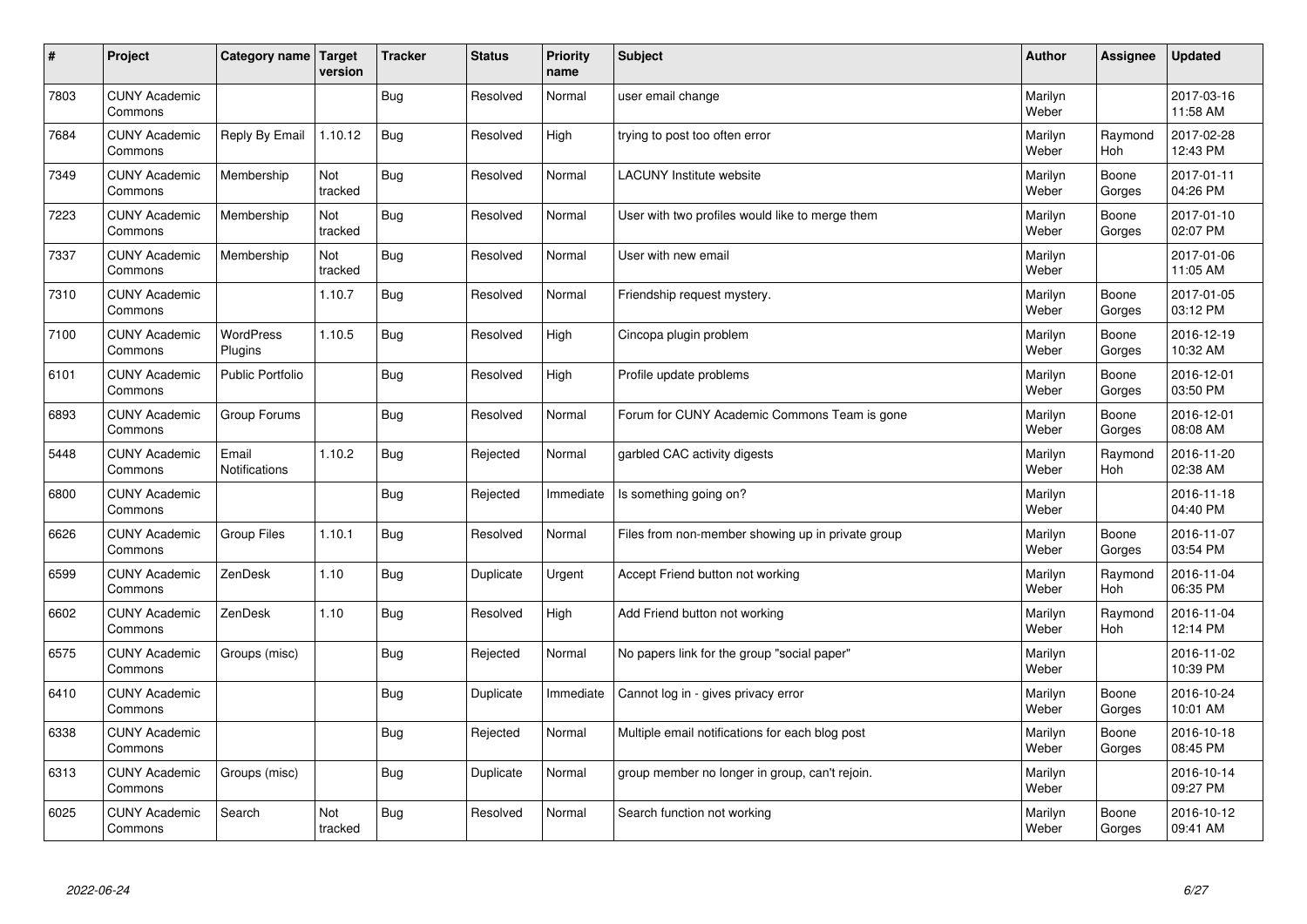| $\sharp$ | Project                         | Category name   Target  | version           | <b>Tracker</b> | <b>Status</b> | <b>Priority</b><br>name | <b>Subject</b>                                                  | <b>Author</b>    | Assignee              | <b>Updated</b>         |
|----------|---------------------------------|-------------------------|-------------------|----------------|---------------|-------------------------|-----------------------------------------------------------------|------------------|-----------------------|------------------------|
| 6107     | <b>CUNY Academic</b><br>Commons |                         |                   | Bug            | Resolved      | High                    | site redirect?                                                  | Marilyn<br>Weber | Boone<br>Gorges       | 2016-09-29<br>03:45 PM |
| 6091     | <b>CUNY Academic</b><br>Commons | Group<br>Invitations    | Not<br>tracked    | Bug            | Resolved      | Normal                  | User cannot re-join a group                                     | Marilyn<br>Weber | Boone<br>Gorges       | 2016-09-28<br>01:47 PM |
| 6039     | <b>CUNY Academic</b><br>Commons | Membership              | 1.9.28            | Bug            | Resolved      | High                    | User cannot change her email                                    | Marilyn<br>Weber |                       | 2016-09-19<br>03:03 PM |
| 5969     | <b>CUNY Academic</b><br>Commons | Registration            | 1.9.27            | <b>Bug</b>     | Resolved      | Normal                  | Queens students unable to join                                  | Marilyn<br>Weber | Boone<br>Gorges       | 2016-09-04<br>09:41 PM |
| 5872     | <b>CUNY Academic</b><br>Commons | Server                  | Not<br>tracked    | Bug            | Resolved      | Immediate               | Whole Commons is down                                           | Marilyn<br>Weber | Boone<br>Gorges       | 2016-08-12<br>12:04 AM |
| 5834     | <b>CUNY Academic</b><br>Commons |                         |                   | Bug            | Resolved      | Normal                  | My access to cdev                                               | Marilyn<br>Weber | Boone<br>Gorges       | 2016-07-25<br>03:12 PM |
| 5667     | <b>CUNY Academic</b><br>Commons | <b>Public Portfolio</b> | 1.9.18            | Bug            | Resolved      | Normal                  | publication section on my public portfolio won't update         | Marilyn<br>Weber | Boone<br>Gorges       | 2016-06-12<br>10:19 AM |
| 5436     | <b>CUNY Academic</b><br>Commons |                         | Not<br>tracked    | Bug            | Resolved      | Normal                  | Trying to change email settings for                             | Marilyn<br>Weber | Boone<br>Gorges       | 2016-04-21<br>10:12 PM |
| 5435     | <b>CUNY Academic</b><br>Commons |                         | Not<br>tracked    | Bug            | Resolved      | Urgent                  | Can't see the dashboard                                         | Marilyn<br>Weber |                       | 2016-04-12<br>11:33 AM |
| 5346     | <b>CUNY Academic</b><br>Commons | Toolbar                 | 1.9.11            | Bug            | Resolved      | Normal                  | possible dynamic HTML code bug?                                 | Marilyn<br>Weber | Boone<br>Gorges       | 2016-03-22<br>10:53 AM |
| 3138     | <b>CUNY Academic</b><br>Commons | Documentation           | Not<br>tracked    | Bug            | Resolved      | Normal                  | Codex documentation                                             | Marilyn<br>Weber | scott voth            | 2016-03-04<br>08:49 AM |
| 5282     | <b>CUNY Academic</b><br>Commons | Social Paper            | Future<br>release | Bug            | New           | Normal                  | Replying via email directs to paper but not individual comment. | Marilyn<br>Weber | Raymond<br><b>Hoh</b> | 2016-03-02<br>01:48 PM |
| 5184     | <b>CUNY Academic</b><br>Commons | Social Paper            |                   | Bug            | Rejected      | Normal                  | Problem linking SP to a group                                   | Marilyn<br>Weber | Boone<br>Gorges       | 2016-02-21<br>12:27 PM |
| 5176     | <b>CUNY Academic</b><br>Commons | <b>Public Portfolio</b> | 1.9.6             | <b>Bug</b>     | Resolved      | Normal                  | Widgets in Profile not saving                                   | Marilyn<br>Weber | Boone<br>Gorges       | 2016-02-01<br>11:07 AM |
| 5177     | <b>CUNY Academic</b><br>Commons | Toolbar                 | 1.9.6             | Bug            | Resolved      | Normal                  | No "My Papers" tab                                              | Marilyn<br>Weber | Raymond<br><b>Hoh</b> | 2016-01-29<br>08:37 AM |
| 4577     | <b>CUNY Academic</b><br>Commons | Registration            | Not<br>tracked    | <b>Bug</b>     | Resolved      | Normal                  | New users are not getting their email verification              | Marilyn<br>Weber | Boone<br>Gorges       | 2016-01-26<br>03:30 PM |
| 5059     | <b>CUNY Academic</b><br>Commons |                         | Not<br>tracked    | Bug            | Resolved      | Normal                  | Instagram embed?                                                | Marilyn<br>Weber |                       | 2016-01-26<br>12:05 AM |
| 4831     | <b>CUNY Academic</b><br>Commons | Public Portfolio        | 1.9.4             | Bug            | Resolved      | Normal                  | User cannot update profile                                      | Marilyn<br>Weber | Boone<br>Gorges       | 2016-01-11<br>10:46 PM |
| 4881     | <b>CUNY Academic</b><br>Commons | ZenDesk                 | Not<br>tracked    | Bug            | Resolved      | Normal                  | ZenDesk emails not being sent                                   | Marilyn<br>Weber |                       | 2015-12-07<br>01:34 AM |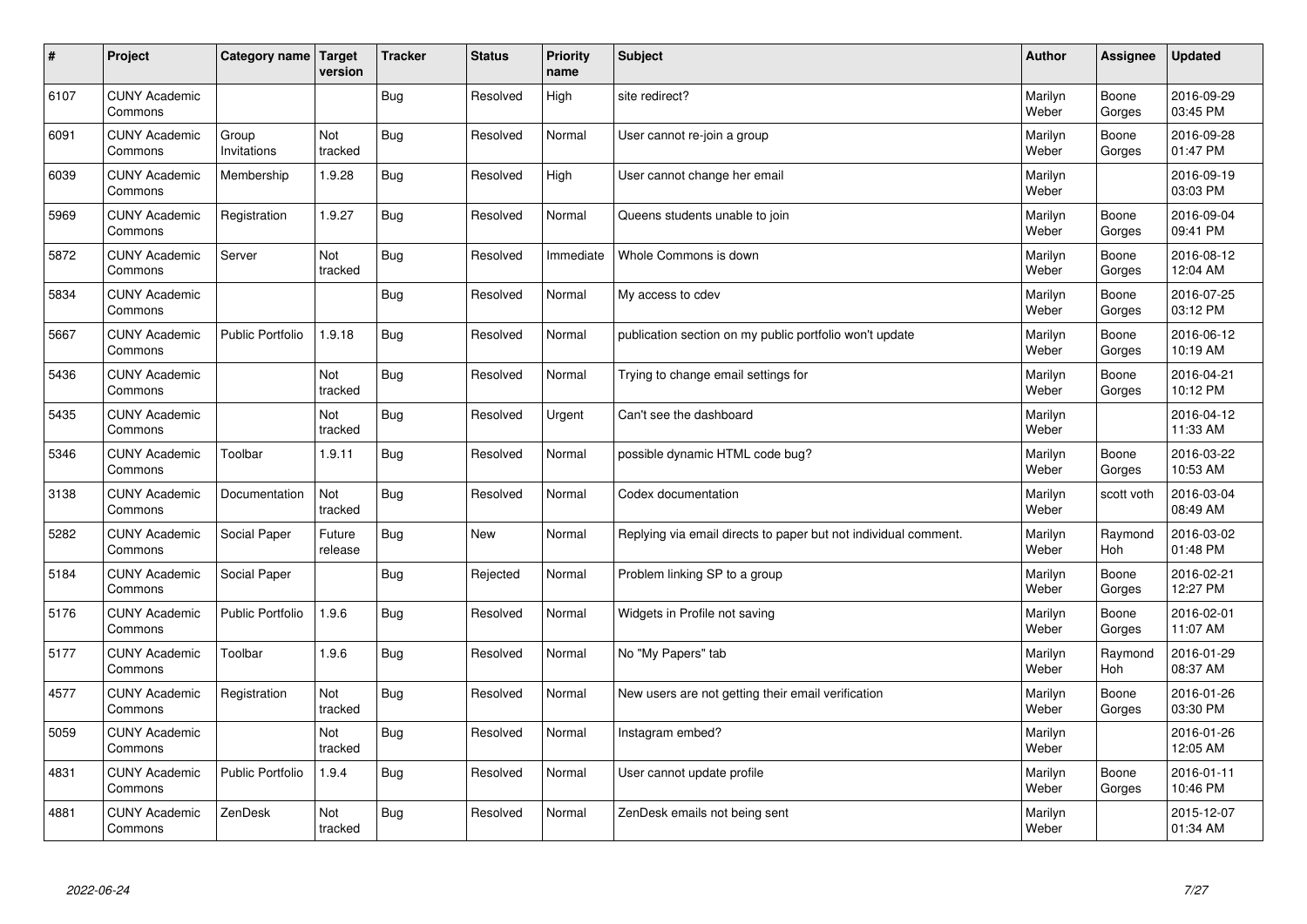| $\sharp$ | Project                         | Category name                | Target<br>version | <b>Tracker</b> | <b>Status</b> | <b>Priority</b><br>name | <b>Subject</b>                                        | <b>Author</b>    | Assignee              | <b>Updated</b>         |
|----------|---------------------------------|------------------------------|-------------------|----------------|---------------|-------------------------|-------------------------------------------------------|------------------|-----------------------|------------------------|
| 4657     | <b>CUNY Academic</b><br>Commons | Group Forums                 | 1.8.18            | Bug            | Resolved      | High                    | Submit button disappears in new post mode in forum    | Marilyn<br>Weber | Raymond<br><b>Hoh</b> | 2015-12-01<br>11:15 PM |
| 4962     | <b>CUNY Academic</b><br>Commons | Events                       | 1.8.18            | Bug            | Resolved      | High                    | Problems with text entry field in the Events Calendar | Marilyn<br>Weber | Raymond<br>Hoh        | 2015-12-01<br>06:57 PM |
| 4918     | <b>CUNY Academic</b><br>Commons | ZenDesk                      | Not<br>tracked    | Bug            | Resolved      | High                    | Re-directing Help Requests                            | Marilyn<br>Weber | Raymond<br><b>Hoh</b> | 2015-11-23<br>11:15 AM |
| 4834     | <b>CUNY Academic</b><br>Commons | <b>Blogs</b><br>(BuddyPress) |                   | Bug            | Resolved      | Normal                  | Admin invite problem                                  | Marilyn<br>Weber | Boone<br>Gorges       | 2015-11-13<br>12:25 PM |
| 4734     | <b>CUNY Academic</b><br>Commons | <b>BuddyPress</b><br>Docs    | 1.8.13            | Bug            | Resolved      | High                    | Problems with "Create New Doc"                        | Marilyn<br>Weber | Boone<br>Gorges       | 2015-10-09<br>07:53 AM |
| 4649     | <b>CUNY Academic</b><br>Commons | Registration                 | Not<br>tracked    | Bug            | Resolved      | Urgent                  | Submit button has disappeared                         | Marilyn<br>Weber | Boone<br>Gorges       | 2015-09-22<br>11:47 AM |
| 4542     | <b>CUNY Academic</b><br>Commons | WordPress<br>Plugins         | 1.8.10            | Bug            | Resolved      | Normal                  | Emailing group users problem                          | Marilyn<br>Weber | Boone<br>Gorges       | 2015-09-11<br>11:16 AM |
| 4496     | <b>CUNY Academic</b><br>Commons | cuny.is                      | 1.8.9             | Bug            | Resolved      | Normal                  | Quick links broken?                                   | Marilyn<br>Weber | Boone<br>Gorges       | 2015-08-28<br>10:39 AM |
| 4012     | <b>CUNY Academic</b><br>Commons |                              | 1.7.20            | Bug            | Resolved      | Normal                  | Two users reporting same Forbidden 403 error message. | Marilyn<br>Weber |                       | 2015-05-01<br>08:13 PM |
| 4013     | <b>CUNY Academic</b><br>Commons |                              |                   | Bug            | Duplicate     | Normal                  | Math question?                                        | Marilyn<br>Weber |                       | 2015-04-22<br>04:05 PM |
| 3533     | <b>CUNY Academic</b><br>Commons | Group<br>Invitations         | 1.7.8             | <b>Bug</b>     | Resolved      | Low                     | Trying to invite member to a new group                | Marilyn<br>Weber | Boone<br>Gorges       | 2015-04-01<br>09:13 PM |
| 3674     | <b>CUNY Academic</b><br>Commons |                              |                   | <b>Bug</b>     | Rejected      | Normal                  | CBox pagination issue with the Wiki                   | Marilyn<br>Weber |                       | 2014-11-20<br>05:03 PM |
| 3673     | <b>CUNY Academic</b><br>Commons |                              |                   | Bug            | Rejected      | Normal                  | CBox pagination issue with the Wiki                   | Marilyn<br>Weber |                       | 2014-11-20<br>04:08 PM |
| 3417     | <b>CUNY Academic</b><br>Commons | <b>BuddyPress</b><br>(misc)  | Not<br>tracked    | Bug            | Rejected      | High                    | copying two commons groups                            | Marilyn<br>Weber | Marilyn<br>Weber      | 2014-11-05<br>09:56 AM |
| 3620     | <b>CUNY Academic</b><br>Commons | Groups (misc)                | Not<br>tracked    | <b>Bug</b>     | Resolved      | Normal                  | admins of The Group for Group Admins                  | Marilyn<br>Weber |                       | 2014-11-03<br>08:38 AM |
| 3593     | <b>CUNY Academic</b><br>Commons | Registration                 | 1.7.2             | Bug            | Resolved      | High                    | registration problems                                 | Marilyn<br>Weber | Boone<br>Gorges       | 2014-11-01<br>02:57 PM |
| 3530     | <b>CUNY Academic</b><br>Commons | Server                       | Not<br>tracked    | Bug            | Resolved      | High                    | Commons running very slowly/ "connection lost"        | Marilyn<br>Weber | <b>Matt Gold</b>      | 2014-10-08<br>09:34 AM |
| 3197     | <b>CUNY Academic</b><br>Commons | Groups (misc)                | 1.6.4             | <b>Bug</b>     | Resolved      | Normal                  | trying to set up a hidden group blog with no RSS feed | Marilyn<br>Weber | Boone<br>Gorges       | 2014-05-21<br>09:39 PM |
| 3093     | <b>CUNY Academic</b><br>Commons | <b>WordPress</b><br>Plugins  |                   | Bug            | Rejected      | Normal                  | <b>Custom Google Maps</b>                             | Marilyn<br>Weber | Boone<br>Gorges       | 2014-05-02<br>10:52 AM |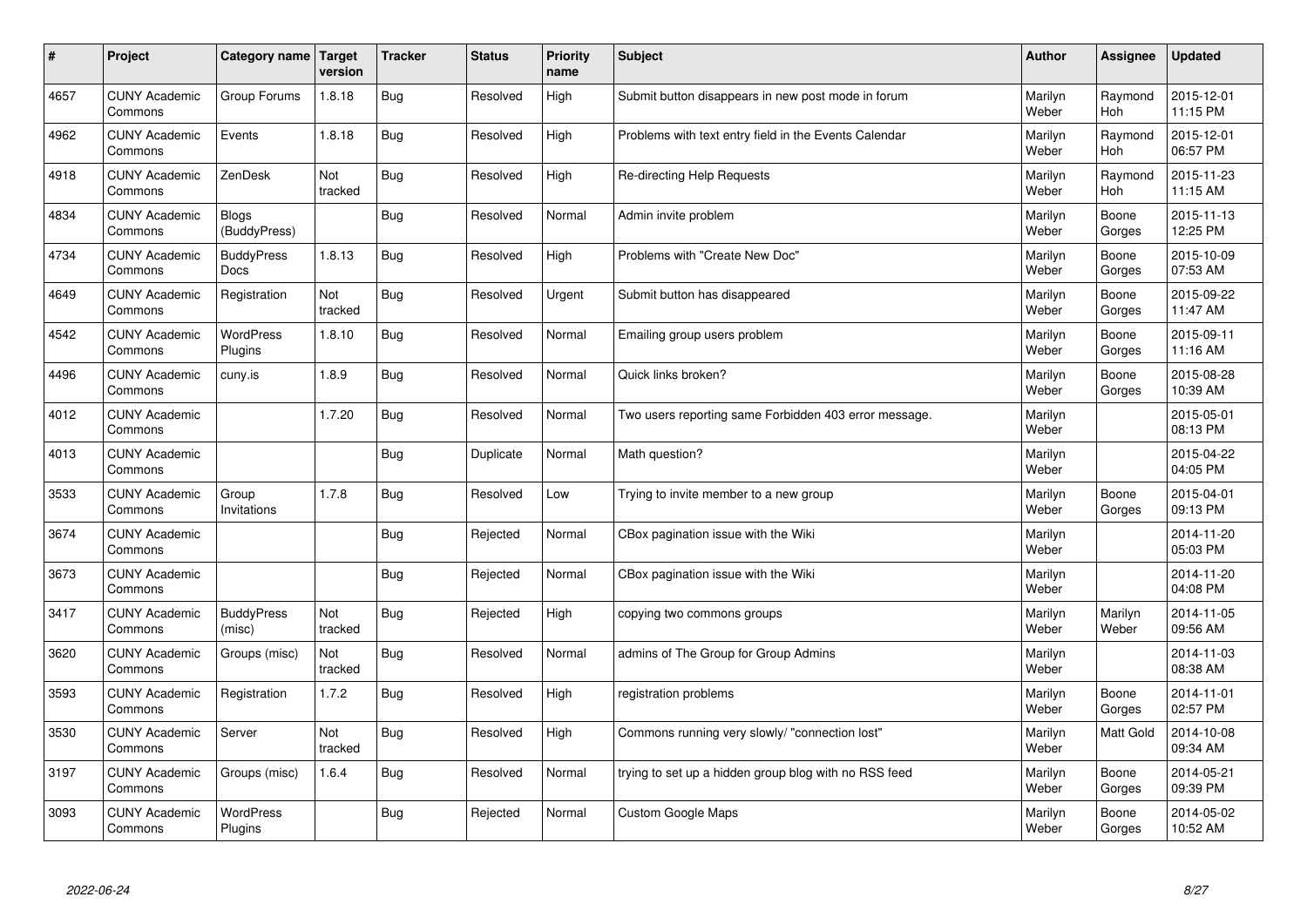| $\sharp$ | Project                         | Category name   Target            | version           | <b>Tracker</b> | <b>Status</b> | <b>Priority</b><br>name | <b>Subject</b>                                                | <b>Author</b>    | Assignee            | <b>Updated</b>         |
|----------|---------------------------------|-----------------------------------|-------------------|----------------|---------------|-------------------------|---------------------------------------------------------------|------------------|---------------------|------------------------|
| 3136     | <b>CUNY Academic</b><br>Commons | <b>WordPress</b><br>Plugins       |                   | Bug            | Rejected      | Normal                  | The Easy Rotator                                              | Marilyn<br>Weber | Boone<br>Gorges     | 2014-04-01<br>10:26 PM |
| 3116     | <b>CUNY Academic</b><br>Commons | WordPress<br>(Permissions)        |                   | Bug            | Resolved      | Normal                  | Updating the FAQ page                                         | Marilyn<br>Weber | Boone<br>Gorges     | 2014-04-01<br>10:12 PM |
| 3071     | <b>CUNY Academic</b><br>Commons | <b>WordPress</b><br><b>Themes</b> | 1.5.22            | Bug            | Resolved      | Normal                  | Twenty Fourteen theme differences                             | Marilyn<br>Weber | Boone<br>Gorges     | 2014-04-01<br>08:18 PM |
| 3121     | <b>CUNY Academic</b><br>Commons | <b>WordPress</b><br><b>Themes</b> | 1.5.21            | Bug            | Resolved      | High                    | Add Academica theme?                                          | Marilyn<br>Weber | Boone<br>Gorges     | 2014-03-24<br>11:04 AM |
| 2994     | <b>CUNY Academic</b><br>Commons | <b>BuddyPress</b><br>(misc)       | 1.5.16            | Bug            | Resolved      | High                    | "My forums" link gives "page not found" error                 | Marilyn<br>Weber | Boone<br>Gorges     | 2014-01-29<br>03:44 PM |
| 2777     | <b>CUNY Academic</b><br>Commons | WordPress<br>(misc)               | Not<br>tracked    | Bug            | Resolved      | Normal                  | Hero slide access                                             | Marilyn<br>Weber | Boone<br>Gorges     | 2013-09-07<br>12:26 PM |
| 15545    | <b>CUNY Academic</b><br>Commons | WordPress<br>Plugins              | 1.19.5            | Feature        | Resolved      | Normal                  | 'ZI Hide Featured Image" plugin request                       | Marilyn<br>Weber | Boone<br>Gorges     | 2022-03-09<br>10:09 AM |
| 13912    | <b>CUNY Academic</b><br>Commons |                                   | Not<br>tracked    | Feature        | Hold          | Low                     | posting "missed schedule"                                     | Marilyn<br>Weber |                     | 2021-02-23<br>10:46 AM |
| 5050     | <b>CUNY Academic</b><br>Commons | Social Paper                      | Future<br>release | Feature        | <b>New</b>    | Low                     | Making comments visible in SP editing mode (SP suggestion #1) | Marilyn<br>Weber | Samantha<br>Raddatz | 2019-09-17<br>11:10 PM |
| 5992     | <b>CUNY Academic</b><br>Commons | Email<br><b>Notifications</b>     | Future<br>release | Feature        | <b>New</b>    | Normal                  | Changing the From line of autogenerated blog emails           | Marilyn<br>Weber |                     | 2018-09-27<br>05:19 PM |
| 9224     | <b>CUNY Academic</b><br>Commons | Group Files                       | 1.13              | Feature        | Resolved      | Normal                  | attachments to forum posts clutter up Files area              | Marilyn<br>Weber | Boone<br>Gorges     | 2018-03-22<br>03:34 PM |
| 7608     | <b>CUNY Academic</b><br>Commons | Registration                      | Not<br>tracked    | Feature        | Resolved      | Normal                  | create an account                                             | Marilyn<br>Weber |                     | 2017-02-15<br>10:45 PM |
| 7607     | <b>CUNY Academic</b><br>Commons | WordPress<br>(misc)               | Not<br>tracked    | Feature        | Resolved      | Normal                  | mp4 files                                                     | Marilyn<br>Weber |                     | 2017-02-15<br>07:37 PM |
| 5199     | <b>CUNY Academic</b><br>Commons | Social Paper                      | Future<br>release | Feature        | New           | Normal                  | add tables to the SP editor                                   | Marilyn<br>Weber |                     | 2016-10-24<br>11:27 AM |
| 6118     | <b>CUNY Academic</b><br>Commons | cuny.is                           |                   | Feature        | Resolved      | Normal                  | Cuny.Is request from Javier Otero Peña                        | Marilyn<br>Weber | Sarah<br>Morgano    | 2016-10-04<br>07:02 PM |
| 5799     | <b>CUNY Academic</b><br>Commons | <b>Blogs</b><br>(BuddyPress)      | Not<br>tracked    | Feature        | Resolved      | Normal                  | removing one's own access to sites?                           | Marilyn<br>Weber | Boone<br>Gorges     | 2016-07-26<br>01:55 PM |
| 5657     | <b>CUNY Academic</b><br>Commons | WordPress<br>Plugins              | 1.9.18            | Feature        | Resolved      | Normal                  | Plugin Request - Instagram Feed WD                            | Marilyn<br>Weber | Boone<br>Gorges     | 2016-06-08<br>12:36 PM |
| 5630     | <b>CUNY Academic</b><br>Commons | WordPress<br><b>Themes</b>        | 1.9.17            | Feature        | Resolved      | Normal                  | Bavota magazine Pro theme                                     | Marilyn<br>Weber | Boone<br>Gorges     | 2016-06-02<br>12:09 AM |
| 5621     | <b>CUNY Academic</b><br>Commons | <b>WordPress</b><br>Plugins       | 1.9.17            | Feature        | Resolved      | Normal                  | Taxonomy plugin request                                       | Marilyn<br>Weber | Boone<br>Gorges     | 2016-06-01<br>11:28 PM |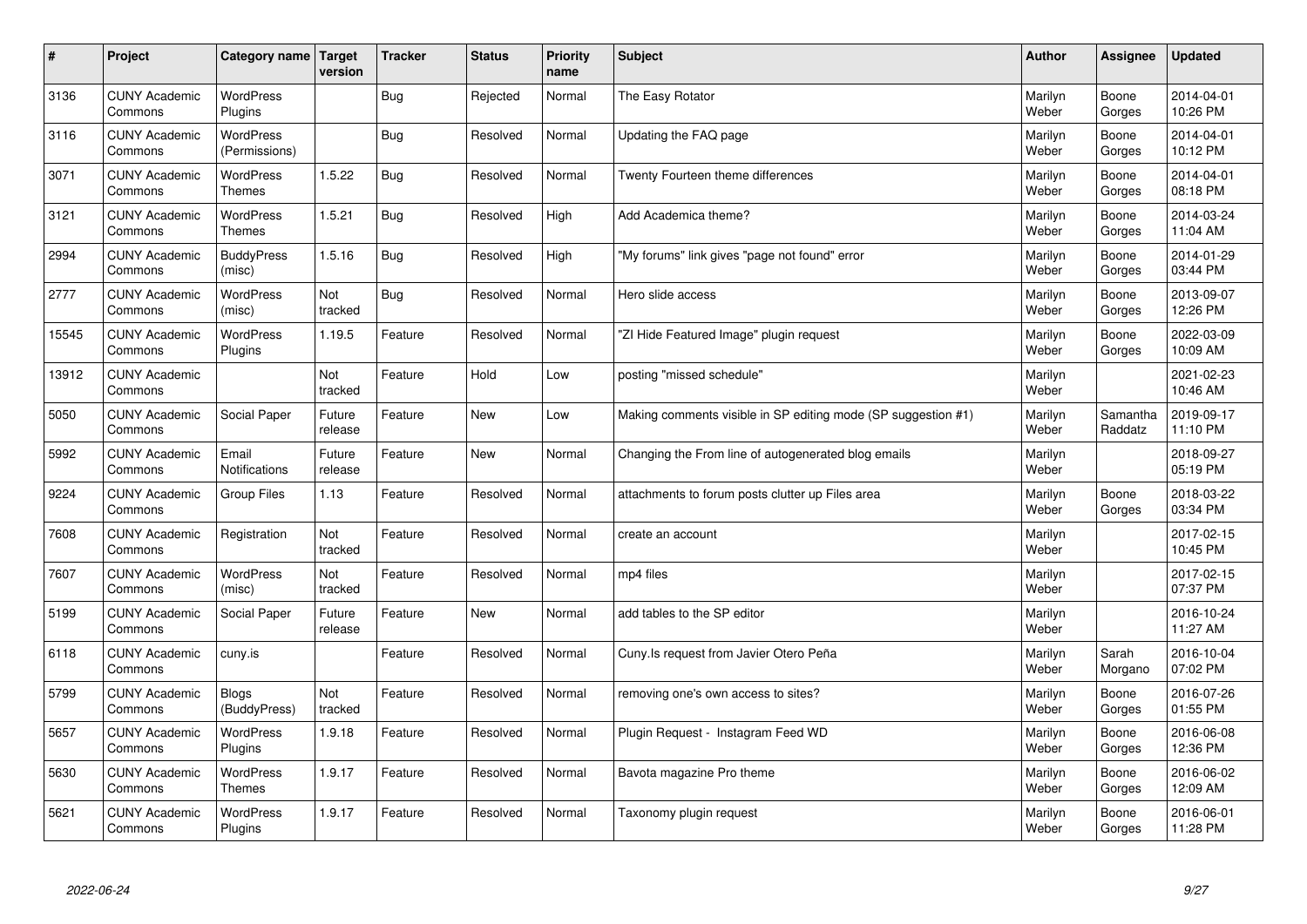| $\#$  | Project                         | <b>Category name</b> | Target<br>version | <b>Tracker</b> | <b>Status</b>                       | <b>Priority</b><br>name | <b>Subject</b>                                                                                                                                  | <b>Author</b>    | <b>Assignee</b>     | <b>Updated</b>         |
|-------|---------------------------------|----------------------|-------------------|----------------|-------------------------------------|-------------------------|-------------------------------------------------------------------------------------------------------------------------------------------------|------------------|---------------------|------------------------|
| 5345  | <b>CUNY Academic</b><br>Commons | Social Paper         | 1.9.17            | Feature        | Rejected                            | Normal                  | Plus symbol problem in SP                                                                                                                       | Marilyn<br>Weber | Christian<br>Wach   | 2016-05-27<br>04:26 AM |
| 5522  | <b>CUNY Academic</b><br>Commons | WordPress<br>Plugins | 1.9.15            | Feature        | Resolved                            | Normal                  | plugin request                                                                                                                                  | Marilyn<br>Weber | Boone<br>Gorges     | 2016-05-09<br>10:36 AM |
| 5053  | <b>CUNY Academic</b><br>Commons | Social Paper         | Future<br>release | Feature        | New                                 | Low                     | Scrollable menu to add readers (SP suggestion #4)                                                                                               | Marilyn<br>Weber | Samantha<br>Raddatz | 2016-04-21<br>05:21 PM |
| 5397  | <b>CUNY Academic</b><br>Commons | Social Paper         | Future<br>release | Feature        | New                                 | Normal                  | frustrating to have to enable/disable in SP                                                                                                     | Marilyn<br>Weber | Samantha<br>Raddatz | 2016-04-20<br>03:39 PM |
| 5302  | <b>CUNY Academic</b><br>Commons | WordPress<br>Plugins | 1.9.10            | Feature        | Resolved                            | Normal                  | request for WP Gallery Custom Links plug-in                                                                                                     | Marilyn<br>Weber | Boone<br>Gorges     | 2016-03-11<br>09:20 PM |
| 4965  | <b>CUNY Academic</b><br>Commons | WordPress<br>Themes  | Not<br>tracked    | Feature        | Resolved                            | Normal                  | Theme requested                                                                                                                                 | Marilyn<br>Weber | Boone<br>Gorges     | 2016-02-24<br>09:46 PM |
| 5205  | <b>CUNY Academic</b><br>Commons | Social Paper         | Future<br>release | Feature        | New                                 | Normal                  | Social Paper folders                                                                                                                            | Marilyn<br>Weber |                     | 2016-02-11<br>10:24 PM |
| 5058  | <b>CUNY Academic</b><br>Commons | Social Paper         | Future<br>release | Feature        | New                                 | Low                     | Can there be a clearer signal that even when comments have already<br>been made you add comments by clicking on the side? (SP suggestion<br>#5) | Marilyn<br>Weber | Samantha<br>Raddatz | 2016-02-11<br>10:24 PM |
| 5052  | <b>CUNY Academic</b><br>Commons | Social Paper         | Future<br>release | Feature        | New                                 | Low                     | Sentence by sentence or line by line comments (SP suggestion #3)                                                                                | Marilyn<br>Weber | Boone<br>Gorges     | 2016-02-11<br>10:24 PM |
| 5051  | <b>CUNY Academic</b><br>Commons | Social Paper         |                   | Feature        | Rejected                            | Low                     | Visual cues for comments (SP suggestion #2)                                                                                                     | Marilyn<br>Weber | Samantha<br>Raddatz | 2016-02-10<br>10:01 AM |
| 4997  | <b>CUNY Academic</b><br>Commons | WordPress<br>Plugins | 1.9.4             | Feature        | Resolved                            | Normal                  | ability to embed maps from StoryMapJS?                                                                                                          | Marilyn<br>Weber | Boone<br>Gorges     | 2016-01-07<br>12:34 PM |
| 5072  | <b>CUNY Academic</b><br>Commons |                      |                   | Feature        | Duplicate                           | Normal                  | redirect shortcode handler                                                                                                                      | Marilyn<br>Weber | Boone<br>Gorges     | 2016-01-07<br>12:34 PM |
| 5036  | <b>CUNY Academic</b><br>Commons | WordPress<br>Plugins | 1.9.1.1           | Feature        | Resolved                            | Normal                  | Embeds request                                                                                                                                  | Marilyn<br>Weber | Boone<br>Gorges     | 2015-12-18<br>10:12 PM |
| 4340  | <b>CUNY Academic</b><br>Commons | WordPress -<br>Media | 1.8.14            | Feature        | Resolved                            | Normal                  | embedding a video                                                                                                                               | Marilyn<br>Weber | Daniel<br>Jones     | 2015-10-20<br>12:01 AM |
| 3466  | <b>CUNY Academic</b><br>Commons | Membership           | 1.6.16            | Feature        | Resolved                            | Normal                  | restricting undergrad registration                                                                                                              | Marilyn<br>Weber | Boone<br>Gorges     | 2014-09-18<br>12:02 AM |
| 16291 | <b>CUNY Academic</b><br>Commons | Site cloning         | 2.0.2             | Support        | Staged for<br>Production<br>Release | Normal                  | Images coming up blank in Media Library                                                                                                         | Marilyn<br>Weber | Raymond<br>Hoh      | 2022-06-23<br>08:28 PM |
| 15169 | <b>CUNY Academic</b><br>Commons |                      | 2.0.2             | Support        | Reporter<br>Feedback                | Normal                  | new Prelude website zipfiles for custom theme and other files.                                                                                  | Marilyn<br>Weber |                     | 2022-06-14<br>11:36 AM |
| 15655 | <b>CUNY Academic</b><br>Commons |                      | 2.0.2             | Support        | Reporter<br>Feedback                | Normal                  | Event Aggregator plugin?                                                                                                                        | Marilyn<br>Weber |                     | 2022-06-14<br>11:36 AM |
| 15978 | <b>CUNY Academic</b><br>Commons | WordPress -<br>Media | 2.0.2             | Support        | Reporter<br>Feedback                | Normal                  | .tex files?                                                                                                                                     | Marilyn<br>Weber | Raymond<br>Hoh      | 2022-06-14<br>11:36 AM |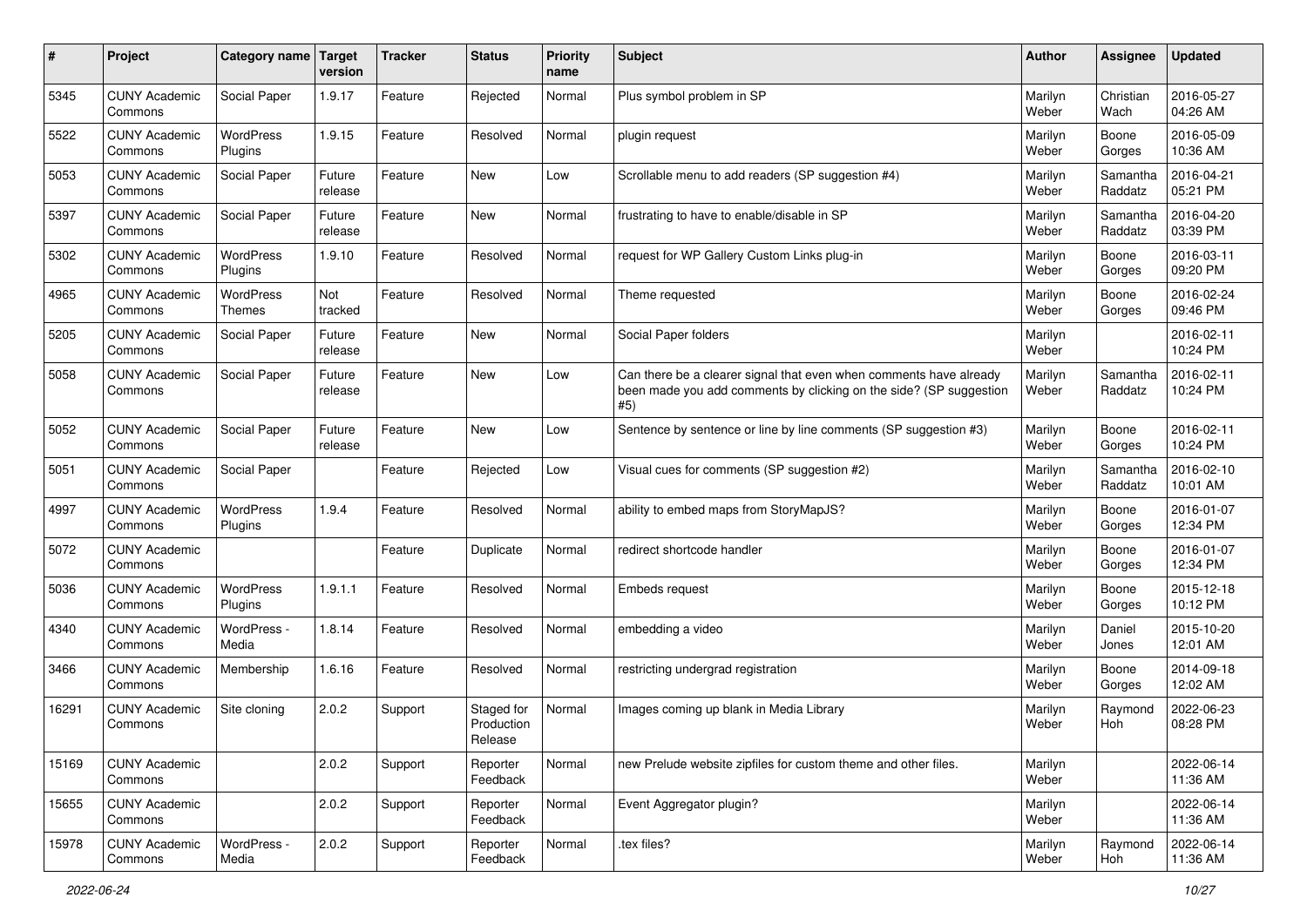| $\vert$ # | Project                         | Category name   Target       | version        | <b>Tracker</b> | <b>Status</b>        | <b>Priority</b><br>name | <b>Subject</b>                                                                          | <b>Author</b>    | Assignee              | <b>Updated</b>         |
|-----------|---------------------------------|------------------------------|----------------|----------------|----------------------|-------------------------|-----------------------------------------------------------------------------------------|------------------|-----------------------|------------------------|
| 16110     | <b>CUNY Academic</b><br>Commons |                              |                | Support        | Reporter<br>Feedback | Normal                  | remove Creative Commons license from pages?                                             | Marilyn<br>Weber | Raymond<br><b>Hoh</b> | 2022-05-17<br>06:11 PM |
| 16099     | <b>CUNY Academic</b><br>Commons |                              |                | Support        | Reporter<br>Feedback | Normal                  | request for Newsletter Glue                                                             | Marilyn<br>Weber |                       | 2022-05-13<br>12:14 PM |
| 14891     | <b>CUNY Academic</b><br>Commons |                              | Not<br>tracked | Support        | Resolved             | Normal                  | changing site template after creation?                                                  | Marilyn<br>Weber |                       | 2022-04-27<br>04:58 PM |
| 14850     | <b>CUNY Academic</b><br>Commons |                              |                | Support        | Abandoned            | Normal                  | brooklyn waterfront site "connection not secure"                                        | Marilyn<br>Weber |                       | 2022-04-27<br>04:56 PM |
| 14711     | <b>CUNY Academic</b><br>Commons |                              |                | Support        | Rejected             | Normal                  | Custom Facebook Feed plugin problem                                                     | Marilyn<br>Weber |                       | 2022-04-27<br>04:29 PM |
| 15685     | <b>CUNY Academic</b><br>Commons |                              |                | Support        | <b>New</b>           | High                    | problem with chrome?                                                                    | Marilyn<br>Weber |                       | 2022-04-25<br>03:40 PM |
| 15816     | <b>CUNY Academic</b><br>Commons |                              | Not<br>tracked | Support        | <b>New</b>           | Normal                  | slow loading at SPS                                                                     | Marilyn<br>Weber |                       | 2022-04-05<br>01:26 PM |
| 15654     | <b>CUNY Academic</b><br>Commons | <b>WordPress</b><br>Plugins  | 1.19.6         | Support        | Resolved             | Normal                  | Numerous Copies of Events showing up                                                    | Marilyn<br>Weber | Boone<br>Gorges       | 2022-03-22<br>11:30 AM |
| 15686     | <b>CUNY Academic</b><br>Commons | ZenDesk                      | Not<br>tracked | Support        | Resolved             | Low                     | ZenDesk introducing "triggers"                                                          | Marilyn<br>Weber |                       | 2022-03-22<br>09:37 AM |
| 15610     | <b>CUNY Academic</b><br>Commons | WordPress<br>Plugins         | Not<br>tracked | Support        | Rejected             | Normal                  | Loops & Logic plugin                                                                    | Marilyn<br>Weber | Raymond<br>Hoh        | 2022-03-19<br>11:16 AM |
| 15565     | <b>CUNY Academic</b><br>Commons |                              |                | Support        | <b>New</b>           | Normal                  | Events - send updates to an email listserv                                              | Marilyn<br>Weber |                       | 2022-03-10<br>01:06 PM |
| 15370     | <b>CUNY Academic</b><br>Commons |                              |                | Support        | Reporter<br>Feedback | Normal                  | All-in-One Event Calendar?                                                              | Marilyn<br>Weber |                       | 2022-02-17<br>11:03 AM |
| 15269     | <b>CUNY Academic</b><br>Commons | Redmine                      | Not<br>tracked | Support        | Resolved             | Normal                  | Segal Theater sites                                                                     | Marilyn<br>Weber |                       | 2022-02-07<br>04:11 PM |
| 15266     | <b>CUNY Academic</b><br>Commons |                              |                | Support        | Resolved             | Normal                  | Just an appreciation                                                                    | Marilyn<br>Weber |                       | 2022-02-07<br>10:42 AM |
| 15260     | <b>CUNY Academic</b><br>Commons |                              |                | Support        | Reporter<br>Feedback | Normal                  | Diacritical markings   European Stages                                                  | Marilyn<br>Weber |                       | 2022-02-04<br>08:16 AM |
| 15211     | <b>CUNY Academic</b><br>Commons | <b>Blogs</b><br>(BuddyPress) | 1.19.2         | Support        | Resolved             | Normal                  | No good error reporting for already-used domain name when creating a<br>site in Firefox | Marilyn<br>Weber | Boone<br>Gorges       | 2022-01-25<br>11:33 AM |
| 15120     | <b>CUNY Academic</b><br>Commons |                              |                | Support        | Resolved             | Normal                  | embed Zoom recordings in a post?                                                        | Marilyn<br>Weber |                       | 2021-12-29<br>08:15 AM |
| 14889     | <b>CUNY Academic</b><br>Commons | Events                       | 1.19.0         | Support        | Resolved             | Normal                  | events in group - can they be edited by all admins?                                     | Marilyn<br>Weber | Raymond<br>Hoh        | 2021-12-13<br>03:31 PM |
| 15045     | <b>CUNY Academic</b><br>Commons |                              |                | Support        | <b>New</b>           | Normal                  | no result for KCeL in the search box on the commons                                     | Marilyn<br>Weber |                       | 2021-12-10<br>11:29 AM |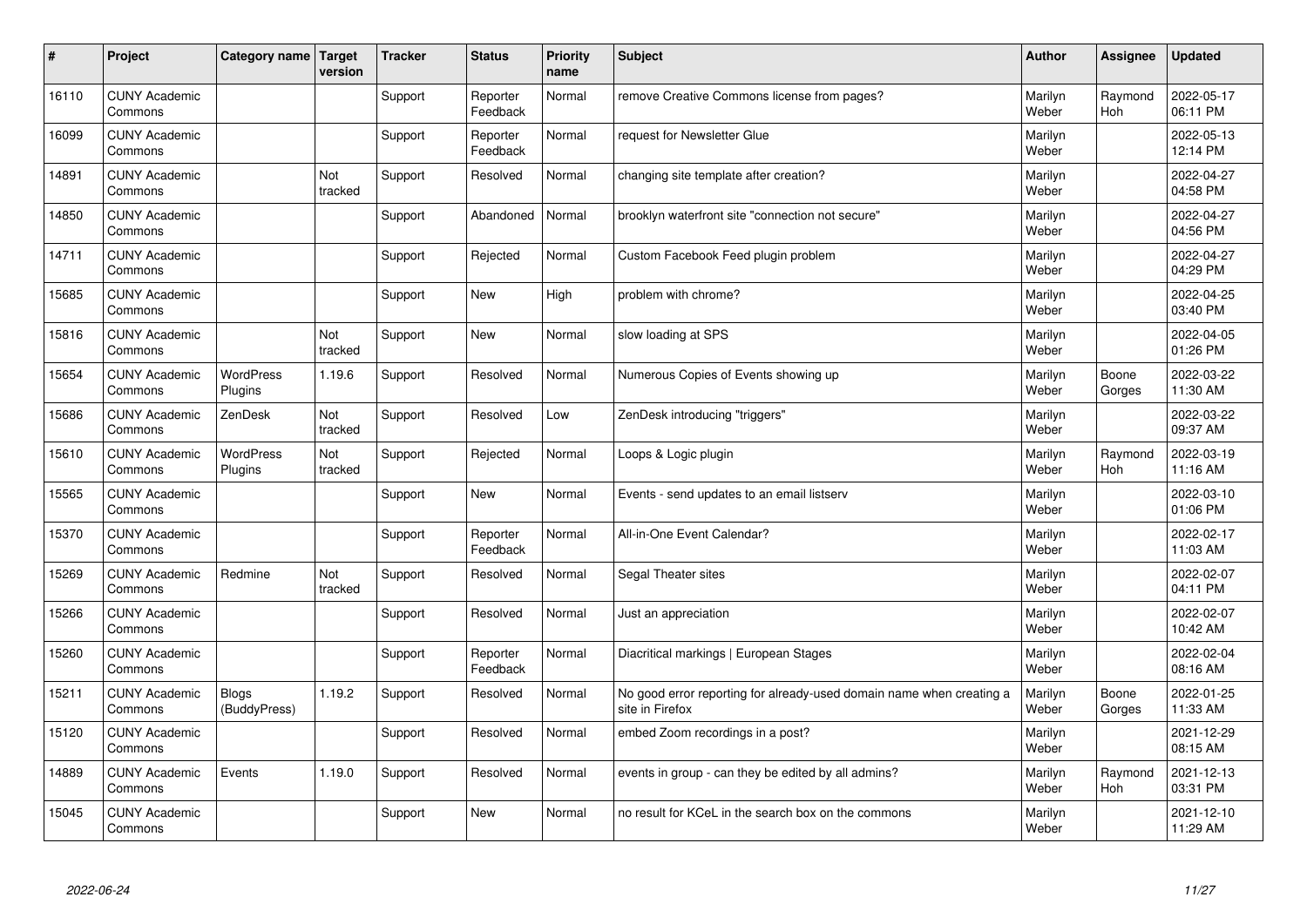| #     | Project                         | Category name   Target            | version        | <b>Tracker</b> | <b>Status</b>        | <b>Priority</b><br>name | <b>Subject</b>                                                  | <b>Author</b>    | <b>Assignee</b> | <b>Updated</b>         |
|-------|---------------------------------|-----------------------------------|----------------|----------------|----------------------|-------------------------|-----------------------------------------------------------------|------------------|-----------------|------------------------|
| 14973 | <b>CUNY Academic</b><br>Commons |                                   |                | Support        | Resolved             | Normal                  | <b>Mail Poet</b>                                                | Marilyn<br>Weber |                 | 2021-12-06<br>10:20 AM |
| 15022 | <b>CUNY Academic</b><br>Commons |                                   |                | Support        | Rejected             | High                    | ArabStages                                                      | Marilyn<br>Weber |                 | 2021-12-06<br>10:16 AM |
| 15025 | <b>CUNY Academic</b><br>Commons |                                   |                | Support        | Duplicate            | Normal                  | emails for all the papers on the commons that have been changed | Marilyn<br>Weber |                 | 2021-12-02<br>11:57 AM |
| 14972 | <b>CUNY Academic</b><br>Commons |                                   |                | Support        | Rejected             | Normal                  | Mailchimp plugin                                                | Marilyn<br>Weber |                 | 2021-11-17<br>02:13 PM |
| 14911 | <b>CUNY Academic</b><br>Commons | <b>WordPress</b><br><b>Themes</b> | Not<br>tracked | Support        | <b>New</b>           | Normal                  | Twentytwentyone theme                                           | Marilyn<br>Weber |                 | 2021-10-28<br>10:37 AM |
| 14900 | <b>CUNY Academic</b><br>Commons |                                   | Not<br>tracked | Support        | Reporter<br>Feedback | Normal                  | previous theme?                                                 | Marilyn<br>Weber |                 | 2021-10-25<br>10:31 AM |
| 14813 | <b>CUNY Academic</b><br>Commons |                                   | Not<br>tracked | Support        | Resolved             | Normal                  | raise the file size limit                                       | Marilyn<br>Weber |                 | 2021-09-30<br>12:02 PM |
| 14812 | <b>CUNY Academic</b><br>Commons |                                   | Not<br>tracked | Support        | Resolved             | Normal                  | Custom Sidebars and Wordpress 5.6                               | Marilyn<br>Weber |                 | 2021-09-30<br>10:43 AM |
| 14799 | <b>CUNY Academic</b><br>Commons |                                   | 1.18.19        | Support        | Resolved             | High                    | install the official Classic Widgets?                           | Marilyn<br>Weber |                 | 2021-09-22<br>02:17 PM |
| 14784 | <b>CUNY Academic</b><br>Commons |                                   |                | Support        | Reporter<br>Feedback | Normal                  | User report of logo problem when using Customizer theme         | Marilyn<br>Weber |                 | 2021-09-17<br>10:25 AM |
| 14389 | <b>CUNY Academic</b><br>Commons |                                   |                | Support        | Abandoned            | Normal                  | WebflowIO?                                                      | Marilyn<br>Weber |                 | 2021-09-14<br>10:45 AM |
| 14148 | <b>CUNY Academic</b><br>Commons |                                   |                | Support        | Abandoned            | Normal                  | post notification problem                                       | Marilyn<br>Weber |                 | 2021-09-14<br>10:43 AM |
| 13596 | <b>CUNY Academic</b><br>Commons |                                   |                | Support        | Abandoned            | Normal                  | invited as Author but show as Contributor                       | Marilyn<br>Weber |                 | 2021-09-14<br>10:41 AM |
| 13584 | <b>CUNY Academic</b><br>Commons |                                   |                | Support        | Abandoned            | Normal                  | Graphy theme question                                           | Marilyn<br>Weber |                 | 2021-09-14<br>10:41 AM |
| 14734 | <b>CUNY Academic</b><br>Commons | <b>WordPress</b><br><b>Themes</b> | 1.18.18        | Support        | Resolved             | Normal                  | missing section of Sujatha Fernandes' site                      | Marilyn<br>Weber | Raymond<br>Hoh  | 2021-09-06<br>04:15 PM |
| 14718 | <b>CUNY Academic</b><br>Commons |                                   | Not<br>tracked | Support        | Resolved             | Normal                  | User wants to recover deleted account                           | Marilyn<br>Weber |                 | 2021-08-30<br>02:46 PM |
| 14625 | <b>CUNY Academic</b><br>Commons |                                   | Not<br>tracked | Support        | Rejected             | Normal                  | image won't appear in slideshow.                                | Marilyn<br>Weber |                 | 2021-07-27<br>10:33 AM |
| 14606 | <b>CUNY Academic</b><br>Commons | <b>WordPress</b><br>(misc)        | Not<br>tracked | Support        | Rejected             | Normal                  | calendar wrong month                                            | Marilyn<br>Weber |                 | 2021-07-23<br>12:11 PM |
| 14594 | <b>CUNY Academic</b><br>Commons |                                   | Not<br>tracked | Support        | Resolved             | Normal                  | Administration email verification?                              | Marilyn<br>Weber |                 | 2021-07-12<br>11:40 AM |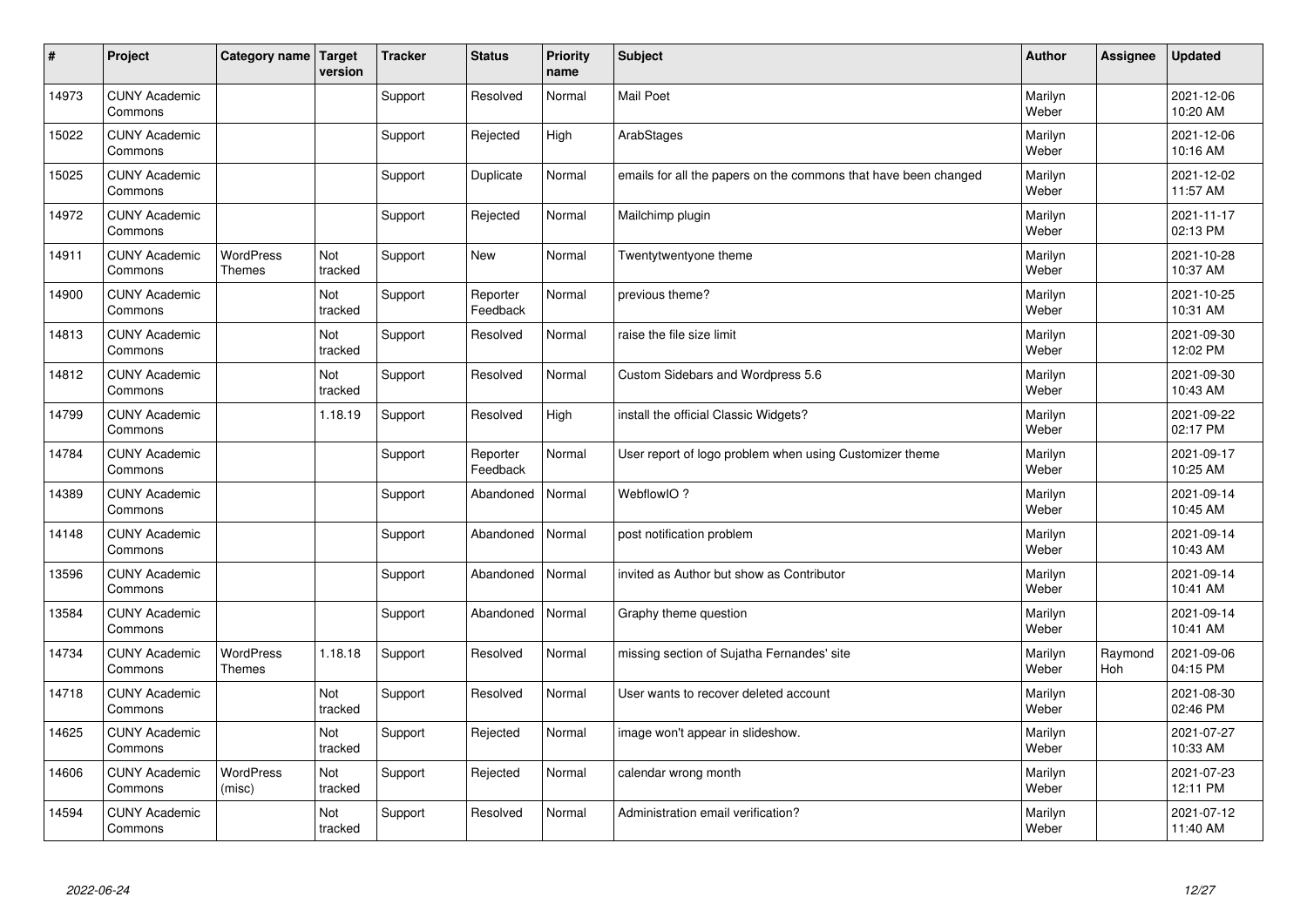| #     | Project                         | Category name   Target            | version        | <b>Tracker</b> | <b>Status</b>        | <b>Priority</b><br>name | <b>Subject</b>                               | <b>Author</b>    | <b>Assignee</b>       | <b>Updated</b>         |
|-------|---------------------------------|-----------------------------------|----------------|----------------|----------------------|-------------------------|----------------------------------------------|------------------|-----------------------|------------------------|
| 14534 | <b>CUNY Academic</b><br>Commons | <b>WordPress</b><br>Plugins       | 1.18.12        | Support        | Resolved             | Normal                  | Share This Image plugin?                     | Marilyn<br>Weber |                       | 2021-06-08<br>11:50 AM |
| 14265 | <b>CUNY Academic</b><br>Commons | <b>WordPress</b><br>Plugins       | 1.18.10        | Support        | Resolved             | Normal                  | separate the tag cloud in the blog sidebar   | Marilyn<br>Weber | Boone<br>Gorges       | 2021-05-12<br>05:19 PM |
| 14378 | <b>CUNY Academic</b><br>Commons |                                   | Not<br>tracked | Support        | Resolved             | Normal                  | PPTX files unfetchable                       | Marilyn<br>Weber |                       | 2021-05-11<br>11:25 AM |
| 14398 | <b>CUNY Academic</b><br>Commons |                                   | Not<br>tracked | Support        | Reporter<br>Feedback | Normal                  | Events plug-in notification problem          | Marilyn<br>Weber |                       | 2021-05-11<br>11:21 AM |
| 14404 | <b>CUNY Academic</b><br>Commons |                                   | Not<br>tracked | Support        | Resolved             | Normal                  | blocked IP of user?                          | Marilyn<br>Weber |                       | 2021-05-10<br>01:00 PM |
| 14369 | <b>CUNY Academic</b><br>Commons | WordPress -<br>Media              | Not<br>tracked | Support        | Resolved             | Normal                  | renewed problem with ppsx files              | Marilyn<br>Weber |                       | 2021-04-27<br>12:44 PM |
| 14360 | <b>CUNY Academic</b><br>Commons |                                   |                | Support        | Rejected             | Normal                  | danielgerouldarchives.org?                   | Marilyn<br>Weber |                       | 2021-04-27<br>10:42 AM |
| 14344 | <b>CUNY Academic</b><br>Commons | Domain<br>Mapping                 | Not<br>tracked | Support        | Resolved             | Normal                  | arabstages.org site down                     | Marilyn<br>Weber | Raymond<br>Hoh        | 2021-04-19<br>01:42 PM |
| 14270 | <b>CUNY Academic</b><br>Commons | <b>WordPress</b><br><b>Themes</b> | 1.18.8         | Support        | Resolved             | Normal                  | grid theme?                                  | Marilyn<br>Weber |                       | 2021-04-13<br>11:20 AM |
| 14246 | <b>CUNY Academic</b><br>Commons |                                   | 1.18.8         | Support        | Resolved             | Normal                  | 'Weekly jQuery Migrate Status Update"        | Marilyn<br>Weber |                       | 2021-04-13<br>11:08 AM |
| 14129 | <b>CUNY Academic</b><br>Commons | Onboarding                        | 1.18.6         | Support        | Resolved             | Normal                  | can only see some invites sent               | Marilyn<br>Weber | Raymond<br>Hoh        | 2021-04-09<br>09:00 AM |
| 14242 | <b>CUNY Academic</b><br>Commons |                                   |                | Support        | Resolved             | Normal                  | LAILAC site missing content                  | Marilyn<br>Weber |                       | 2021-03-27<br>08:40 AM |
| 14077 | <b>CUNY Academic</b><br>Commons | <b>WordPress</b><br>Plugins       | 1.18.7         | Support        | Resolved             | Normal                  | Elementor Pro plugin for the slider          | Marilyn<br>Weber | Raymond<br><b>Hoh</b> | 2021-03-23<br>11:43 AM |
| 14012 | <b>CUNY Academic</b><br>Commons | WordPress<br>Plugins              | 1.18.5         | Support        | Resolved             | Normal                  | Open External Links in a New Window plugin?  | Marilyn<br>Weber | Boone<br>Gorges       | 2021-03-02<br>02:07 PM |
| 14074 | <b>CUNY Academic</b><br>Commons | WordPress<br>(misc)               | Not<br>tracked | Support        | Reporter<br>Feedback | Normal                  | page password protection problem             | Marilyn<br>Weber |                       | 2021-03-02<br>11:03 AM |
| 13916 | <b>CUNY Academic</b><br>Commons |                                   |                | Support        | Rejected             | Normal                  | <b>Custom Sidebars</b>                       | Marilyn<br>Weber |                       | 2021-02-23<br>10:45 AM |
| 14016 | <b>CUNY Academic</b><br>Commons |                                   |                | Support        | Rejected             | Normal                  | PDFs not downloading                         | Marilyn<br>Weber |                       | 2021-02-22<br>11:00 AM |
| 13975 | <b>CUNY Academic</b><br>Commons | Social Paper                      | Not<br>tracked | Support        | Reporter<br>Feedback | Normal                  | can't approve comments on Social Paper paper | Marilyn<br>Weber |                       | 2021-02-12<br>09:33 AM |
| 13935 | <b>CUNY Academic</b><br>Commons | <b>WordPress</b><br>Plugins       | 1.18.4         | Support        | Resolved             | Low                     | Add Users sidebar widget not working         | Marilyn<br>Weber |                       | 2021-02-09<br>11:05 AM |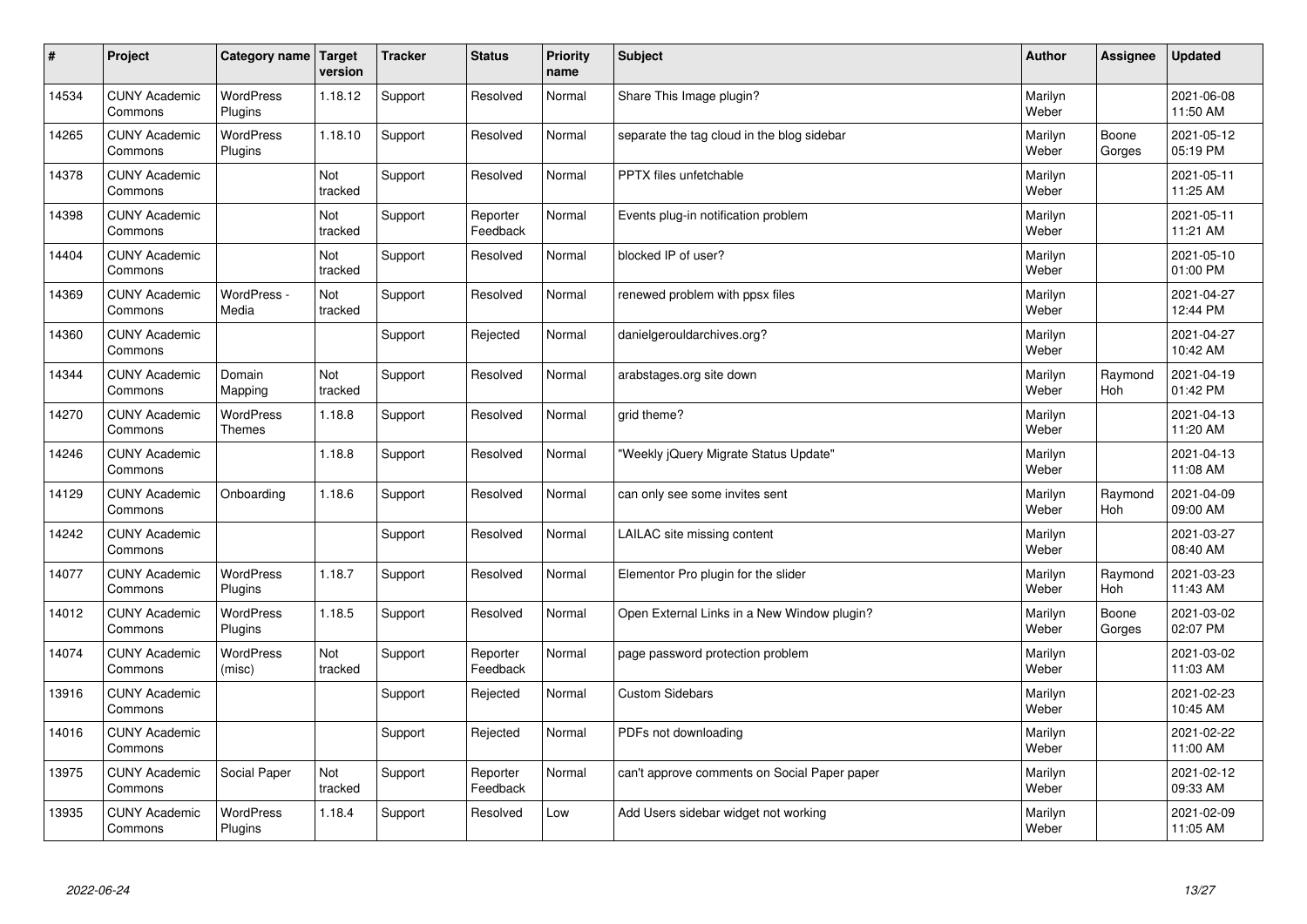| $\sharp$ | Project                         | Category name   Target            | version        | <b>Tracker</b> | <b>Status</b> | <b>Priority</b><br>name | <b>Subject</b>                                                                        | <b>Author</b>    | <b>Assignee</b>       | <b>Updated</b>         |
|----------|---------------------------------|-----------------------------------|----------------|----------------|---------------|-------------------------|---------------------------------------------------------------------------------------|------------------|-----------------------|------------------------|
| 13944    | <b>CUNY Academic</b><br>Commons | <b>WordPress</b><br>Plugins       | 1.18.4         | Support        | Resolved      | Normal                  | 3D FlipBook request                                                                   | Marilyn<br>Weber |                       | 2021-02-09<br>11:05 AM |
| 13958    | <b>CUNY Academic</b><br>Commons |                                   | 1.18.4         | Support        | Resolved      | Normal                  | calendar widget problem                                                               | Marilyn<br>Weber |                       | 2021-02-09<br>11:05 AM |
| 13929    | <b>CUNY Academic</b><br>Commons |                                   | 1.18.4         | Support        | Resolved      | Normal                  | update error message                                                                  | Marilyn<br>Weber | Boone<br>Gorges       | 2021-02-09<br>11:05 AM |
| 13918    | <b>CUNY Academic</b><br>Commons |                                   | Not<br>tracked | Support        | Rejected      | Normal                  | MailPoet Newsletters Premium plugin                                                   | Marilyn<br>Weber |                       | 2021-02-09<br>11:01 AM |
| 13878    | <b>CUNY Academic</b><br>Commons | Group cloning                     | 1.18.4         | Support        | Resolved      | High                    | When creating Group + Site and choosing 'Clone existing', cannot<br>advance to step 2 | Marilyn<br>Weber | Jeremy<br>Felt        | 2021-02-02<br>11:02 AM |
| 11976    | <b>CUNY Academic</b><br>Commons | <b>WordPress</b><br><b>Themes</b> | Not<br>tracked | Support        | Resolved      | Normal                  | ColorMag request                                                                      | Marilyn<br>Weber |                       | 2021-02-01<br>10:25 AM |
| 13741    | <b>CUNY Academic</b><br>Commons | <b>WordPress</b><br>Plugins       | 1.18.3         | Support        | Resolved      | Normal                  | Ensemble Video Plugin                                                                 | Marilyn<br>Weber |                       | 2021-01-26<br>04:43 PM |
| 13841    | <b>CUNY Academic</b><br>Commons | WordPress<br>Plugins              | 1.18.3         | Support        | Resolved      | Normal                  | Folders plugin request                                                                | Marilyn<br>Weber | Boone<br>Gorges       | 2021-01-26<br>04:43 PM |
| 13826    | <b>CUNY Academic</b><br>Commons |                                   |                | Support        | Resolved      | Normal                  | January 14th                                                                          | Marilyn<br>Weber |                       | 2021-01-26<br>04:26 PM |
| 13846    | <b>CUNY Academic</b><br>Commons | WordPress<br>Plugins              | 1.18.3         | Support        | Resolved      | Normal                  | Yoast SEO plugin problem                                                              | Marilyn<br>Weber |                       | 2021-01-19<br>05:34 PM |
| 13783    | <b>CUNY Academic</b><br>Commons |                                   | 1.18.2         | Support        | Resolved      | Normal                  | new CUNY OneSearch url                                                                | Marilyn<br>Weber |                       | 2021-01-14<br>04:53 PM |
| 13641    | <b>CUNY Academic</b><br>Commons |                                   | 1.18.2         | Support        | Resolved      | Normal                  | follow up to migration request                                                        | Marilyn<br>Weber | Boone<br>Gorges       | 2021-01-12<br>10:59 AM |
| 13738    | <b>CUNY Academic</b><br>Commons |                                   | 1.18.1         | Support        | Resolved      | Normal                  | theme requests from a non-CUY person                                                  | Marilyn<br>Weber |                       | 2020-12-23<br>11:34 AM |
| 12999    | <b>CUNY Academic</b><br>Commons |                                   | 1.18.1         | Support        | Resolved      | Normal                  | request for Dentist theme                                                             | Marilyn<br>Weber | Boone<br>Gorges       | 2020-12-22<br>03:31 PM |
| 13699    | <b>CUNY Academic</b><br>Commons |                                   | Not<br>tracked | Support        | Resolved      | Normal                  | Martin Segal Center site down                                                         | Marilyn<br>Weber | Raymond<br><b>Hoh</b> | 2020-12-22<br>03:03 PM |
| 13710    | <b>CUNY Academic</b><br>Commons |                                   | Not<br>tracked | Support        | Resolved      | Normal                  | small change to Hosting Partner Handbook                                              | Marilyn<br>Weber |                       | 2020-12-16<br>04:29 PM |
| 13637    | <b>CUNY Academic</b><br>Commons |                                   |                | Support        | Abandoned     | Normal                  | All-in-One Migration plugin request                                                   | Marilyn<br>Weber |                       | 2020-12-08<br>10:46 AM |
| 13512    | <b>CUNY Academic</b><br>Commons | <b>WordPress</b><br><b>Themes</b> | 1.17.7         | Support        | Resolved      | Normal                  | theme update                                                                          | Marilyn<br>Weber |                       | 2020-11-16<br>04:46 PM |
| 13541    | <b>CUNY Academic</b><br>Commons |                                   | Not<br>tracked | Support        | Resolved      | Normal                  | add a page template to OER site.                                                      | Marilyn<br>Weber |                       | 2020-11-11<br>11:12 AM |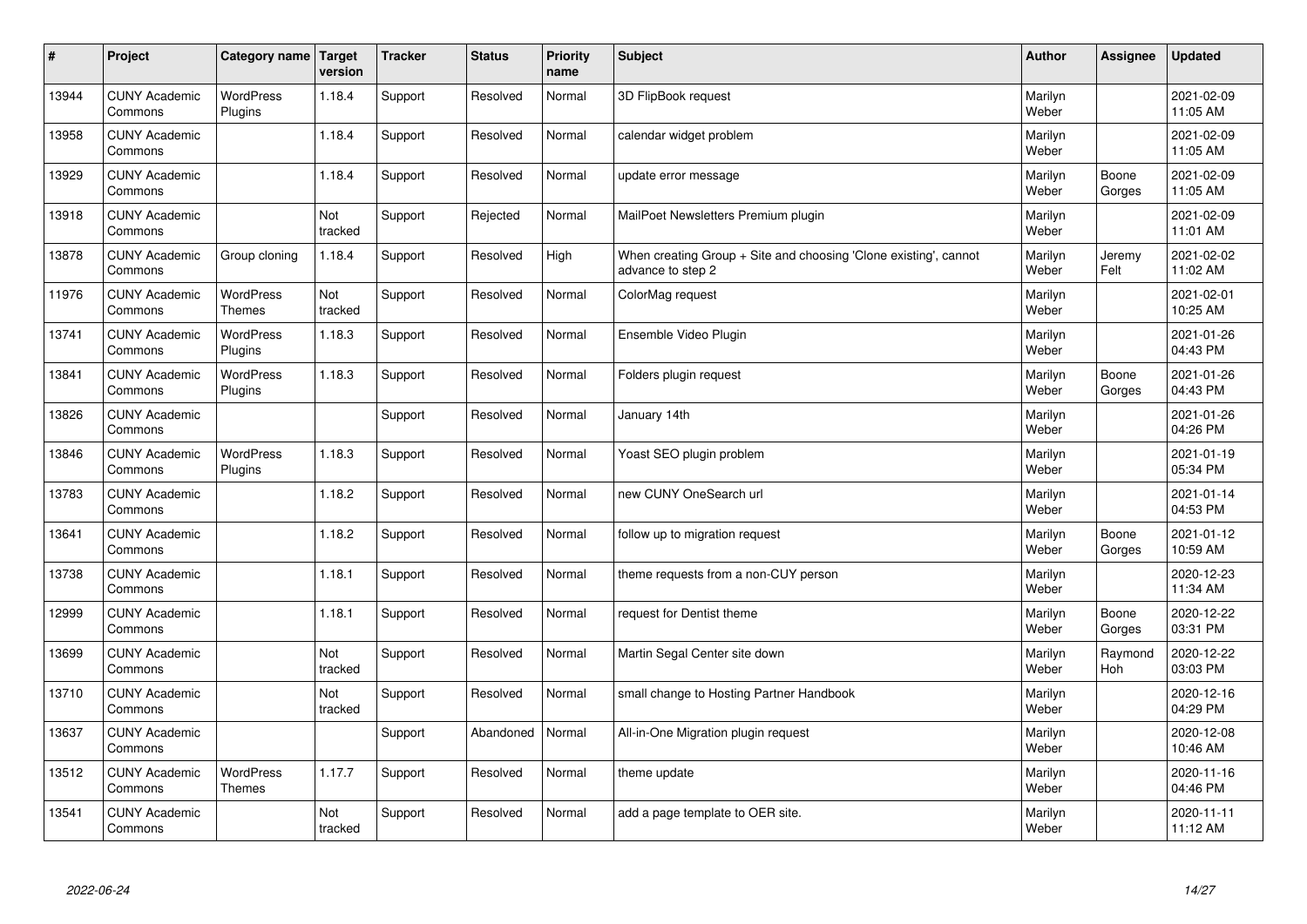| $\sharp$ | Project                         | Category name   Target            | version        | <b>Tracker</b> | <b>Status</b>        | <b>Priority</b><br>name | <b>Subject</b>                                                                 | <b>Author</b>    | Assignee              | Updated                |
|----------|---------------------------------|-----------------------------------|----------------|----------------|----------------------|-------------------------|--------------------------------------------------------------------------------|------------------|-----------------------|------------------------|
| 13521    | <b>CUNY Academic</b><br>Commons | Onboarding                        | 1.17.7         | Support        | Resolved             | Normal                  | sent invitations page                                                          | Marilyn<br>Weber | Raymond<br><b>Hoh</b> | 2020-11-10<br>10:31 AM |
| 11908    | <b>CUNY Academic</b><br>Commons | Spam/Spam<br>Prevention           | 1.17.7         | Support        | Resolved             | Normal                  | overeager spam filter                                                          | Marilyn<br>Weber | Raymond<br>Hoh        | 2020-11-05<br>04:36 PM |
| 13288    | <b>CUNY Academic</b><br>Commons |                                   |                | Support        | Abandoned            | Normal                  | log in problems on iPhone 6                                                    | Marilyn<br>Weber |                       | 2020-10-27<br>10:26 AM |
| 13441    | <b>CUNY Academic</b><br>Commons |                                   | 1.17.5         | Support        | Resolved             | Normal                  | ongoing user problems with daily digests                                       | Marilyn<br>Weber |                       | 2020-10-13<br>10:02 AM |
| 13201    | <b>CUNY Academic</b><br>Commons |                                   |                | Support        | Rejected             | Low                     | PDF embedder                                                                   | Marilyn<br>Weber |                       | 2020-09-29<br>11:37 AM |
| 13169    | <b>CUNY Academic</b><br>Commons |                                   | 1.17.4         | Support        | Rejected             | Normal                  | footer logo image has no alt-text                                              | Marilyn<br>Weber |                       | 2020-09-22<br>10:18 AM |
| 13238    | <b>CUNY Academic</b><br>Commons | WordPress -<br>Media              | 1.17.3         | Support        | Resolved             | Normal                  | allow ppsx file?                                                               | Marilyn<br>Weber | Raymond<br>Hoh        | 2020-09-10<br>11:46 AM |
| 13286    | <b>CUNY Academic</b><br>Commons |                                   | Not<br>tracked | Support        | <b>New</b>           | Normal                  | problem connecting with WordPress app                                          | Marilyn<br>Weber | Raymond<br>Hoh        | 2020-09-08<br>11:16 AM |
| 13295    | <b>CUNY Academic</b><br>Commons |                                   | Not<br>tracked | Support        | Resolved             | Normal                  | can't find new user                                                            | Marilyn<br>Weber |                       | 2020-09-08<br>10:18 AM |
| 13255    | <b>CUNY Academic</b><br>Commons |                                   | Not<br>tracked | Support        | Reporter<br>Feedback | Normal                  | Accessibility problems                                                         | Marilyn<br>Weber |                       | 2020-09-01<br>05:48 PM |
| 13159    | <b>CUNY Academic</b><br>Commons | Group Library                     | Not<br>tracked | Support        | Resolved             | Normal                  | changing folder names?                                                         | Marilyn<br>Weber | Boone<br>Gorges       | 2020-08-27<br>08:59 AM |
| 13184    | <b>CUNY Academic</b><br>Commons | <b>WordPress</b><br>Plugins       | 1.17.2         | Support        | Resolved             | Normal                  | google translate plugin                                                        | Marilyn<br>Weber |                       | 2020-08-25<br>11:36 AM |
| 13185    | <b>CUNY Academic</b><br>Commons | <b>WordPress</b><br><b>Themes</b> | 1.17.2         | Support        | Resolved             | Normal                  | Less theme?                                                                    | Marilyn<br>Weber |                       | 2020-08-25<br>11:26 AM |
| 13160    | <b>CUNY Academic</b><br>Commons |                                   |                | Support        | Rejected             | Normal                  | site not working on iphone                                                     | Marilyn<br>Weber |                       | 2020-08-25<br>10:58 AM |
| 13012    | <b>CUNY Academic</b><br>Commons | <b>WordPress</b><br>(misc)        |                | Support        | Rejected             | Normal                  | icon image associated with the teaching template's Creative Commons<br>License | Marilyn<br>Weber | Raymond<br>Hoh        | 2020-08-25<br>10:56 AM |
| 13121    | <b>CUNY Academic</b><br>Commons |                                   |                | Support        | Rejected             | Normal                  | embed a DropBox Paper file                                                     | Marilyn<br>Weber |                       | 2020-08-25<br>10:56 AM |
| 13217    | <b>CUNY Academic</b><br>Commons |                                   |                | Support        | Rejected             | Normal                  | upload recordings of our past webinars?                                        | Marilyn<br>Weber |                       | 2020-08-25<br>07:56 AM |
| 13134    | <b>CUNY Academic</b><br>Commons | Site cloning                      | 1.17.1         | Support        | Resolved             | Normal                  | New site (a clone) point to old dashboard                                      | Marilyn<br>Weber |                       | 2020-08-12<br>03:22 PM |
| 13173    | <b>CUNY Academic</b><br>Commons | Group Library                     | 1.17.1         | Support        | Resolved             | High                    | all uploads to the library are silent                                          | Marilyn<br>Weber |                       | 2020-08-10<br>04:12 PM |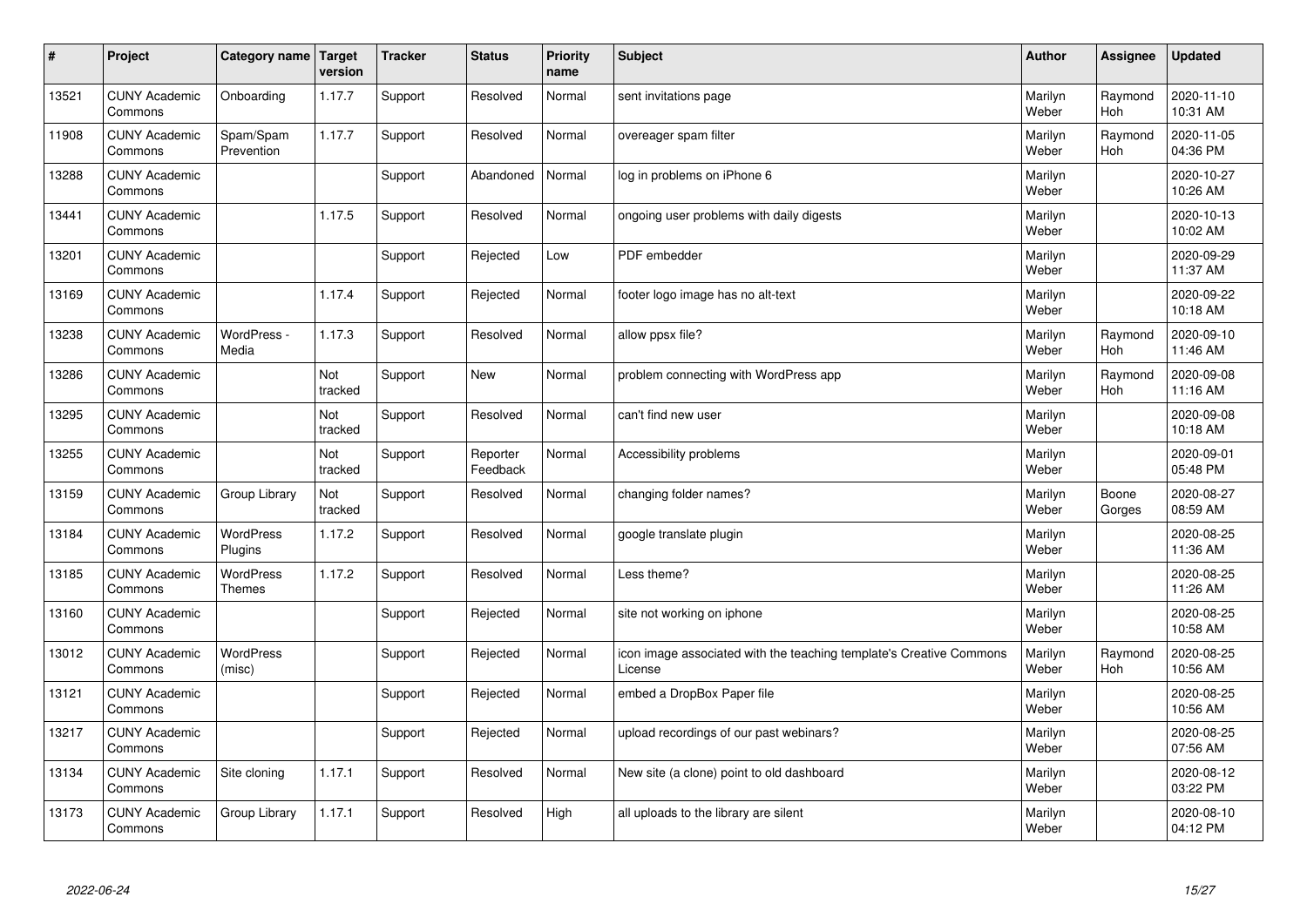| #     | Project                         | Category name   Target      | version        | <b>Tracker</b> | <b>Status</b>        | <b>Priority</b><br>name | <b>Subject</b>                                                       | <b>Author</b>    | Assignee         | <b>Updated</b>         |
|-------|---------------------------------|-----------------------------|----------------|----------------|----------------------|-------------------------|----------------------------------------------------------------------|------------------|------------------|------------------------|
| 13138 | <b>CUNY Academic</b><br>Commons | Group Library               | Not<br>tracked | Support        | Resolved             | Normal                  | moving Library contents for Steve Brier                              | Marilyn<br>Weber |                  | 2020-08-03<br>04:00 PM |
| 13116 | <b>CUNY Academic</b><br>Commons | ZenDesk                     | 1.17.1         | Support        | Resolved             | Normal                  | support/send us a message link obscured                              | Marilyn<br>Weber | Raymond<br>Hoh   | 2020-07-29<br>09:33 PM |
| 13085 | <b>CUNY Academic</b><br>Commons | Domain<br>Mapping           | Not<br>tracked | Support        | Resolved             | Normal                  | domain mapping request                                               | Marilyn<br>Weber | <b>Matt Gold</b> | 2020-07-28<br>03:33 PM |
| 13091 | <b>CUNY Academic</b><br>Commons |                             | 1.17.0         | Support        | Resolved             | Normal                  | problem with latex (math equations)                                  | Marilyn<br>Weber |                  | 2020-07-28<br>11:09 AM |
| 13065 | <b>CUNY Academic</b><br>Commons |                             | Not<br>tracked | Support        | Resolved             | Normal                  | can't invite new user to group                                       | Marilyn<br>Weber |                  | 2020-07-22<br>04:24 PM |
| 13016 | <b>CUNY Academic</b><br>Commons | Shortcodes and<br>embeds    | 1.16.15        | Support        | Resolved             | Normal                  | possible to run code examples, like in Jupyter Notebooks?            | Marilyn<br>Weber |                  | 2020-07-16<br>11:52 AM |
| 13034 | <b>CUNY Academic</b><br>Commons |                             | Not<br>tracked | Support        | Reporter<br>Feedback | Normal                  | a site is asking people to join the Commons to get a download        | Marilyn<br>Weber |                  | 2020-07-12<br>07:23 AM |
| 12986 | <b>CUNY Academic</b><br>Commons |                             |                | Support        | Rejected             | Normal                  | Someone is trying to create accounts using random CUNY entity emails | Marilyn<br>Weber |                  | 2020-07-02<br>09:47 PM |
| 12960 | <b>CUNY Academic</b><br>Commons |                             | 1.16.14        | Support        | Resolved             | Normal                  | mutiple plugin in requests                                           | Marilyn<br>Weber | Boone<br>Gorges  | 2020-06-23<br>10:53 AM |
| 12905 | <b>CUNY Academic</b><br>Commons |                             | 1.16.14        | Support        | Resolved             | Normal                  | trouble embedding a flipbook from Flipsnack                          | Marilyn<br>Weber | Boone<br>Gorges  | 2020-06-23<br>10:53 AM |
| 12777 | <b>CUNY Academic</b><br>Commons |                             | 1.16.14        | Support        | Resolved             | Normal                  | request to include custom javascript into a Commons-hosted site      | Marilyn<br>Weber |                  | 2020-06-16<br>04:03 PM |
| 12861 | <b>CUNY Academic</b><br>Commons |                             |                | Support        | Resolved             | Normal                  | trouble with YouTube                                                 | Marilyn<br>Weber | Raymond<br>Hoh   | 2020-06-09<br>11:16 AM |
| 12741 | <b>CUNY Academic</b><br>Commons | <b>WordPress</b><br>Plugins | Not<br>tracked | Support        | Reporter<br>Feedback | Normal                  | <b>Tableau Public Viz Block</b>                                      | Marilyn<br>Weber | Raymond<br>Hoh   | 2020-05-12<br>11:00 AM |
| 12676 | <b>CUNY Academic</b><br>Commons | <b>WordPress</b><br>Plugins | 1.16.10        | Support        | Resolved             | Normal                  | request for Require Post Category plug-in                            | Marilyn<br>Weber |                  | 2020-04-28<br>11:03 AM |
| 12543 | <b>CUNY Academic</b><br>Commons | <b>Public Portfolio</b>     | Not<br>tracked | Support        | Resolved             | Normal                  | User cannot find profile edit button                                 | Marilyn<br>Weber | scott voth       | 2020-03-22<br>02:49 PM |
| 12515 | <b>CUNY Academic</b><br>Commons | cuny.is                     | 1.16.7         | Support        | Resolved             | Normal                  | AJAX actions on cuny is admin page are failing                       | Marilyn<br>Weber |                  | 2020-03-10<br>11:57 AM |
| 12395 | <b>CUNY Academic</b><br>Commons | Spam/Spam<br>Prevention     | Not<br>tracked | Support        | Resolved             | Normal                  | comments again being blocked                                         | Marilyn<br>Weber | Raymond<br>Hoh   | 2020-03-10<br>11:13 AM |
| 12427 | <b>CUNY Academic</b><br>Commons |                             | Not<br>tracked | Support        | Resolved             | Normal                  | organizing PDF on a site?                                            | Marilyn<br>Weber | scott voth       | 2020-03-10<br>11:11 AM |
| 12393 | <b>CUNY Academic</b><br>Commons | WordPress<br>(misc)         |                | Support        | Resolved             | High                    | size limit for files                                                 | Marilyn<br>Weber |                  | 2020-02-18<br>10:13 AM |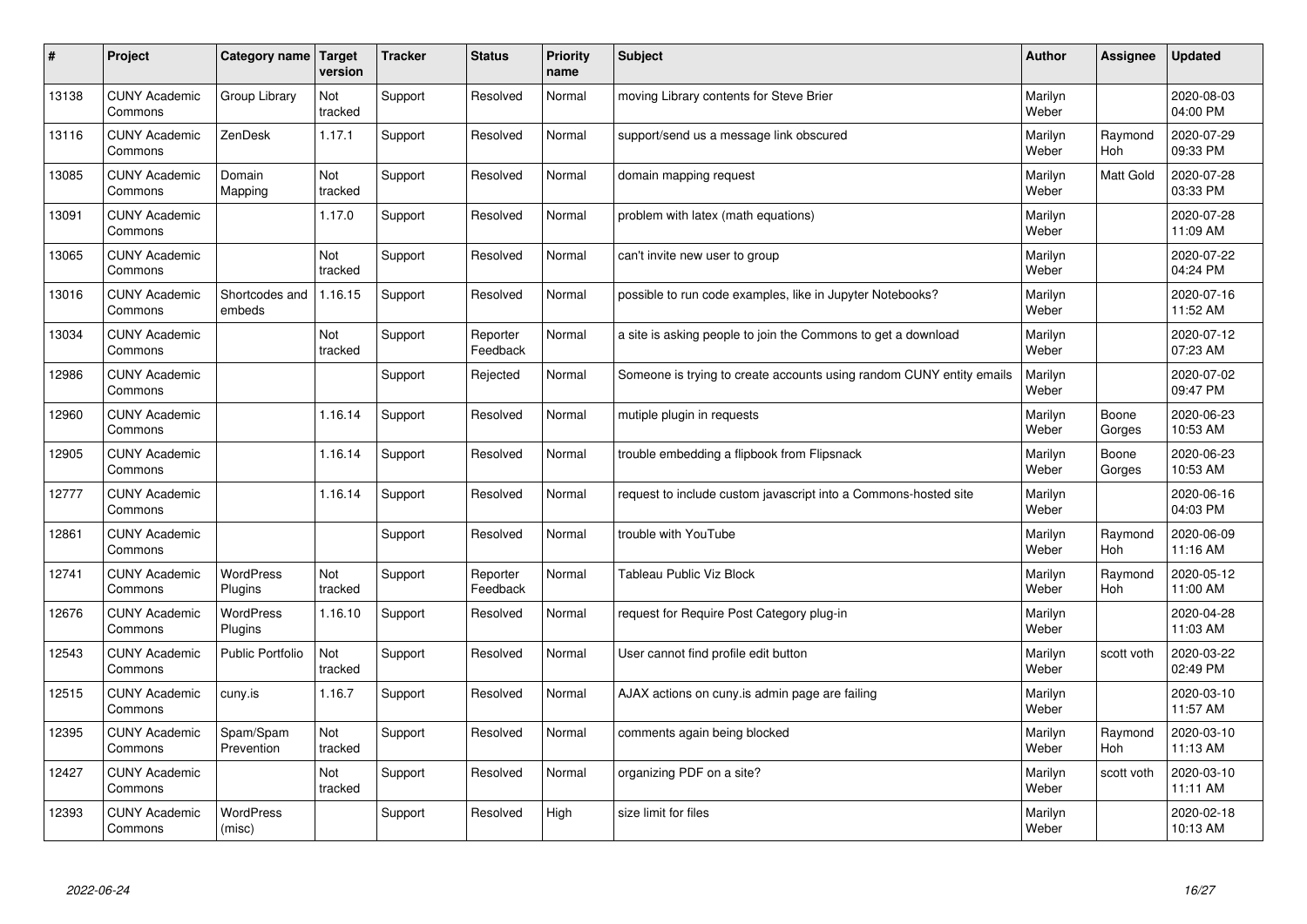| #     | Project                         | Category name   Target            | version        | <b>Tracker</b> | <b>Status</b>        | <b>Priority</b><br>name | <b>Subject</b>                                                                       | <b>Author</b>    | Assignee         | <b>Updated</b>         |
|-------|---------------------------------|-----------------------------------|----------------|----------------|----------------------|-------------------------|--------------------------------------------------------------------------------------|------------------|------------------|------------------------|
| 10059 | <b>CUNY Academic</b><br>Commons | <b>WordPress</b><br><b>Themes</b> | Not<br>tracked | Support        | Resolved             | Normal                  | Magazine Premium theme for new site                                                  | Marilyn<br>Weber |                  | 2020-02-17<br>03:39 PM |
| 11912 | <b>CUNY Academic</b><br>Commons |                                   |                | Support        | Resolved             | Normal                  | influence search results?                                                            | Marilyn<br>Weber |                  | 2020-02-11<br>10:51 AM |
| 12382 | <b>CUNY Academic</b><br>Commons | Membership                        | Not<br>tracked | Support        | <b>New</b>           | Normal                  | Email request change                                                                 | Marilyn<br>Weber | Marilyn<br>Weber | 2020-02-06<br>12:56 PM |
| 12352 | <b>CUNY Academic</b><br>Commons |                                   | Not<br>tracked | Support        | <b>New</b>           | Normal                  | 'posts list" page builder block option                                               | Marilyn<br>Weber |                  | 2020-02-03<br>01:29 PM |
| 12350 | <b>CUNY Academic</b><br>Commons | <b>Blogs</b><br>(BuddyPress)      | Not<br>tracked | Support        | Reporter<br>Feedback | Normal                  | URL creation problem                                                                 | Marilyn<br>Weber |                  | 2020-02-03<br>11:27 AM |
| 12346 | <b>CUNY Academic</b><br>Commons | Redmine                           |                | Support        | Resolved             | Normal                  | another Redmine request                                                              | Marilyn<br>Weber | <b>Matt Gold</b> | 2020-01-30<br>08:20 PM |
| 12334 | <b>CUNY Academic</b><br>Commons |                                   |                | Support        | Resolved             | Normal                  | request for a Redmine account                                                        | Marilyn<br>Weber | <b>Matt Gold</b> | 2020-01-30<br>12:01 PM |
| 12302 | <b>CUNY Academic</b><br>Commons | WordPress<br><b>Themes</b>        | 1.16.4         | Support        | Resolved             | Normal                  | Pictorio theme request                                                               | Marilyn<br>Weber | Raymond<br>Hoh   | 2020-01-28<br>11:44 AM |
| 12205 | <b>CUNY Academic</b><br>Commons |                                   |                | Support        | Rejected             | Normal                  | possible update to the 2019 theme?                                                   | Marilyn<br>Weber |                  | 2020-01-14<br>12:08 PM |
| 12137 | <b>CUNY Academic</b><br>Commons | <b>WordPress</b><br><b>Themes</b> | Not<br>tracked | Support        | Resolved             | Normal                  | media player problem                                                                 | Marilyn<br>Weber |                  | 2019-12-12<br>08:52 PM |
| 12190 | <b>CUNY Academic</b><br>Commons | <b>Blogs</b><br>(BuddyPress)      | Not<br>tracked | Support        | Resolved             | Normal                  | Site avatar in directory is not what user expects                                    | Marilyn<br>Weber |                  | 2019-12-12<br>08:51 PM |
| 12156 | <b>CUNY Academic</b><br>Commons | <b>Blogs</b><br>(BuddyPress)      | Not<br>tracked | Support        | Resolved             | Normal                  | My Sites list (Commons Profile or Sites directory) doesn't match toolbar<br>dropdown | Marilyn<br>Weber |                  | 2019-12-11<br>10:20 AM |
| 12176 | <b>CUNY Academic</b><br>Commons |                                   | Not<br>tracked | Support        | Resolved             | Normal                  | Mp4s?                                                                                | Marilyn<br>Weber |                  | 2019-12-05<br>11:04 AM |
| 12165 | <b>CUNY Academic</b><br>Commons | <b>BuddyPress</b><br>(misc)       | Not<br>tracked | Support        | Resolved             | Normal                  | two reports of Profile problems                                                      | Marilyn<br>Weber | Boone<br>Gorges  | 2019-12-04<br>05:06 PM |
| 11977 | <b>CUNY Academic</b><br>Commons |                                   | Not<br>tracked | Support        | Resolved             | Normal                  | please remove me from many sites                                                     | Marilyn<br>Weber |                  | 2019-11-21<br>01:05 PM |
| 11907 | <b>CUNY Academic</b><br>Commons | <b>Public Portfolio</b>           | 1.15.13        | Support        | Resolved             | Normal                  | more publications problems (in profile)                                              | Marilyn<br>Weber |                  | 2019-11-04<br>11:16 AM |
| 11915 | <b>CUNY Academic</b><br>Commons |                                   | Not<br>tracked | Support        | Resolved             | Normal                  | User not in list                                                                     | Marilyn<br>Weber |                  | 2019-10-28<br>10:13 AM |
| 11961 | <b>CUNY Academic</b><br>Commons | Membership                        | Not<br>tracked | Support        | Resolved             | Normal                  | switch email for student user                                                        | Marilyn<br>Weber |                  | 2019-10-09<br>01:56 PM |
| 11832 | <b>CUNY Academic</b><br>Commons | <b>WordPress</b><br>Plugins       | 1.15.11        | Support        | Resolved             | Normal                  | Yoast SEO premium for sexgenlab.org                                                  | Marilyn<br>Weber |                  | 2019-10-08<br>11:22 AM |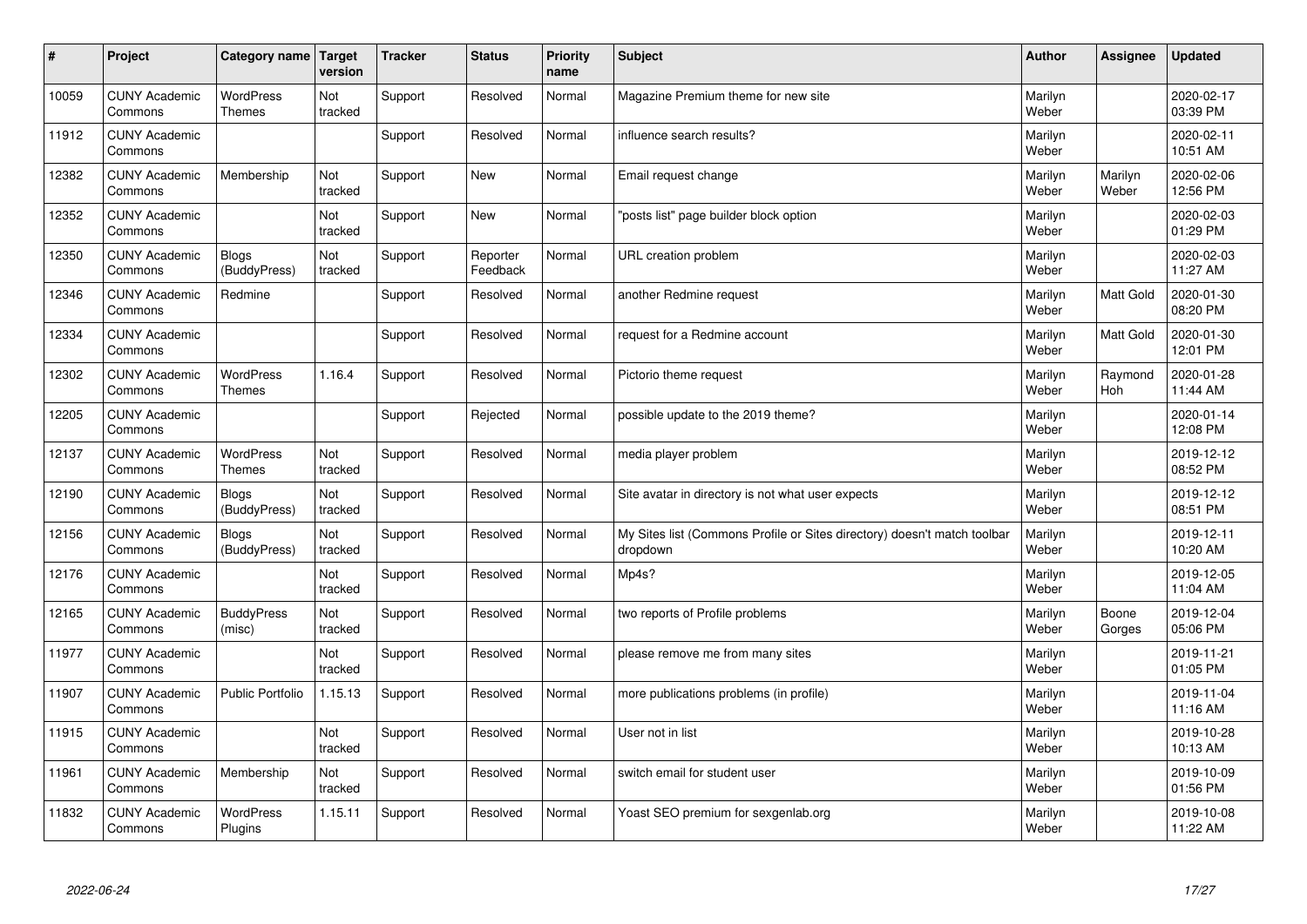| #     | Project                         | Category name                     | Target<br>version     | <b>Tracker</b> | <b>Status</b>        | <b>Priority</b><br>name | <b>Subject</b>                                                                                        | <b>Author</b>    | Assignee       | <b>Updated</b>         |
|-------|---------------------------------|-----------------------------------|-----------------------|----------------|----------------------|-------------------------|-------------------------------------------------------------------------------------------------------|------------------|----------------|------------------------|
| 11811 | <b>CUNY Academic</b><br>Commons |                                   | Not<br>tracked        | Support        | Duplicate            | Normal                  | Content of Publications widget on profile page being erased on save                                   | Marilyn<br>Weber |                | 2019-10-08<br>11:16 AM |
| 11922 | <b>CUNY Academic</b><br>Commons | Membership                        | Not<br>tracked        | Support        | Resolved             | Normal                  | https://commons.gc.cuny.edu/members/cunyhealthequity/                                                 | Marilyn<br>Weber |                | 2019-10-02<br>04:05 PM |
| 11519 | <b>CUNY Academic</b><br>Commons |                                   | Not<br>tracked        | Support        | Assigned             | Normal                  | comment option not appearing                                                                          | Marilyn<br>Weber |                | 2019-09-24<br>10:28 AM |
| 11848 | <b>CUNY Academic</b><br>Commons |                                   | Not<br>tracked        | Support        | Hold                 | Normal                  | a Dean of Faculty wants to share a large file                                                         | Marilyn<br>Weber |                | 2019-09-24<br>08:44 AM |
| 11896 | <b>CUNY Academic</b><br>Commons |                                   | <b>Not</b><br>tracked | Support        | Resolved             | Normal                  | https://thenurseswritingproject.commons.gc.cuny.edu                                                   | Marilyn<br>Weber |                | 2019-09-24<br>08:09 AM |
| 11866 | <b>CUNY Academic</b><br>Commons | <b>WordPress</b><br><b>Themes</b> | 1.15.10               | Support        | Resolved             | Normal                  | problem with project widget and the 'skills' to generate tags                                         | Marilyn<br>Weber | Raymond<br>Hoh | 2019-09-19<br>03:20 PM |
| 10273 | <b>CUNY Academic</b><br>Commons | Registration                      | Not<br>tracked        | Support        | Reporter<br>Feedback | Normal                  | users combining CF and campus address                                                                 | Marilyn<br>Weber |                | 2019-09-18<br>10:58 AM |
| 11225 | <b>CUNY Academic</b><br>Commons |                                   | Not<br>tracked        | Support        | Resolved             | Normal                  | bulk upload?                                                                                          | Marilyn<br>Weber |                | 2019-09-18<br>10:31 AM |
| 9134  | <b>CUNY Academic</b><br>Commons | Membership                        | Not<br>tracked        | Support        | Abandoned            | Normal                  | former user                                                                                           | Marilyn<br>Weber | Matt Gold      | 2019-09-18<br>10:26 AM |
| 11813 | <b>CUNY Academic</b><br>Commons | WordPress<br>Plugins              | 1.15.9                | Support        | Resolved             | Normal                  | Change Password Protected Message" plugin requests                                                    | Marilyn<br>Weber |                | 2019-09-10<br>05:57 PM |
| 11787 | <b>CUNY Academic</b><br>Commons |                                   | Not<br>tracked        | Support        | Reporter<br>Feedback | Normal                  | automated comments notifications on ZenDesk                                                           | Marilyn<br>Weber |                | 2019-08-26<br>06:18 PM |
| 11771 | <b>CUNY Academic</b><br>Commons |                                   | Not<br>tracked        | Support        | Reporter<br>Feedback | Normal                  | post displays in sections                                                                             | Marilyn<br>Weber |                | 2019-08-20<br>10:34 AM |
| 11665 | <b>CUNY Academic</b><br>Commons |                                   |                       | Support        | Resolved             | Immediate               | 'My Groups" conflating two groups                                                                     | Marilyn<br>Weber |                | 2019-07-24<br>10:43 PM |
| 11650 | <b>CUNY Academic</b><br>Commons |                                   | Not<br>tracked        | Support        | Resolved             | Normal                  | https://commons.gc.cuny.edu/groups/introduction-to-literary-studies-eng<br>ish-252-at-hunter-college/ | Marilyn<br>Weber |                | 2019-07-18<br>02:28 PM |
| 11647 | <b>CUNY Academic</b><br>Commons |                                   | 1.15.6                | Support        | Resolved             | Normal                  | <b>Tribulant Newsletters update</b>                                                                   | Marilyn<br>Weber |                | 2019-07-18<br>02:27 PM |
| 11609 | <b>CUNY Academic</b><br>Commons |                                   | 1.15.5                | Support        | Resolved             | Normal                  | <b>Mixed Content flag</b>                                                                             | Marilyn<br>Weber |                | 2019-06-27<br>06:54 PM |
| 10838 | <b>CUNY Academic</b><br>Commons |                                   | 1.15.3                | Support        | Rejected             | Normal                  | two plugin/theme requests from a digital fellow                                                       | Marilyn<br>Weber |                | 2019-06-11<br>10:31 AM |
| 11516 | <b>CUNY Academic</b><br>Commons | Membership                        | Not<br>tracked        | Support        | Resolved             | Normal                  | request for email change                                                                              | Marilyn<br>Weber |                | 2019-06-04<br>01:48 PM |
| 11509 | <b>CUNY Academic</b><br>Commons |                                   | Not<br>tracked        | Support        | Reporter<br>Feedback | Normal                  | deleted Page causing a Menu problem?                                                                  | Marilyn<br>Weber |                | 2019-06-04<br>09:54 AM |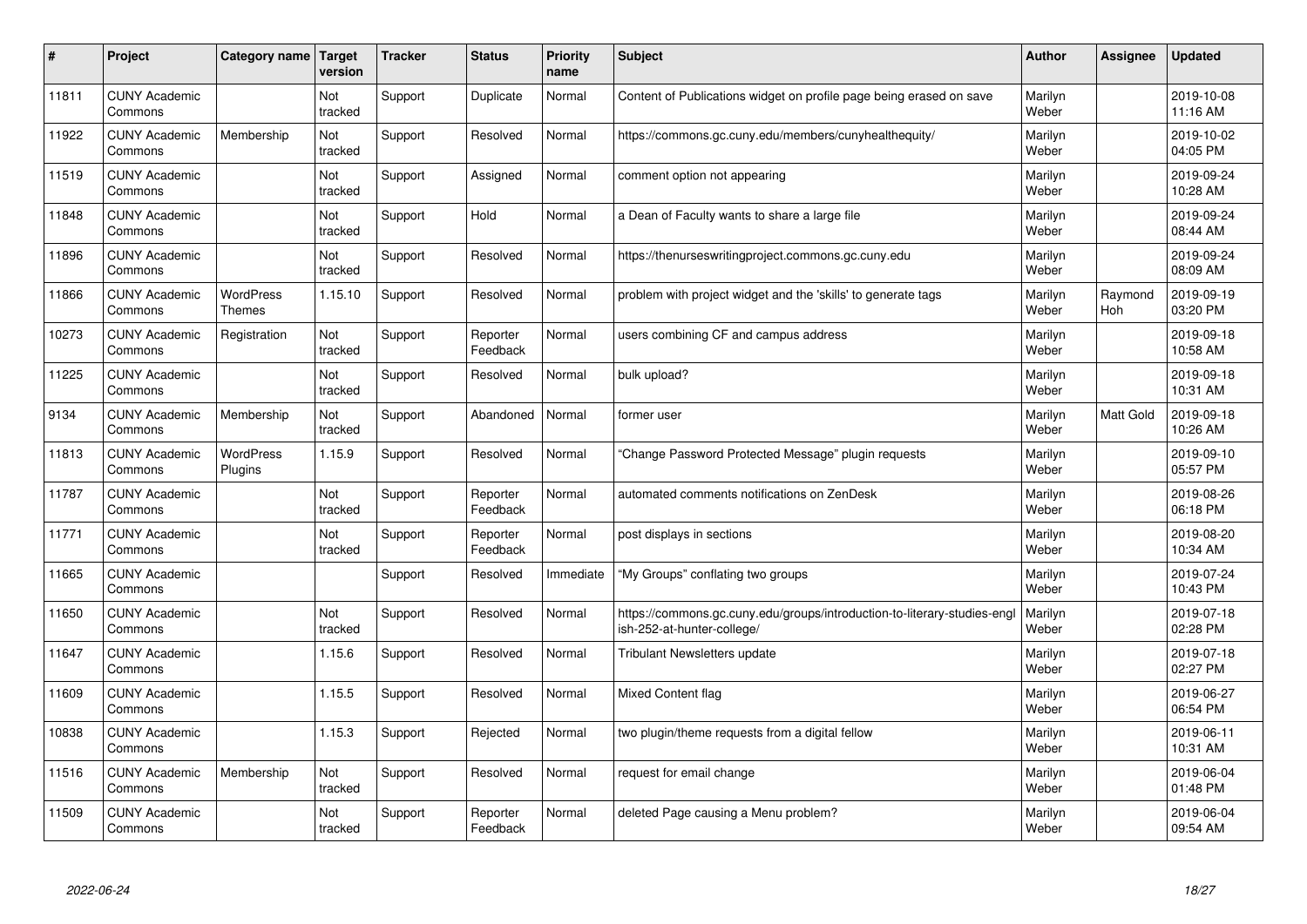| $\sharp$ | Project                         | Category name               | Target<br>version | <b>Tracker</b> | <b>Status</b>        | <b>Priority</b><br>name | <b>Subject</b>                                               | <b>Author</b>    | Assignee         | Updated                |
|----------|---------------------------------|-----------------------------|-------------------|----------------|----------------------|-------------------------|--------------------------------------------------------------|------------------|------------------|------------------------|
| 11002    | <b>CUNY Academic</b><br>Commons |                             | Not<br>tracked    | Support        | Resolved             | Normal                  | open link in a new tab not working                           | Marilyn<br>Weber |                  | 2019-06-03<br>07:57 PM |
| 11448    | <b>CUNY Academic</b><br>Commons | <b>BuddyPress</b><br>(misc) | 1.15.1            | Support        | Resolved             | Normal                  | sole administrator listed on sites is not an admin at all?   | Marilyn<br>Weber | Raymond<br>Hoh   | 2019-05-14<br>11:15 AM |
| 11294    | <b>CUNY Academic</b><br>Commons | Account<br>settings         | Not<br>tracked    | Support        | Resolved             | Normal                  | student emgail change                                        | Marilyn<br>Weber | <b>Matt Gold</b> | 2019-04-07<br>09:11 PM |
| 10986    | <b>CUNY Academic</b><br>Commons |                             | Not<br>tracked    | Support        | Resolved             | Normal                  | PDF embedder provoking error                                 | Marilyn<br>Weber |                  | 2019-03-29<br>04:28 PM |
| 11267    | <b>CUNY Academic</b><br>Commons |                             |                   | Support        | Rejected             | Normal                  | signing up with a nonCUNY signup code from the Register page | Marilyn<br>Weber |                  | 2019-03-26<br>03:00 PM |
| 11233    | <b>CUNY Academic</b><br>Commons |                             | 1.14.9            | Support        | Resolved             | Normal                  | Hotjar ?                                                     | Marilyn<br>Weber |                  | 2019-03-26<br>12:10 PM |
| 11029    | <b>CUNY Academic</b><br>Commons | Authentication              | 1.14.9            | Support        | Resolved             | Normal                  | Sujatha Fernandes cannot edit her site                       | Marilyn<br>Weber | Raymond<br>Hoh   | 2019-03-26<br>12:10 PM |
| 11149    | <b>CUNY Academic</b><br>Commons |                             | Not<br>tracked    | Support        | Reporter<br>Feedback | Normal                  | comments getting blocked                                     | Marilyn<br>Weber | Raymond<br>Hoh   | 2019-03-26<br>11:40 AM |
| 11147    | <b>CUNY Academic</b><br>Commons | Membership                  | Not<br>tracked    | Support        | Resolved             | Normal                  | employee email change                                        | Marilyn<br>Weber |                  | 2019-03-12<br>03:58 PM |
| 11217    | <b>CUNY Academic</b><br>Commons | Membership                  | Not<br>tracked    | Support        | Resolved             | Normal                  | Another email update                                         | Marilyn<br>Weber |                  | 2019-03-12<br>03:37 PM |
| 11211    | <b>CUNY Academic</b><br>Commons | WordPress<br><b>Themes</b>  | 1.14.8            | Support        | Resolved             | Normal                  | user needs to edit the HTML coding                           | Marilyn<br>Weber |                  | 2019-03-12<br>11:20 AM |
| 9518     | <b>CUNY Academic</b><br>Commons |                             | Not<br>tracked    | Support        | Rejected             | Normal                  | problems with site on Internet Explorer                      | Marilyn<br>Weber | Raymond<br>Hoh   | 2019-03-11<br>11:18 PM |
| 11210    | <b>CUNY Academic</b><br>Commons | Membership                  | Not<br>tracked    | Support        | Resolved             | Normal                  | Please change the email                                      | Marilyn<br>Weber |                  | 2019-03-11<br>04:16 PM |
| 11205    | <b>CUNY Academic</b><br>Commons | <b>WordPress</b><br>Plugins | Not<br>tracked    | Support        | Resolved             | Normal                  | problems with Google calendar                                | Marilyn<br>Weber | Raymond<br>Hoh   | 2019-03-11<br>02:17 PM |
| 11198    | <b>CUNY Academic</b><br>Commons |                             | Not<br>tracked    | Support        | Resolved             | Normal                  | former CUNY employee                                         | Marilyn<br>Weber |                  | 2019-03-07<br>02:21 PM |
| 11091    | <b>CUNY Academic</b><br>Commons | <b>BuddyPress</b><br>Docs   | 1.14.7            | Support        | Resolved             | Normal                  | word limit for comments on a group doc?                      | Marilyn<br>Weber |                  | 2019-02-26<br>02:04 PM |
| 11127    | <b>CUNY Academic</b><br>Commons | Membership                  | Not<br>tracked    | Support        | Resolved             | Normal                  | user with new campus affiliation                             | Marilyn<br>Weber |                  | 2019-02-19<br>02:09 PM |
| 8481     | <b>CUNY Academic</b><br>Commons | Membership                  | Not<br>tracked    | Support        | Resolved             | Normal                  | admin of http://swipanalytic.org/organizers/                 | Marilyn<br>Weber |                  | 2019-02-19<br>01:58 PM |
| 10941    | <b>CUNY Academic</b><br>Commons | Membership                  | Not<br>tracked    | Support        | Resolved             | Normal                  | update user email                                            | Marilyn<br>Weber |                  | 2019-02-13<br>02:24 PM |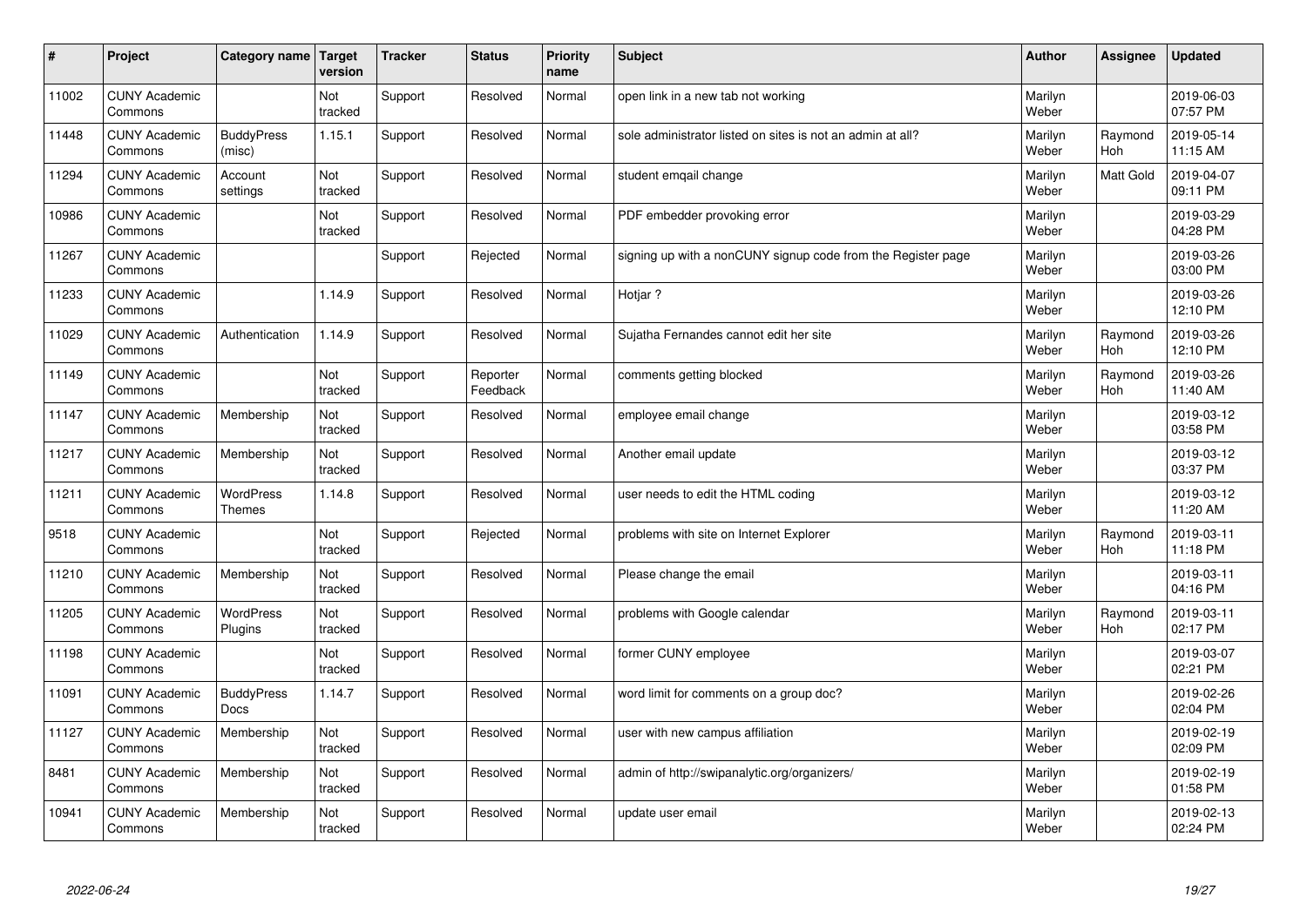| $\sharp$ | Project                         | Category name   Target      | version        | <b>Tracker</b> | <b>Status</b>        | <b>Priority</b><br>name | <b>Subject</b>                                       | <b>Author</b>    | Assignee  | Updated                |
|----------|---------------------------------|-----------------------------|----------------|----------------|----------------------|-------------------------|------------------------------------------------------|------------------|-----------|------------------------|
| 11031    | <b>CUNY Academic</b><br>Commons |                             | Not<br>tracked | Support        | Resolved             | Normal                  | new group with seemingly old topics                  | Marilyn<br>Weber |           | 2019-02-11<br>12:17 PM |
| 11017    | <b>CUNY Academic</b><br>Commons |                             | Not<br>tracked | Support        | Resolved             | Normal                  | site didn't save?                                    | Marilyn<br>Weber |           | 2019-01-25<br>03:47 PM |
| 11006    | <b>CUNY Academic</b><br>Commons | Groups (misc)               | 1.14.6         | Support        | Resolved             | Normal                  | removing members from a group isn't working          | Marilyn<br>Weber |           | 2019-01-24<br>03:18 PM |
| 11003    | <b>CUNY Academic</b><br>Commons |                             | Not<br>tracked | Support        | Resolved             | Normal                  | user email change                                    | Marilyn<br>Weber |           | 2019-01-24<br>02:50 PM |
| 10932    | <b>CUNY Academic</b><br>Commons |                             |                | Support        | Resolved             | Normal                  | add me as admin to meenaalexander.com                | Marilyn<br>Weber | Matt Gold | 2019-01-09<br>02:12 PM |
| 10910    | <b>CUNY Academic</b><br>Commons | Membership                  | Not<br>tracked | Support        | Resolved             | Normal                  | request to be an admin to a prof's site              | Marilyn<br>Weber |           | 2019-01-04<br>10:45 AM |
| 10850    | <b>CUNY Academic</b><br>Commons |                             |                | Support        | Rejected             | Normal                  | Gravity form being resent                            | Marilyn<br>Weber |           | 2018-12-20<br>10:18 PM |
| 10820    | <b>CUNY Academic</b><br>Commons |                             | Not<br>tracked | Support        | Resolved             | Normal                  | retrieve deleted pages/posts                         | Marilyn<br>Weber |           | 2018-12-13<br>06:33 PM |
| 10571    | <b>CUNY Academic</b><br>Commons |                             | Not<br>tracked | Support        | Abandoned            | Normal                  | newsletter queue problem                             | Marilyn<br>Weber |           | 2018-12-10<br>03:58 PM |
| 10440    | <b>CUNY Academic</b><br>Commons |                             | Not<br>tracked | Support        | Resolved             | Normal                  | Acert post problem                                   | Marilyn<br>Weber |           | 2018-12-10<br>03:57 PM |
| 10298    | <b>CUNY Academic</b><br>Commons |                             | Not<br>tracked | Support        | Resolved             | Normal                  | RSS feed to itunes problem                           | Marilyn<br>Weber |           | 2018-12-10<br>03:57 PM |
| 10257    | <b>CUNY Academic</b><br>Commons | Membership                  | Not<br>tracked | Support        | Resolved             | Normal                  | change the email from @login.cuny.edu to campu email | Marilyn<br>Weber |           | 2018-12-10<br>03:55 PM |
| 10133    | <b>CUNY Academic</b><br>Commons | <b>WordPress</b><br>(misc)  | Not<br>tracked | Support        | Resolved             | Normal                  | two Commons sites to be migrated elsewhere           | Marilyn<br>Weber |           | 2018-12-10<br>03:54 PM |
| 9889     | <b>CUNY Academic</b><br>Commons |                             | Not<br>tracked | Support        | Resolved             | Normal                  | remove comments from activity feed?                  | Marilyn<br>Weber |           | 2018-12-10<br>03:53 PM |
| 9779     | <b>CUNY Academic</b><br>Commons | Membership                  | Not<br>tracked | Support        | Resolved             | Normal                  | user not sure if she is registered.                  | Marilyn<br>Weber |           | 2018-12-10<br>03:53 PM |
| 9726     | <b>CUNY Academic</b><br>Commons | <b>WordPress</b><br>Plugins | Not<br>tracked | Support        | Abandoned            | Normal                  | technical error on Contact page                      | Marilyn<br>Weber |           | 2018-12-10<br>03:53 PM |
| 8978     | <b>CUNY Academic</b><br>Commons | Groups (misc)               | Not<br>tracked | Support        | Resolved             | Normal                  | removing old groups                                  | Marilyn<br>Weber |           | 2018-12-10<br>03:52 PM |
| 10657    | <b>CUNY Academic</b><br>Commons |                             | Not<br>tracked | Support        | Reporter<br>Feedback | Normal                  | child theme problems                                 | Marilyn<br>Weber |           | 2018-11-08<br>01:19 PM |
| 10606    | <b>CUNY Academic</b><br>Commons | cdev.gc.cuny.ed<br>u        | Not<br>tracked | Support        | Resolved             | Normal                  | problems with testing environment                    | Marilyn<br>Weber |           | 2018-11-02<br>10:27 AM |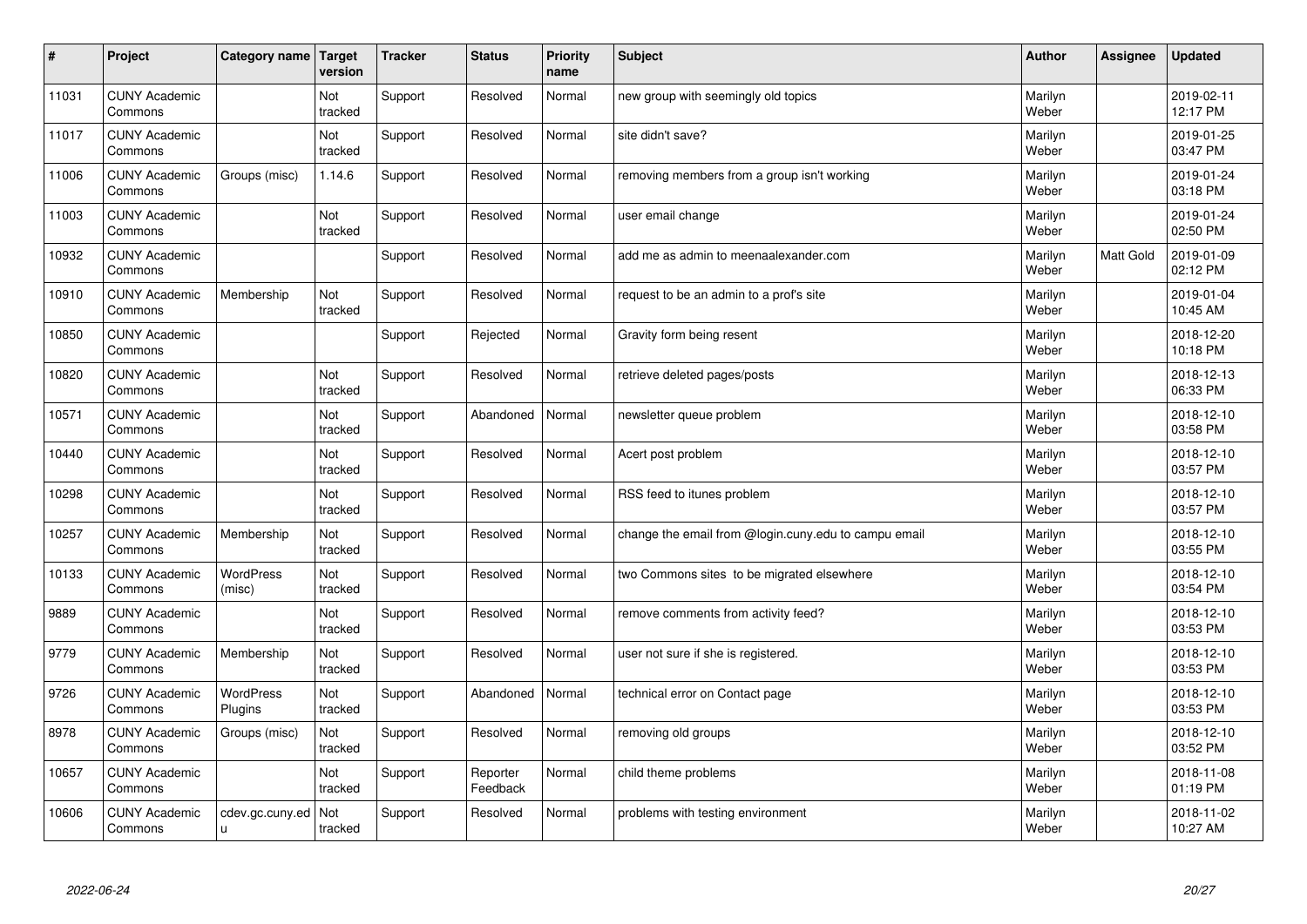| #     | Project                         | Category name   Target        | version           | <b>Tracker</b> | <b>Status</b> | <b>Priority</b><br>name | <b>Subject</b>                                                                           | <b>Author</b>    | Assignee              | <b>Updated</b>         |
|-------|---------------------------------|-------------------------------|-------------------|----------------|---------------|-------------------------|------------------------------------------------------------------------------------------|------------------|-----------------------|------------------------|
| 9886  | <b>CUNY Academic</b><br>Commons | cuny.is                       | Not<br>tracked    | Support        | Resolved      | Normal                  | cuny.is SSL                                                                              | Marilyn<br>Weber |                       | 2018-10-26<br>02:07 PM |
| 10407 | <b>CUNY Academic</b><br>Commons |                               | Not<br>tracked    | Support        | Resolved      | Normal                  | toolbar problem                                                                          | Marilyn<br>Weber | Boone<br>Gorges       | 2018-10-23<br>10:52 AM |
| 6533  | <b>CUNY Academic</b><br>Commons | <b>WordPress</b><br>Plugins   | Future<br>release | Support        | Duplicate     | Low                     | very old plugins?                                                                        | Marilyn<br>Weber | <b>Tahir Butt</b>     | 2018-10-04<br>12:27 PM |
| 10387 | <b>CUNY Academic</b><br>Commons | Membership                    | Not<br>tracked    | Support        | Resolved      | Normal                  | remove user page                                                                         | Marilyn<br>Weber |                       | 2018-09-28<br>02:26 PM |
| 10245 | <b>CUNY Academic</b><br>Commons | Email<br><b>Notifications</b> | 1.13.8            | Support        | Resolved      | Urgent                  | Placeholders in action emails (activation, password reset) not being<br>properly swapped | Marilyn<br>Weber | Raymond<br>Hoh        | 2018-08-30<br>04:02 PM |
| 10266 | <b>CUNY Academic</b><br>Commons |                               |                   | Support        | Resolved      | Normal                  | GC email change requested                                                                | Marilyn<br>Weber | Matt Gold             | 2018-08-30<br>03:07 PM |
| 10240 | <b>CUNY Academic</b><br>Commons | <b>WordPress</b><br>Plugins   | 1.13.8            | Support        | Resolved      | Normal                  | require-featured-image plug-in request                                                   | Marilyn<br>Weber |                       | 2018-08-29<br>05:15 PM |
| 10239 | <b>CUNY Academic</b><br>Commons |                               | Not<br>tracked    | Support        | Resolved      | Normal                  | musicroombooking.commons.gc.cuny.edu                                                     | Marilyn<br>Weber |                       | 2018-08-29<br>03:06 PM |
| 10256 | <b>CUNY Academic</b><br>Commons |                               |                   | Support        | Resolved      | Normal                  | email change requested                                                                   | Marilyn<br>Weber | Matt Gold             | 2018-08-29<br>02:52 PM |
| 10227 | <b>CUNY Academic</b><br>Commons |                               |                   | Support        | Resolved      | Normal                  | user incorrectly entered her email address                                               | Marilyn<br>Weber | <b>Matt Gold</b>      | 2018-08-26<br>08:55 PM |
| 10066 | <b>CUNY Academic</b><br>Commons | Membership                    | Not<br>tracked    | Support        | Resolved      | Normal                  | add me as an admin to https://pkms.commons.gc.cuny.edu/                                  | Marilyn<br>Weber |                       | 2018-07-26<br>11:54 AM |
| 9996  | <b>CUNY Academic</b><br>Commons | Membership                    | Not<br>tracked    | Support        | Rejected      | Normal                  | user email change request                                                                | Marilyn<br>Weber |                       | 2018-07-16<br>10:49 AM |
| 10006 | <b>CUNY Academic</b><br>Commons | Membership                    | Not<br>tracked    | Support        | Resolved      | Normal                  | another email change request                                                             | Marilyn<br>Weber |                       | 2018-07-13<br>12:36 PM |
| 9965  | <b>CUNY Academic</b><br>Commons | WordPress<br>Plugins          | 1.13.4            | Support        | Resolved      | Normal                  | plug-in request for OneTone Companion                                                    | Marilyn<br>Weber | Raymond<br><b>Hoh</b> | 2018-06-26<br>12:00 PM |
| 9949  | <b>CUNY Academic</b><br>Commons |                               | 1.13.4            | Support        | Resolved      | Normal                  | raise storage space limit?                                                               | Marilyn<br>Weber | Boone<br>Gorges       | 2018-06-26<br>12:00 PM |
| 9955  | <b>CUNY Academic</b><br>Commons | WordPress<br>Plugins          | 1.13.4            | Support        | Rejected      | Normal                  | docx converter plugin?                                                                   | Marilyn<br>Weber |                       | 2018-06-26<br>11:39 AM |
| 9927  | <b>CUNY Academic</b><br>Commons | Membership                    | Not<br>tracked    | Support        | Resolved      | Normal                  | wrong email used                                                                         | Marilyn<br>Weber | Matt Gold             | 2018-06-14<br>10:21 AM |
| 9928  | <b>CUNY Academic</b><br>Commons | Account<br>settings           |                   | Support        | Resolved      | Normal                  | email change request from former student                                                 | Marilyn<br>Weber | Matt Gold             | 2018-06-14<br>10:20 AM |
| 9888  | <b>CUNY Academic</b><br>Commons | <b>WordPress</b><br>Plugins   | 1.13.3            | Support        | Resolved      | Normal                  | Business directory Plug-in request                                                       | Marilyn<br>Weber |                       | 2018-06-12<br>11:52 AM |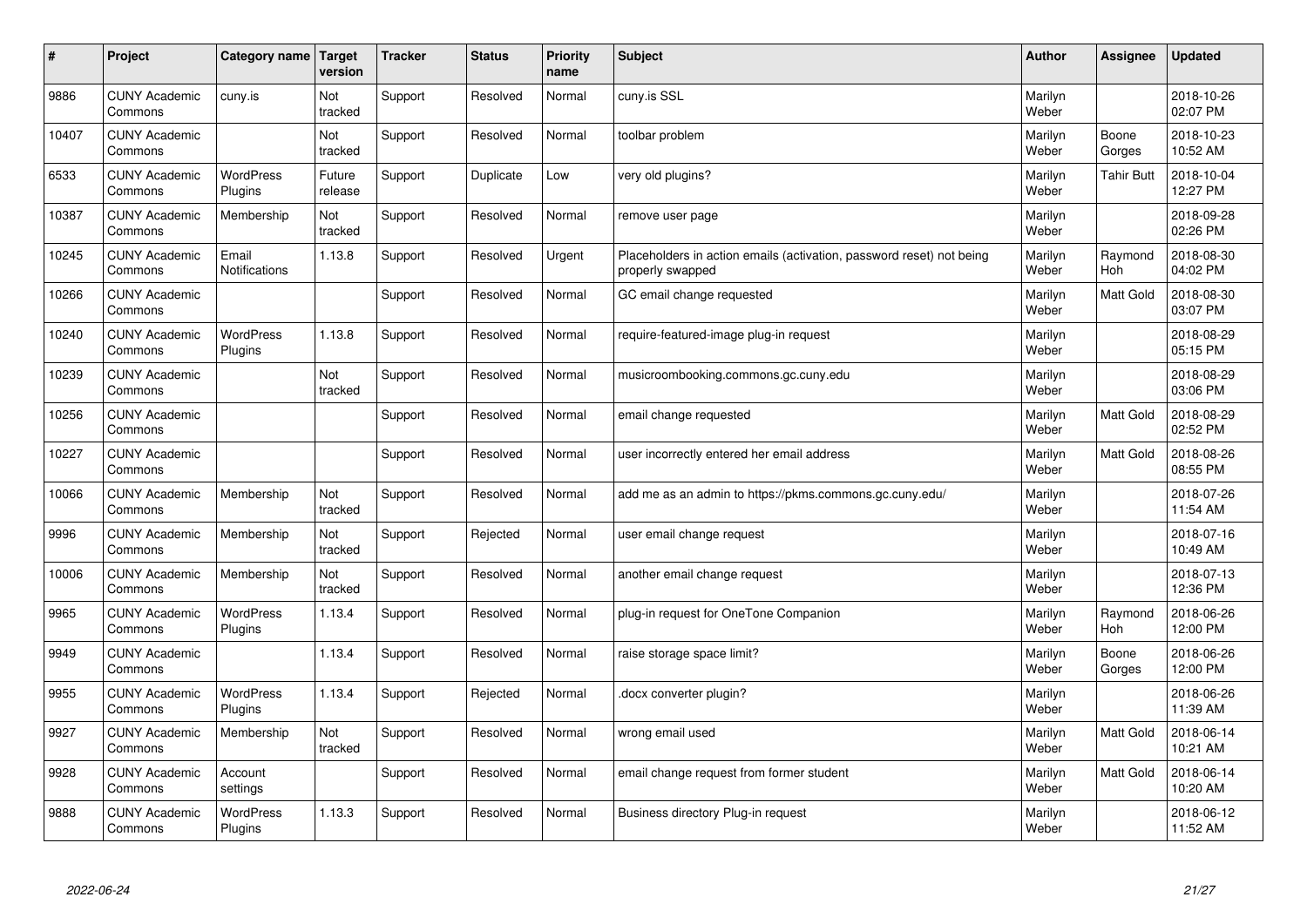| $\sharp$ | Project                         | Category name                     | Target<br>version | <b>Tracker</b> | <b>Status</b>        | <b>Priority</b><br>name | <b>Subject</b>                                    | <b>Author</b>    | Assignee         | <b>Updated</b>         |
|----------|---------------------------------|-----------------------------------|-------------------|----------------|----------------------|-------------------------|---------------------------------------------------|------------------|------------------|------------------------|
| 9885     | <b>CUNY Academic</b><br>Commons |                                   |                   | Support        | Rejected             | Normal                  | Publications field problem                        | Marilyn<br>Weber |                  | 2018-06-06<br>01:18 PM |
| 9834     | <b>CUNY Academic</b><br>Commons |                                   |                   | Support        | Duplicate            | Normal                  | add a "like" function                             | Marilyn<br>Weber |                  | 2018-05-25<br>10:38 AM |
| 9823     | <b>CUNY Academic</b><br>Commons | Account<br>settings               | Not<br>tracked    | Support        | Resolved             | Normal                  | email change                                      | Marilyn<br>Weber | Matt Gold        | 2018-05-23<br>01:58 PM |
| 9787     | <b>CUNY Academic</b><br>Commons | Registration                      |                   | Support        | Resolved             | Normal                  | email change request                              | Marilyn<br>Weber | <b>Matt Gold</b> | 2018-05-16<br>09:55 PM |
| 8607     | <b>CUNY Academic</b><br>Commons |                                   | Not<br>tracked    | Support        | <b>New</b>           | Normal                  | Paypal?                                           | Marilyn<br>Weber | <b>Matt Gold</b> | 2018-05-15<br>01:37 PM |
| 9780     | <b>CUNY Academic</b><br>Commons |                                   | Not<br>tracked    | Support        | Resolved             | Normal                  | remove the phone number on this profile?          | Marilyn<br>Weber |                  | 2018-05-15<br>10:35 AM |
| 9767     | <b>CUNY Academic</b><br>Commons | Registration                      | Not<br>tracked    | Support        | Resolved             | Normal                  | user deleted account but now needs one            | Marilyn<br>Weber |                  | 2018-05-11<br>02:39 PM |
| 8941     | <b>CUNY Academic</b><br>Commons | <b>WordPress</b><br><b>Themes</b> | 1.13.1            | Support        | Resolved             | Normal                  | Theme request: ColorNews                          | Marilyn<br>Weber |                  | 2018-05-08<br>10:42 AM |
| 9725     | <b>CUNY Academic</b><br>Commons |                                   | Not<br>tracked    | Support        | Resolved             | Normal                  | problems with deleting a site                     | Marilyn<br>Weber |                  | 2018-05-07<br>10:24 PM |
| 8446     | <b>CUNY Academic</b><br>Commons | <b>WordPress</b><br>Plugins       | 1.11.14           | Support        | Resolved             | Normal                  | request for multiple accordion menu plugins       | Marilyn<br>Weber |                  | 2018-05-07<br>09:57 PM |
| 9684     | <b>CUNY Academic</b><br>Commons |                                   |                   | Support        | Rejected             | Normal                  | SEO cleanup for newlaborforum.cuny.edu            | Marilyn<br>Weber |                  | 2018-04-30<br>10:29 AM |
| 9659     | <b>CUNY Academic</b><br>Commons | Account<br>settings               |                   | Support        | Resolved             | Normal                  | user email change                                 | Marilyn<br>Weber | <b>Matt Gold</b> | 2018-04-24<br>12:08 PM |
| 9587     | <b>CUNY Academic</b><br>Commons |                                   |                   | Support        | Rejected             | Normal                  | possible request for the "PDF Poster" plugin      | Marilyn<br>Weber |                  | 2018-04-24<br>10:52 AM |
| 9604     | <b>CUNY Academic</b><br>Commons |                                   | Not<br>tracked    | Support        | Resolved             | Normal                  | I (Marilyn) can only log into cdev as teststudent | Marilyn<br>Weber |                  | 2018-04-21<br>10:20 AM |
| 9535     | <b>CUNY Academic</b><br>Commons |                                   | Not<br>tracked    | Support        | Resolved             | Normal                  | admin for https://video.commons.gc.cuny.edu/?     | Marilyn<br>Weber | Matt Gold        | 2018-04-13<br>05:06 PM |
| 9500     | <b>CUNY Academic</b><br>Commons | <b>WordPress</b><br>Plugins       | 1.12.12           | Support        | Resolved             | Normal                  | PowerPoint in the media library?                  | Marilyn<br>Weber | Raymond<br>Hoh   | 2018-04-12<br>02:28 PM |
| 9207     | <b>CUNY Academic</b><br>Commons |                                   | Future<br>release | Support        | Reporter<br>Feedback | Normal                  | display dashboards made in Tableau?               | Marilyn<br>Weber | Boone<br>Gorges  | 2018-04-10<br>10:42 AM |
| 9275     | <b>CUNY Academic</b><br>Commons |                                   |                   | Support        | Rejected             | Normal                  | soft chalk page?                                  | Marilyn<br>Weber | Boone<br>Gorges  | 2018-04-09<br>10:37 AM |
| 9541     | <b>CUNY Academic</b><br>Commons | <b>WordPress</b><br>(misc)        | Not<br>tracked    | Support        | Resolved             | Normal                  | repeating header banner                           | Marilyn<br>Weber | Raymond<br>Hoh   | 2018-04-06<br>12:33 PM |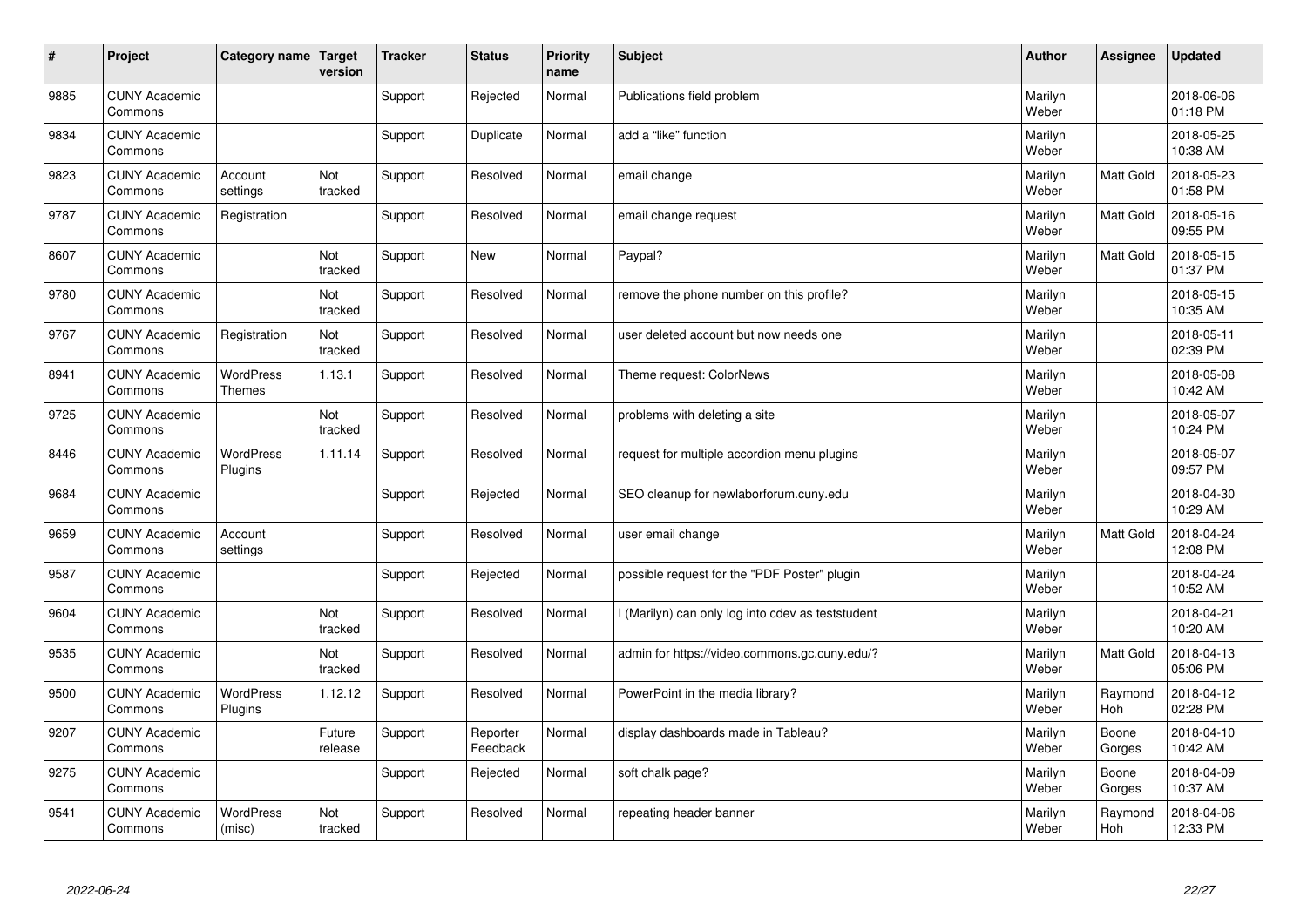| #    | Project                         | Category name   Target      | version           | <b>Tracker</b> | <b>Status</b> | <b>Priority</b><br>name | <b>Subject</b>                                                              | <b>Author</b>    | <b>Assignee</b>       | <b>Updated</b>         |
|------|---------------------------------|-----------------------------|-------------------|----------------|---------------|-------------------------|-----------------------------------------------------------------------------|------------------|-----------------------|------------------------|
| 9499 | <b>CUNY Academic</b><br>Commons | <b>WordPress</b><br>(misc)  | Not<br>tracked    | Support        | Resolved      | Normal                  | tiny question - preventing dates on posts?                                  | Marilyn<br>Weber | Raymond<br><b>Hoh</b> | 2018-04-04<br>03:55 PM |
| 9477 | <b>CUNY Academic</b><br>Commons | Account<br>settings         |                   | Support        | Resolved      | Normal                  | email change request                                                        | Marilyn<br>Weber | <b>Matt Gold</b>      | 2018-03-24<br>08:53 AM |
| 9355 | <b>CUNY Academic</b><br>Commons |                             | Not<br>tracked    | Support        | Resolved      | Normal                  | 14gb of video?                                                              | Marilyn<br>Weber |                       | 2018-03-13<br>11:56 AM |
| 9223 | <b>CUNY Academic</b><br>Commons |                             | Not<br>tracked    | Support        | Resolved      | Normal                  | moving wordpress sites                                                      | Marilyn<br>Weber |                       | 2018-02-18<br>08:44 PM |
| 9162 | <b>CUNY Academic</b><br>Commons | Registration                | Not<br>tracked    | Support        | Resolved      | Normal                  | email change due to user error                                              | Marilyn<br>Weber | <b>Matt Gold</b>      | 2018-02-13<br>11:11 AM |
| 9163 | <b>CUNY Academic</b><br>Commons | Layout                      | 1.12.8            | Support        | Resolved      | Normal                  | Mobile responsiveness issues                                                | Marilyn<br>Weber | Raymond<br>Hoh        | 2018-02-13<br>10:49 AM |
| 9131 | <b>CUNY Academic</b><br>Commons |                             |                   | Support        | Resolved      | Normal                  | webrecorder.io via Firefox                                                  | Marilyn<br>Weber |                       | 2018-01-29<br>11:11 AM |
| 9133 | <b>CUNY Academic</b><br>Commons |                             |                   | Support        | Duplicate     | Normal                  | webrecorder.io                                                              | Marilyn<br>Weber |                       | 2018-01-29<br>10:34 AM |
| 9087 | <b>CUNY Academic</b><br>Commons | <b>WordPress</b><br>Plugins | 1.12.7            | Support        | Resolved      | Normal                  | request for WP Social Sharing                                               | Marilyn<br>Weber |                       | 2018-01-23<br>11:17 AM |
| 9078 | <b>CUNY Academic</b><br>Commons | <b>WordPress</b><br>Plugins | 1.12.7            | Support        | Resolved      | Normal                  | arcgis web maps?                                                            | Marilyn<br>Weber | Raymond<br>Hoh        | 2018-01-23<br>11:11 AM |
| 5991 | <b>CUNY Academic</b><br>Commons | Email<br>Notifications      | Future<br>release | Support        | Resolved      | Normal                  | change format of autogenerated blog emails                                  | Marilyn<br>Weber | Paige<br>Dupont       | 2018-01-12<br>02:55 PM |
| 9026 | <b>CUNY Academic</b><br>Commons | <b>WordPress</b><br>Plugins | 1.12.6            | Support        | Resolved      | Normal                  | plugin request from Carlos Guevara                                          | Marilyn<br>Weber |                       | 2018-01-03<br>09:33 AM |
| 9033 | <b>CUNY Academic</b><br>Commons |                             |                   | Support        | Rejected      | Normal                  | Site search terms                                                           | Marilyn<br>Weber |                       | 2017-12-22<br>01:10 PM |
| 9004 | <b>CUNY Academic</b><br>Commons | Membership                  | Not<br>tracked    | Support        | Resolved      | Normal                  | email change request                                                        | Marilyn<br>Weber |                       | 2017-12-14<br>12:27 PM |
| 8934 | <b>CUNY Academic</b><br>Commons | Reply By Email              | 1.12.4            | Support        | Resolved      | High                    | RBE "could not post" email should have info about attempted From<br>address | Marilyn<br>Weber | Raymond<br>Hoh        | 2017-12-12<br>11:25 AM |
| 8893 | <b>CUNY Academic</b><br>Commons | Social Paper                | 1.12.1            | Support        | Resolved      | Normal                  | Social paper won't connect to group?                                        | Marilyn<br>Weber |                       | 2017-12-11<br>01:16 PM |
| 8908 | <b>CUNY Academic</b><br>Commons | WordPress<br>Plugins        | 1.12.2            | Support        | Resolved      | Normal                  | Plugin request from Steve Brier                                             | Marilyn<br>Weber |                       | 2017-11-27<br>11:39 AM |
| 5772 | <b>CUNY Academic</b><br>Commons | Membership                  | Not<br>tracked    | Support        | Resolved      | Normal                  | User email change and forgotten password                                    | Marilyn<br>Weber | <b>Matt Gold</b>      | 2017-11-15<br>06:18 PM |
| 7619 | <b>CUNY Academic</b><br>Commons | Membership                  | Not<br>tracked    | Support        | Resolved      | Normal                  | outside users for a site that isn't a class?                                | Marilyn<br>Weber | <b>Matt Gold</b>      | 2017-11-15<br>06:18 PM |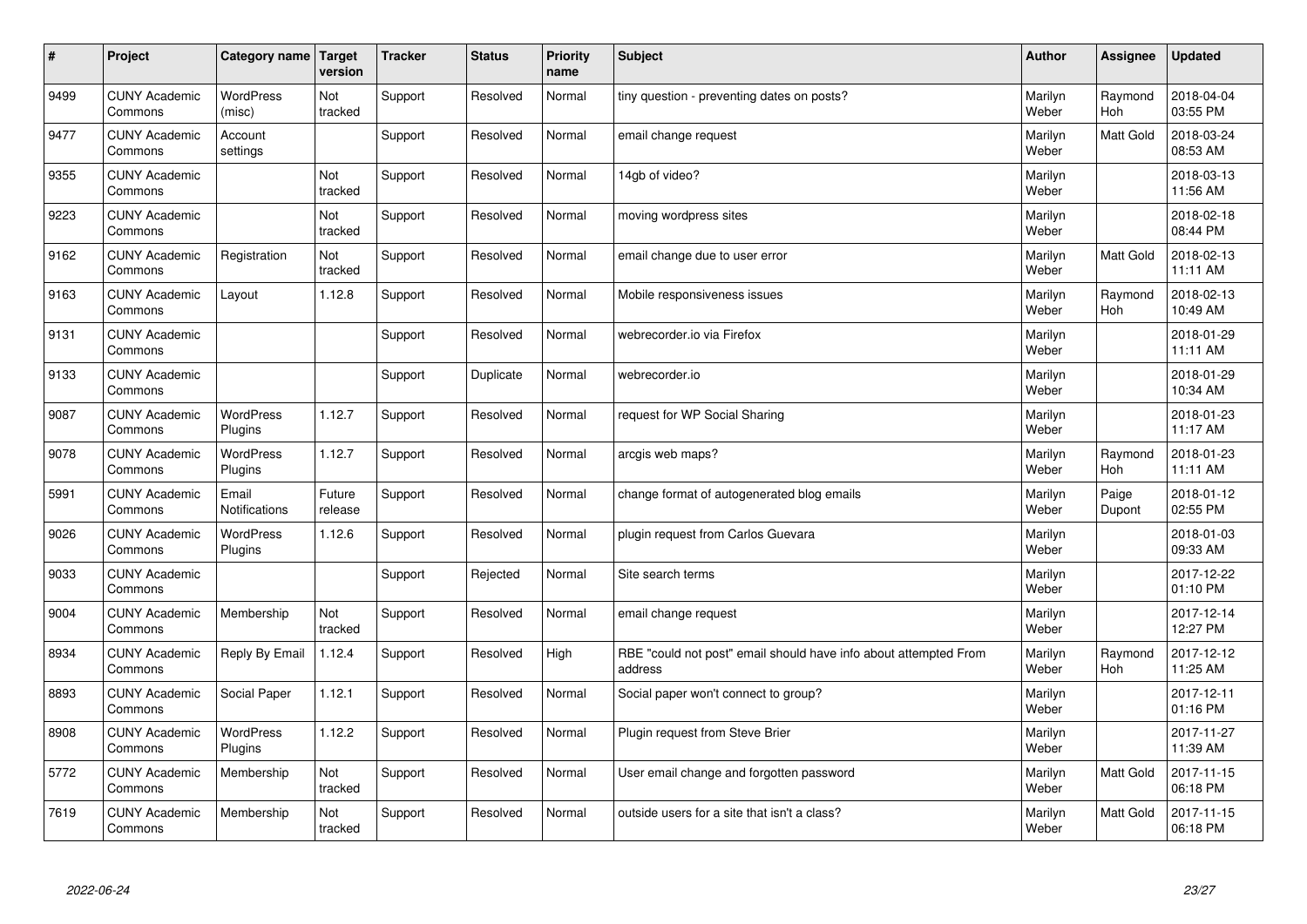| $\vert$ # | Project                         | Category name Target        | version        | <b>Tracker</b> | <b>Status</b> | <b>Priority</b><br>name | <b>Subject</b>                                           | <b>Author</b>    | <b>Assignee</b> | Updated                |
|-----------|---------------------------------|-----------------------------|----------------|----------------|---------------|-------------------------|----------------------------------------------------------|------------------|-----------------|------------------------|
| 6866      | <b>CUNY Academic</b><br>Commons |                             | Not<br>tracked | Support        | Resolved      | Normal                  | User would like to have her account deleted              | Marilyn<br>Weber | Matt Gold       | 2017-11-15<br>05:49 PM |
| 7836      | <b>CUNY Academic</b><br>Commons | Social Paper                | Not<br>tracked | Support        | Resolved      | Normal                  | missing Social Paper                                     | Marilyn<br>Weber |                 | 2017-11-15<br>01:31 PM |
| 8308      | <b>CUNY Academic</b><br>Commons | WordPress<br>Plugins        | Not<br>tracked | Support        | Resolved      | Normal                  | WP Migration plugin                                      | Marilyn<br>Weber |                 | 2017-11-15<br>01:27 PM |
| 8566      | <b>CUNY Academic</b><br>Commons | Membership                  | Not<br>tracked | Support        | Resolved      | Normal                  | user email change                                        | Marilyn<br>Weber |                 | 2017-11-15<br>01:27 PM |
| 7724      | <b>CUNY Academic</b><br>Commons |                             | Not<br>tracked | Support        | Abandoned     | Normal                  | User name confusion                                      | Marilyn<br>Weber | Boone<br>Gorges | 2017-11-15<br>11:12 AM |
| 7613      | <b>CUNY Academic</b><br>Commons | Registration                | Not<br>tracked | Support        | Resolved      | Normal                  | non-matriculated students                                | Marilyn<br>Weber | Boone<br>Gorges | 2017-11-15<br>11:03 AM |
| 7700      | <b>CUNY Academic</b><br>Commons |                             | Not<br>tracked | Support        | Abandoned     | Normal                  | slow loading Page on site                                | Marilyn<br>Weber | Boone<br>Gorges | 2017-11-15<br>11:02 AM |
| 8906      | <b>CUNY Academic</b><br>Commons | Redmine                     | Not<br>tracked | Support        | Resolved      | Normal                  | Redmine access?                                          | Marilyn<br>Weber | Matt Gold       | 2017-11-13<br>06:02 PM |
| 8882      | <b>CUNY Academic</b><br>Commons |                             | Not<br>tracked | Support        | Resolved      | Normal                  | question about search engines                            | Marilyn<br>Weber |                 | 2017-11-01<br>03:26 PM |
| 8873      | <b>CUNY Academic</b><br>Commons |                             | Not<br>tracked | Support        | Resolved      | Normal                  | maximum file upload size?                                | Marilyn<br>Weber |                 | 2017-10-30<br>11:23 AM |
| 8855      | <b>CUNY Academic</b><br>Commons |                             | Not<br>tracked | Support        | Resolved      | Normal                  | another email change request                             | Marilyn<br>Weber |                 | 2017-10-25<br>10:55 AM |
| 8848      | <b>CUNY Academic</b><br>Commons |                             | Not<br>tracked | Support        | Resolved      | Normal                  | email change request                                     | Marilyn<br>Weber |                 | 2017-10-24<br>11:19 AM |
| 8464      | <b>CUNY Academic</b><br>Commons |                             | Not<br>tracked | Support        | Resolved      | Normal                  | WP UI                                                    | Marilyn<br>Weber |                 | 2017-10-11<br>11:23 AM |
| 8768      | <b>CUNY Academic</b><br>Commons |                             | Not<br>tracked | Support        | Resolved      | Normal                  | unsafe redirect?                                         | Marilyn<br>Weber |                 | 2017-10-06<br>12:14 PM |
| 8729      | <b>CUNY Academic</b><br>Commons |                             | Not<br>tracked | Support        | Resolved      | Normal                  | email change                                             | Marilyn<br>Weber |                 | 2017-09-25<br>02:14 PM |
| 8726      | <b>CUNY Academic</b><br>Commons |                             |                | Support        | Resolved      | Normal                  | Redirect problem                                         | Marilyn<br>Weber |                 | 2017-09-21<br>12:14 PM |
| 8693      | <b>CUNY Academic</b><br>Commons | WordPress<br>Plugins        |                | Support        | Resolved      | Normal                  | Existing blog wants to replace Mailpoet with Newsletters | Marilyn<br>Weber |                 | 2017-09-12<br>02:24 PM |
| 8471      | <b>CUNY Academic</b><br>Commons |                             | Not<br>tracked | Support        | Resolved      | Normal                  | admin at https://commons.gc.cuny.edu/                    | Marilyn<br>Weber |                 | 2017-09-06<br>01:50 PM |
| 8576      | <b>CUNY Academic</b><br>Commons | <b>WordPress</b><br>Plugins | 1.11.11        | Support        | Resolved      | Normal                  | Digital Measures plugin request                          | Marilyn<br>Weber |                 | 2017-09-01<br>03:44 PM |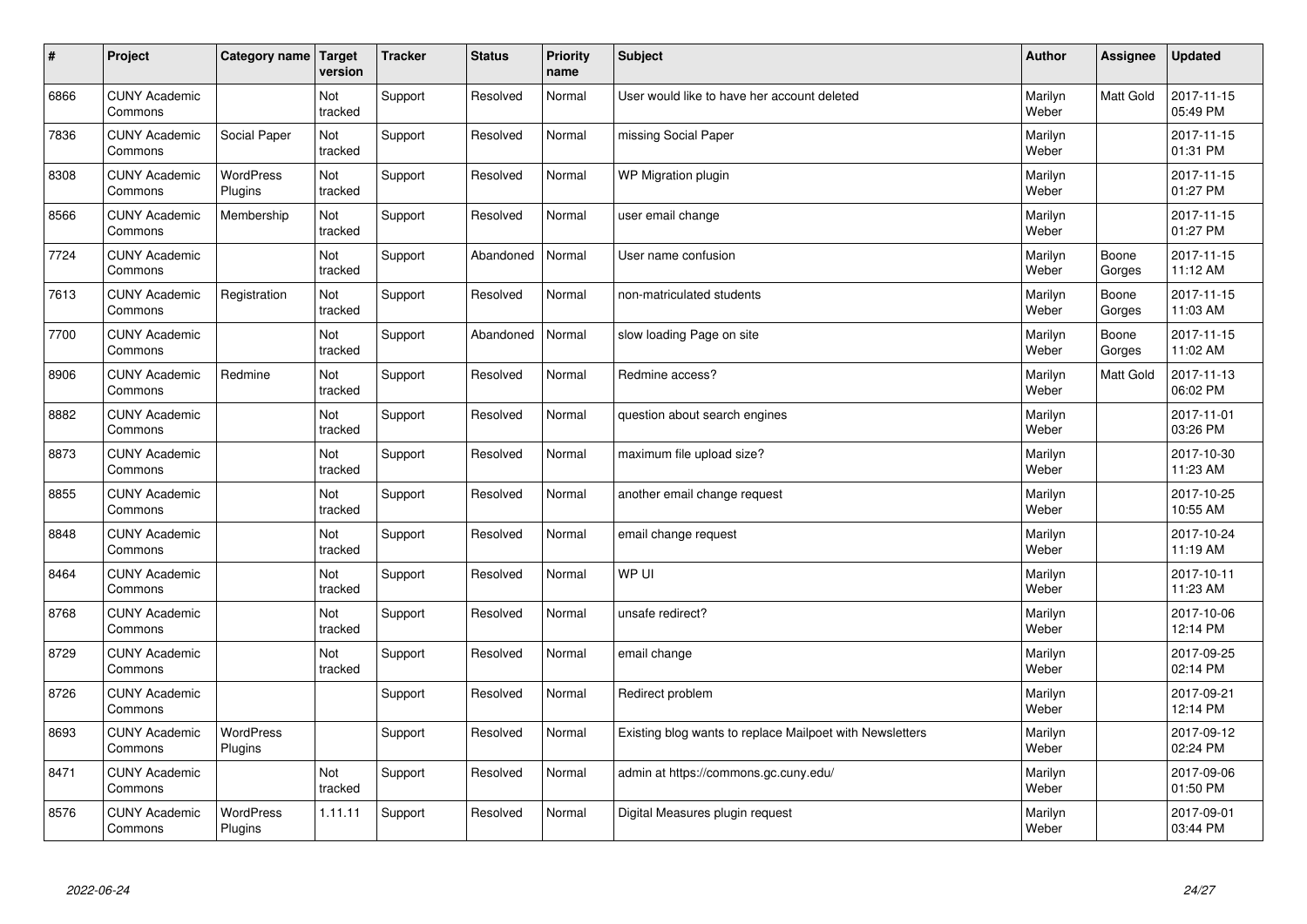| $\vert$ # | Project                         | Category name                | <b>Target</b><br>version | <b>Tracker</b> | <b>Status</b> | <b>Priority</b><br>name | <b>Subject</b>                                              | <b>Author</b>    | Assignee        | <b>Updated</b>         |
|-----------|---------------------------------|------------------------------|--------------------------|----------------|---------------|-------------------------|-------------------------------------------------------------|------------------|-----------------|------------------------|
| 8630      | <b>CUNY Academic</b><br>Commons | Membership                   | Not<br>tracked           | Support        | Resolved      | Normal                  | Change in email/campus                                      | Marilyn<br>Weber |                 | 2017-08-30<br>03:48 PM |
| 8577      | <b>CUNY Academic</b><br>Commons | Membership                   | Not<br>tracked           | Support        | Resolved      | Normal                  | another user email change                                   | Marilyn<br>Weber |                 | 2017-08-25<br>10:23 AM |
| 8553      | <b>CUNY Academic</b><br>Commons |                              | Not<br>tracked           | Support        | Resolved      | Normal                  | storage limits?                                             | Marilyn<br>Weber |                 | 2017-08-18<br>04:36 PM |
| 6857      | <b>CUNY Academic</b><br>Commons | <b>Blogs</b><br>(BuddyPress) | Not<br>tracked           | Support        | Resolved      | Normal                  | Committee on Religion website                               | Marilyn<br>Weber | Boone<br>Gorges | 2017-08-17<br>10:24 AM |
| 8529      | <b>CUNY Academic</b><br>Commons |                              | Not<br>tracked           | Support        | Resolved      | Normal                  | Iframe regiest?                                             | Marilyn<br>Weber |                 | 2017-08-16<br>04:40 PM |
| 8531      | <b>CUNY Academic</b><br>Commons | Membership                   | Not<br>tracked           | Support        | Resolved      | Normal                  | admin of https://admissions.commons.gc.cuny.edu             | Marilyn<br>Weber |                 | 2017-08-15<br>04:20 PM |
| 8429      | <b>CUNY Academic</b><br>Commons | Membership                   | Not<br>tracked           | Support        | Resolved      | Normal                  | Please make me an admin of https://arc.commons.gc.cuny.edu  | Marilyn<br>Weber | Boone<br>Gorges | 2017-07-24<br>03:33 PM |
| 8401      | <b>CUNY Academic</b><br>Commons | Membership                   | Not<br>tracked           | Support        | Resolved      | Normal                  | add me as an admin                                          | Marilyn<br>Weber | Boone<br>Gorges | 2017-07-11<br>11:40 AM |
| 8379      | <b>CUNY Academic</b><br>Commons |                              | Not<br>tracked           | Support        | Resolved      | Normal                  | request for site build help                                 | Marilyn<br>Weber |                 | 2017-07-01<br>10:48 AM |
| 8289      | <b>CUNY Academic</b><br>Commons |                              | Not<br>tracked           | Support        | Resolved      | Normal                  | removing my access to sites                                 | Marilyn<br>Weber | Luke<br>Waltzer | 2017-06-19<br>12:40 PM |
| 8222      | <b>CUNY Academic</b><br>Commons | Membership                   | Not<br>tracked           | Support        | Resolved      | Normal                  | Admin for iletc.commons.gc.cuny.edu                         | Marilyn<br>Weber | Boone<br>Gorges | 2017-06-08<br>10:06 AM |
| 8195      | <b>CUNY Academic</b><br>Commons |                              |                          | Support        | Rejected      | Normal                  | possible to make the Profile pic semi-hidden?               | Marilyn<br>Weber |                 | 2017-05-24<br>11:00 PM |
| 8120      | <b>CUNY Academic</b><br>Commons | Membership                   | Not<br>tracked           | Support        | Resolved      | Normal                  | add me as an admin to https://nyslavery.commons.gc.cuny.edu | Marilyn<br>Weber |                 | 2017-05-10<br>02:19 PM |
| 8071      | <b>CUNY Academic</b><br>Commons | WordPress<br>Plugins         | Not<br>tracked           | Support        | Rejected      | Normal                  | Anthologize                                                 | Marilyn<br>Weber |                 | 2017-05-10<br>10:15 AM |
| 7972      | <b>CUNY Academic</b><br>Commons |                              | Not<br>tracked           | Support        | Resolved      | Normal                  | expand the memory limit for videos?                         | Marilyn<br>Weber |                 | 2017-04-20<br>10:07 AM |
| 7668      | <b>CUNY Academic</b><br>Commons | <b>WordPress</b><br>Plugins  |                          | Support        | Rejected      | Normal                  | Iframes question                                            | Marilyn<br>Weber |                 | 2017-04-11<br>09:29 PM |
| 7922      | <b>CUNY Academic</b><br>Commons | Membership                   | Not<br>tracked           | Support        | Resolved      | Normal                  | add me as an admin to the MALs alumni site?                 | Marilyn<br>Weber |                 | 2017-04-06<br>05:19 PM |
| 7785      | <b>CUNY Academic</b><br>Commons |                              | Not<br>tracked           | Support        | Resolved      | Normal                  | ftp access or files?                                        | Marilyn<br>Weber | Boone<br>Gorges | 2017-03-13<br>02:34 PM |
| 7771      | <b>CUNY Academic</b><br>Commons | Membership                   | Not<br>tracked           | Support        | Resolved      | Normal                  | User would like to be uncoupled from sites                  | Marilyn<br>Weber | Boone<br>Gorges | 2017-03-09<br>12:38 PM |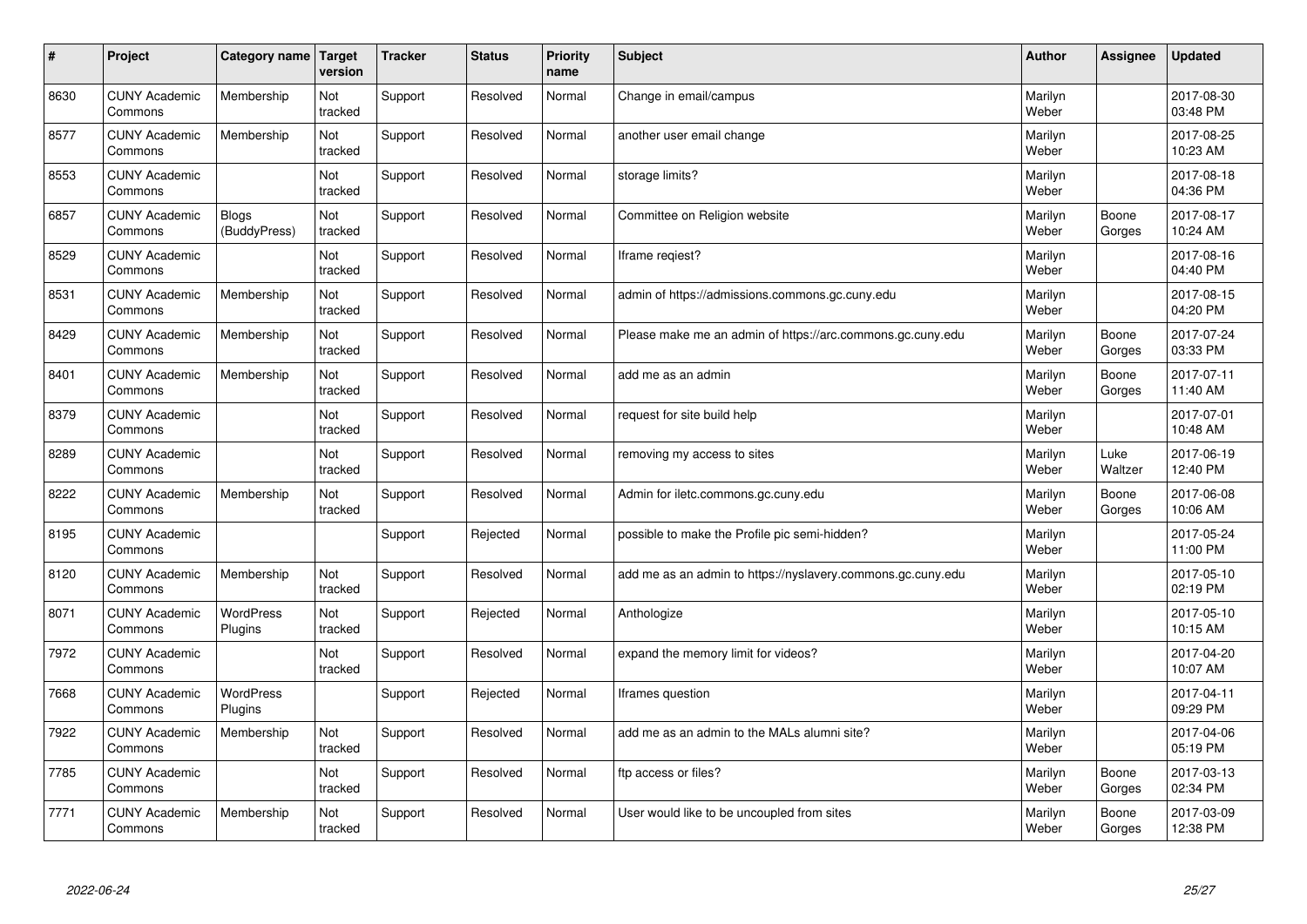| $\sharp$ | Project                         | Category name   Target            | version        | <b>Tracker</b> | <b>Status</b> | <b>Priority</b><br>name | <b>Subject</b>                                              | <b>Author</b>    | Assignee         | <b>Updated</b>         |
|----------|---------------------------------|-----------------------------------|----------------|----------------|---------------|-------------------------|-------------------------------------------------------------|------------------|------------------|------------------------|
| 7775     | <b>CUNY Academic</b><br>Commons | Membership                        | Not<br>tracked | Support        | Resolved      | Normal                  | Email change                                                | Marilyn<br>Weber |                  | 2017-03-08<br>10:09 PM |
| 7745     | <b>CUNY Academic</b><br>Commons | <b>WordPress</b><br>Plugins       | 1.10.13        | Support        | Resolved      | Normal                  | Featured Video Plus plugin requested                        | Marilyn<br>Weber |                  | 2017-03-03<br>01:51 PM |
| 7685     | <b>CUNY Academic</b><br>Commons | Password<br>Reset                 | Not<br>tracked | Support        | Resolved      | Normal                  | temporary password                                          | Marilyn<br>Weber | Boone<br>Gorges  | 2017-02-15<br>07:36 PM |
| 7678     | <b>CUNY Academic</b><br>Commons | Groups (misc)                     | Not<br>tracked | Support        | Resolved      | Normal                  | add admin to student group                                  | Marilyn<br>Weber | Boone<br>Gorges  | 2017-02-15<br>11:58 AM |
| 7486     | <b>CUNY Academic</b><br>Commons | Membership                        | Not<br>tracked | Support        | Resolved      | Normal                  | changed email address                                       | Marilyn<br>Weber |                  | 2017-01-24<br>10:00 PM |
| 7460     | <b>CUNY Academic</b><br>Commons | <b>WordPress</b><br><b>Themes</b> | 1.10.8         | Support        | Resolved      | Normal                  | install Independent Publisher theme?                        | Marilyn<br>Weber | Boone<br>Gorges  | 2017-01-21<br>09:34 PM |
| 5629     | <b>CUNY Academic</b><br>Commons | <b>Public Portfolio</b>           | 1.10.4         | Support        | Resolved      | Normal                  | Title field in profile can't be edited                      | Marilyn<br>Weber |                  | 2016-12-13<br>11:19 AM |
| 6812     | <b>CUNY Academic</b><br>Commons |                                   | Not<br>tracked | Support        | Resolved      | Normal                  | User cannot change email                                    | Marilyn<br>Weber | Matt Gold        | 2016-12-01<br>06:24 PM |
| 6899     | <b>CUNY Academic</b><br>Commons | Account<br>settings               | Not<br>tracked | Support        | Resolved      | Normal                  | New user has misspelled her own name                        | Marilyn<br>Weber | Boone<br>Gorges  | 2016-12-01<br>05:10 PM |
| 6175     | <b>CUNY Academic</b><br>Commons | Account<br>settings               |                | Support        | Resolved      | Normal                  | Email address (user cannot access old)                      | Marilyn<br>Weber | <b>Matt Gold</b> | 2016-11-29<br>06:31 PM |
| 6851     | <b>CUNY Academic</b><br>Commons | Redmine                           | Not<br>tracked | Support        | Resolved      | Normal                  | How do I help users join Redmine?                           | Marilyn<br>Weber | Matt Gold        | 2016-11-28<br>10:16 AM |
| 6818     | <b>CUNY Academic</b><br>Commons | Email<br>Notifications            | 1.10.3         | Support        | Resolved      | Normal                  | No more email notifications?                                | Marilyn<br>Weber |                  | 2016-11-22<br>02:51 PM |
| 6815     | <b>CUNY Academic</b><br>Commons | Password<br>Reset                 | Not<br>tracked | Support        | Resolved      | Normal                  | password reset requested                                    | Marilyn<br>Weber | <b>Matt Gold</b> | 2016-11-22<br>10:30 AM |
| 6656     | <b>CUNY Academic</b><br>Commons | Support                           | Not<br>tracked | Support        | Resolved      | Normal                  | Remove user profile                                         | Marilyn<br>Weber | <b>Matt Gold</b> | 2016-11-10<br>02:18 PM |
| 5988     | <b>CUNY Academic</b><br>Commons | Support                           |                | Support        | Rejected      | Normal                  | Forbidden error when trying to join                         | Marilyn<br>Weber | Boone<br>Gorges  | 2016-09-08<br>01:42 PM |
| 5985     | <b>CUNY Academic</b><br>Commons | Support                           | Not<br>tracked | Support        | Resolved      | Normal                  | change user's email address (she cannot access old)         | Marilyn<br>Weber | Boone<br>Gorges  | 2016-09-07<br>01:43 PM |
| 5753     | <b>CUNY Academic</b><br>Commons | WordPress<br>(misc)               | Not<br>tracked | Support        | Resolved      | Normal                  | merging blogs and groups                                    | Marilyn<br>Weber | Boone<br>Gorges  | 2016-08-29<br>03:09 PM |
| 5844     | <b>CUNY Academic</b><br>Commons |                                   | Not<br>tracked | Support        | Resolved      | Normal                  | edit Host Files on Windows 10 problems                      | Marilyn<br>Weber |                  | 2016-07-27<br>09:08 AM |
| 5083     | <b>CUNY Academic</b><br>Commons | <b>WordPress</b><br>Plugins       | 1.9.5          | Support        | Rejected      | Normal                  | creating a shortcode for the iframe code of the google form | Marilyn<br>Weber | Marilyn<br>Weber | 2016-01-12<br>04:25 PM |